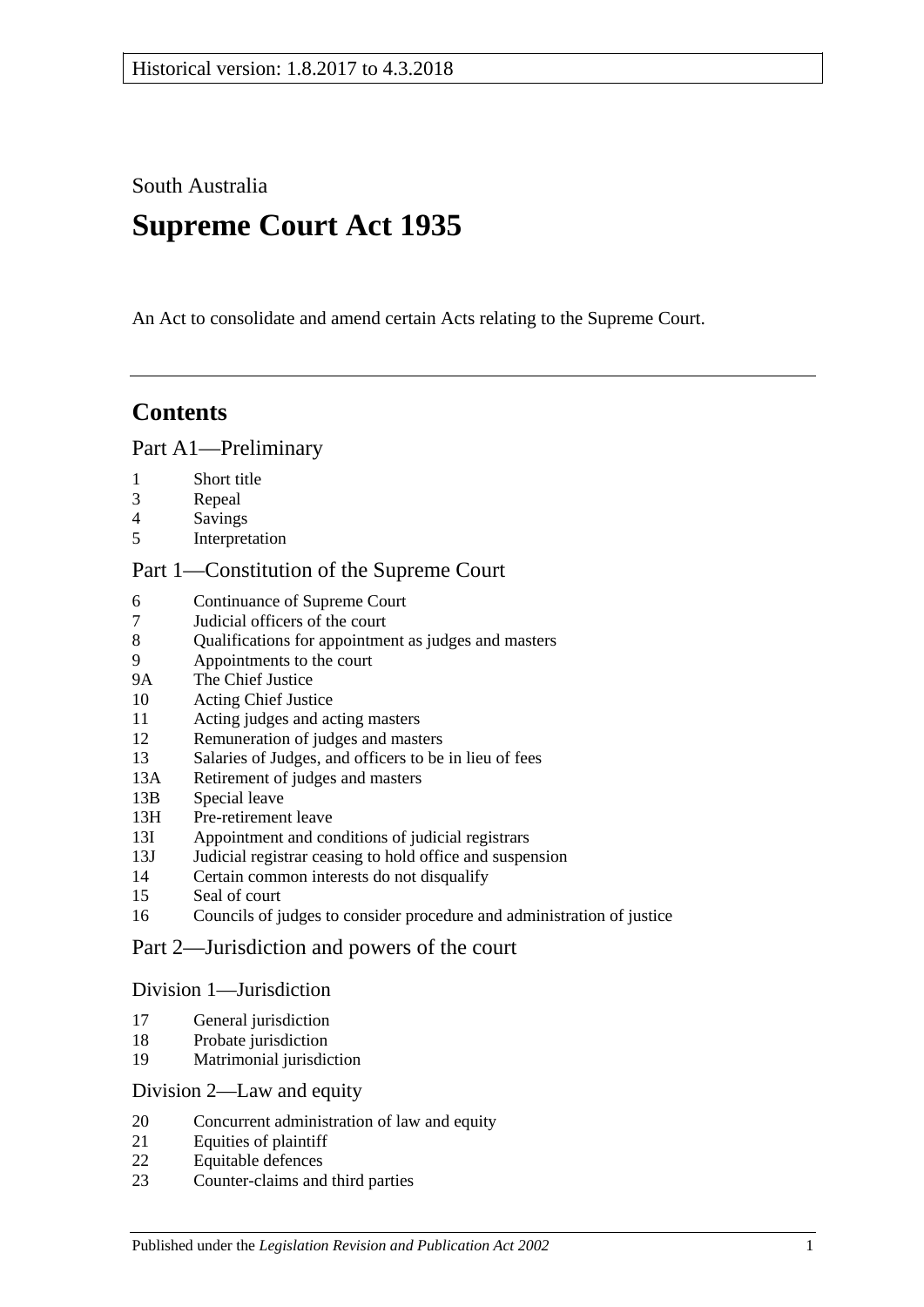#### 24 [Equities appearing incidentally](#page-13-2)

- 25 [Defence instead of injunction or prohibition](#page-13-3)
- 26 [Common law and statutory rights and duties](#page-14-0)
- 27 [Court to do complete justice in cause so as to avoid multiplicity of suits](#page-14-1)
- 28 [Rules of equity to prevail where in conflict with common law](#page-14-2)

#### [Division 3—Miscellaneous powers](#page-14-3)

- 29 [Court may make orders to have effect of mandamus or injunction, and may appoint](#page-14-4)  [receivers](#page-14-4)
- 30 [Damages in certain cases](#page-15-0)
- 30A [Power to direct payment to infant](#page-15-1)
- 30B [Power to make interim assessment of damages](#page-15-2)
- 30BA [Consent orders for structured settlements](#page-18-0)
- 30C [Power to award interest](#page-18-1)
- 31 [Declaratory orders](#page-19-0)
- 32 [Court may order mortgage instead of sale in certain cases](#page-19-1)
- 34 [Court may direct sale of mortgaged property etc](#page-19-2)
- 35 [Power to require attendance of witnesses and production of evidentiary material](#page-19-3)
- 36 [Appointment of commissioners for taking affidavits](#page-20-0)
- 38 [Inspection of property in legal proceedings](#page-20-1)<br>39 Vexations proceedings
- [Vexatious proceedings](#page-20-2)
- 40 [Power of court with regard to costs](#page-21-0)
- 41 [Power to revive orders on abatement of cause](#page-21-1)

### [Part 3—Sittings and distribution of business](#page-21-2)

- 42 [Abolition of terms](#page-21-3)
- 43 [Reference to terms for computing time](#page-21-4)
- 44 Sitting [in vacation](#page-21-5)
- 45 [Time and place of sittings](#page-22-0)
- 46 [Adjournment from time to time and place to place](#page-22-1)
- 46A [Sittings in open court or in chambers](#page-22-2)
- 46B [Sittings required by proclamation](#page-22-3)
- 47 [Power to sit in several jurisdictions at one time](#page-22-4)
- 48 [Jurisdiction of Full Court, single judge, master, etc](#page-22-5)
- 48A [Jurisdiction of judicial registrar](#page-23-0)
- 49 [Questions of law reserved for Full Court](#page-23-1)
- 50 [Appeals](#page-23-2)

# [Part 3A—The Land and Valuation Court](#page-25-0)

- 62A [Interpretation](#page-25-1)
- 62B [Transitional provisions](#page-25-2)
- 62C [Establishment of Land and Valuation Court](#page-25-3)
- 62D [Jurisdiction of the Court](#page-26-0)
- 62E [Reference of matters involving question of valuation](#page-27-0)
- 62F [Appeals and cases stated](#page-27-1)
- 62G [Right of crown](#page-27-2)
- 62H [Rules of Court](#page-27-3)
- 62I [Sittings of Court](#page-28-0)

## [Part 4—Procedure generally](#page-28-1)

- 63 [Criminal procedure](#page-28-2)
- 64 [Saving of existing procedure](#page-28-3)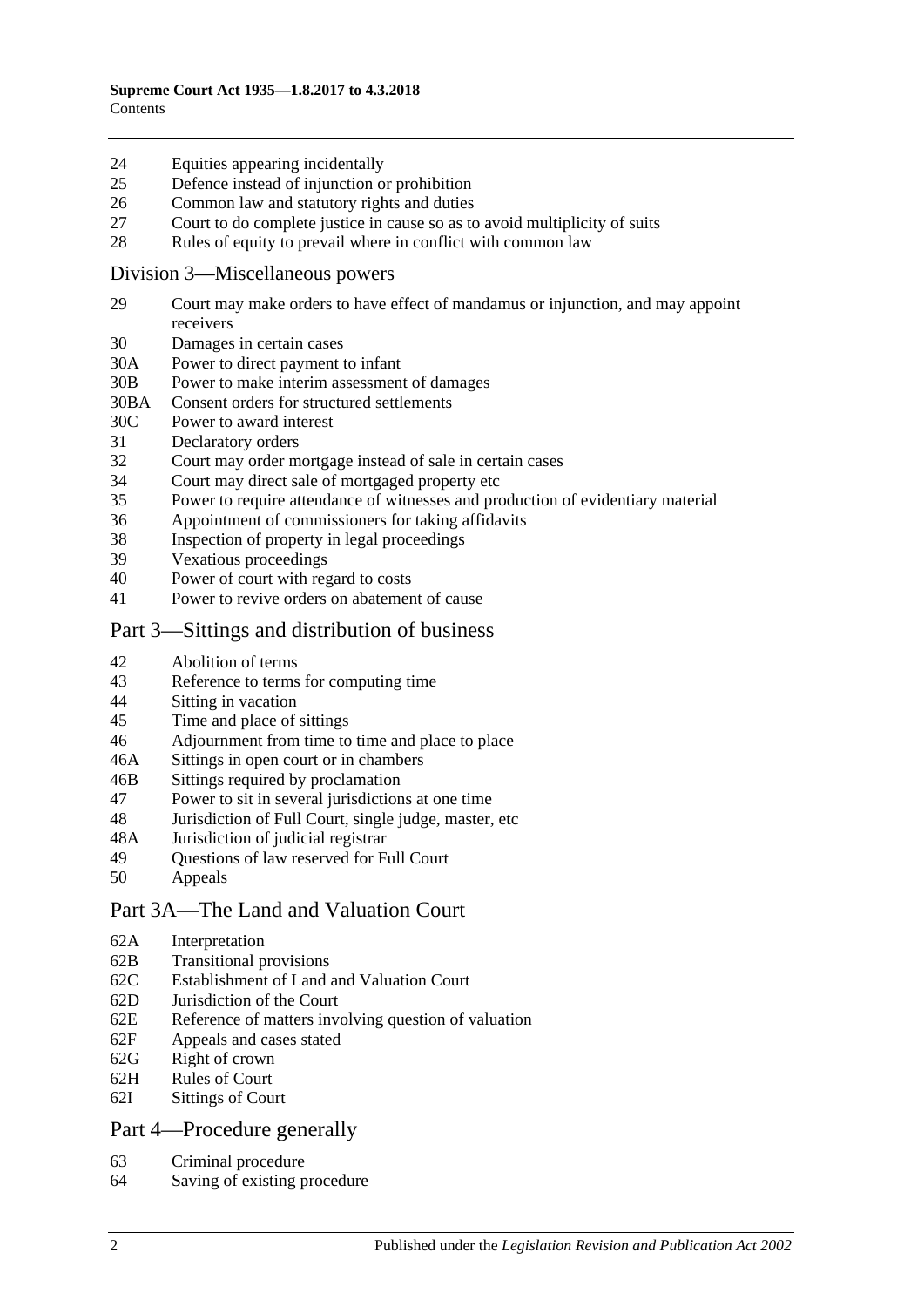- [Mediation and conciliation](#page-28-4)
- [Trial of issues by arbitrator](#page-29-0)
- [Expert reports](#page-29-1)
- [Assessors](#page-29-2)
- [Rules of court](#page-29-3)

# [Part 6—Officers of the court](#page-31-0)

#### [Division 1—Registrar](#page-31-1)

[The registrar](#page-31-2)

#### [Division 2—Tipstaves](#page-31-3)

- [Appointment of tipstaves](#page-31-4)
- [Duty of tipstaves](#page-31-5)
- [Other duties](#page-31-6)

#### [Division 3—Further provisions as to officers](#page-32-0)

- [Appointment of other officers](#page-32-1)
- [Duties of officers](#page-32-2)
- 110A [Administrative and ancillary staff](#page-32-3)
- 110B [Responsibilities of non-judicial staff](#page-32-4)

#### [Part 7—Miscellaneous provisions](#page-32-5)

- 110C [Immunities](#page-32-6)
- Rules as to division [of loss upon collision at sea](#page-33-0)
- [Damages for personal injuries](#page-33-1)
- [Right of contribution](#page-33-2)
- [Interest on judgment debts](#page-34-0)
- [Orders to bring prisoners for examination](#page-34-1)
- [Legal process](#page-34-2)
- 118A [Service](#page-34-3)
- [Suitors' funds to vest in master](#page-34-4)
- [Securities in court](#page-35-0)
- [Liability of Treasurer for default of master](#page-35-1)
- [Banking and investment of suitors' funds](#page-35-2)
- [Investments made under order of the court](#page-35-3)
- [Validity of payments etc pursuant to rules of court](#page-35-4)
- [Remittances by post](#page-35-5)
- [Power to appoint deputies](#page-36-0)
- 126A [Certain trials of sexual offences to be given priority](#page-36-1)
- [Rules of Court](#page-36-2)
- [Payment to the Treasurer of unclaimed suitors' funds](#page-37-0)
- [Party subsequently claiming may petition the Supreme Court etc](#page-37-1)
- [Court fees](#page-37-2)
- [Accessibility to court records](#page-37-3)

#### [Schedule—Acts repealed](#page-39-0)

### [Legislative history](#page-41-0)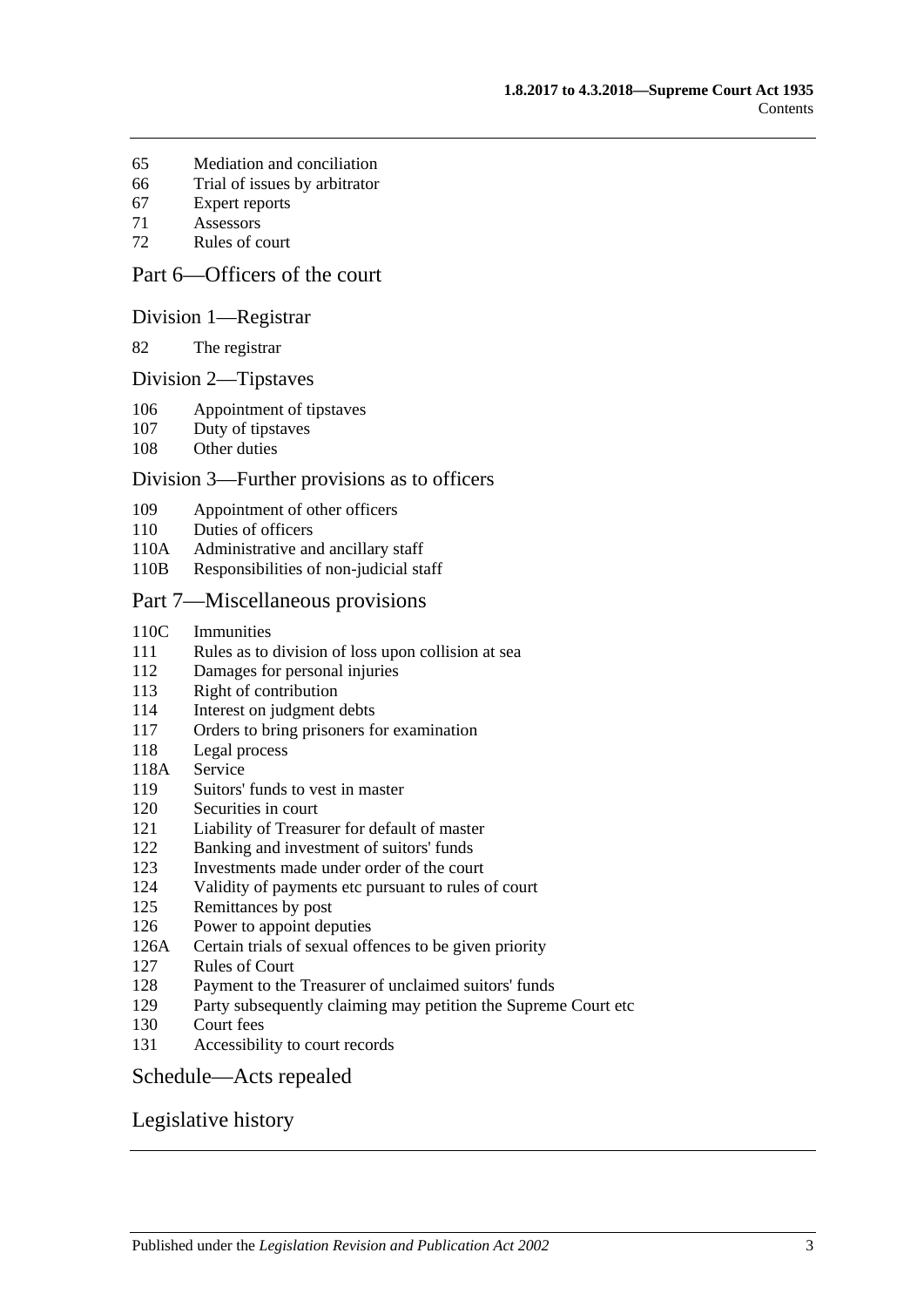# <span id="page-3-0"></span>**The Parliament of South Australia enacts as follows:**

# **Part A1—Preliminary**

### <span id="page-3-1"></span>**1—Short title**

This Act may be cited as the *Supreme Court Act 1935*.

### <span id="page-3-2"></span>**3—Repeal**

The Acts mentioned in the [Schedule](#page-39-0) to this Act are repealed to the extent shown in that [Schedule:](#page-39-0)

Provided that—

- (a) the repeal shall not affect any principle or rule of law, or any established jurisdiction, notwithstanding that the same may have been affirmed by, or derived from, any of the repealed enactments; and
- (b) any rule, order, or regulation made, and any commission issued, direction given, or thing done, under any enactment repealed by this Act shall continue in force so far as it could have been made, issued, given, or done under this Act, and shall have effect as if it had been so made, issued, given, or done.

## <span id="page-3-3"></span>**4—Savings**

- (1) Nothing in this Act shall—
	- (a) take away or impair any substantive right or privilege of any person:
	- (b) affect any rule of practice or procedure existing at the time of the passing of this Act except to the extent expressly mentioned in this Act or in any rules of court made under this Act:
	- (c) revive any law, enactment, regulation, or rule of court not in force at the time of the passing of this Act:
	- (d) affect in any way anything done or suffered before the passing of this Act under any Act repealed by this Act:
	- (e) affect in any way any proceedings pending at the time of the passing of this Act.
- (2) Save as otherwise expressly provided, nothing in this Act shall affect the operation of any enactment, which is in force at the commencement of this Act, and is not repealed by this Act.

## <span id="page-3-4"></span>**5—Interpretation**

(1) In this Act, unless the context otherwise requires, or some other meaning is clearly intended—

*court* means the Supreme Court of South Australia;

*cause* includes any action, suit, or other original proceeding between a plaintiff and a defendant;

*defendant* includes every person served with any writ of summons or process or served with notice of, or entitled to attend any proceeding;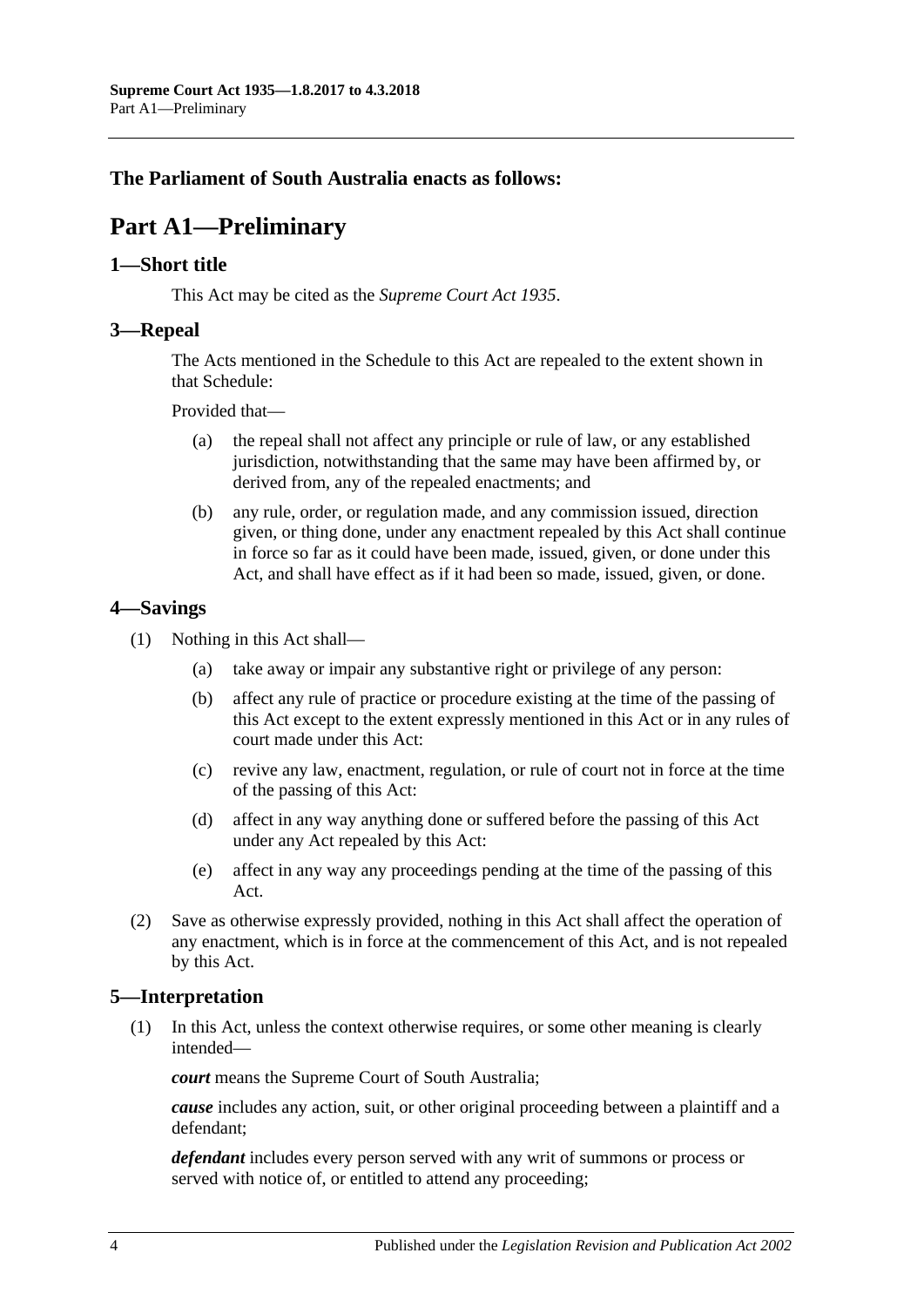*evidentiary material* means any document, object or substance of evidentiary value in proceedings before the court and includes any document, object or substance that should, in the opinion of the court, be produced for the purpose of enabling the court to determine whether or not it has evidentiary value;

*existing* means existing at the time of the passing of this Act;

*formerly*, when used in relation to the courts or the law or practice in England, means prior to the *[Supreme Court of Judicature Act](http://www.legislation.sa.gov.au/index.aspx?action=legref&type=act&legtitle=Supreme%20Court%20of%20Judicature%20Act%201873) 1873* and when used in relation to the court or the law or practice in South Australia, means before the passing of the *[Supreme Court Act](http://www.legislation.sa.gov.au/index.aspx?action=legref&type=act&legtitle=Supreme%20Court%20Act%201878) 1878*;

*Full Court* means the Supreme Court consisting of—

- (a) not less than three judges; or
- (b) not less than 2 judges if—
	- (i) 3 judges are not available to sit in the Full Court; or
	- (ii) the Chief Justice has made a determination under—
		- (A) section 357(3) of the *[Criminal Law Consolidation Act](http://www.legislation.sa.gov.au/index.aspx?action=legref&type=act&legtitle=Criminal%20Law%20Consolidation%20Act%201935) 1935*; or
		- (B) section 42(2a) of the *[Magistrates Court Act](http://www.legislation.sa.gov.au/index.aspx?action=legref&type=act&legtitle=Magistrates%20Court%20Act%201991) 1991*; or
		- (C) section 22(2a) of the *[Youth Court Act](http://www.legislation.sa.gov.au/index.aspx?action=legref&type=act&legtitle=Youth%20Court%20Act%201993) 1993*;

*judge* includes the Chief Justice and any puisne judge of the court;

*judgment* includes decree;

*judicial registrar* means a Supreme Court judicial registrar;

*jurisdiction* of the court includes powers and authorities (whether of a judicial, ministerial or administrative nature) vested in the court, a judge, or a master by law or custom;

*master* means a person holding the office of master of the court;

*matter* includes every proceeding in the court not in a cause;

*order* includes rule;

*parties* includes as well as the plaintiff and defendant in the action any person not originally a party against whom any counterclaim is set up, or who has been served with notice to appear under any of the rules of court; and also every person served with notice of or attending any proceeding, although not named on the record;

*plaintiff* means a person who brings any form of proceeding in the court (other than an appeal)—

- (a) asserting a right to any form of relief against another; or
- (b) asking the court to exercise a power or discretion,

and includes a defendant making a claim against another by way of counterclaim or third-party claim;

*pleading* includes any summons, and also the statement in writing of the claim or demand of any plaintiff and of the defence of any defendant thereto, and also any other matter by rules of court to be included under the term *pleading*;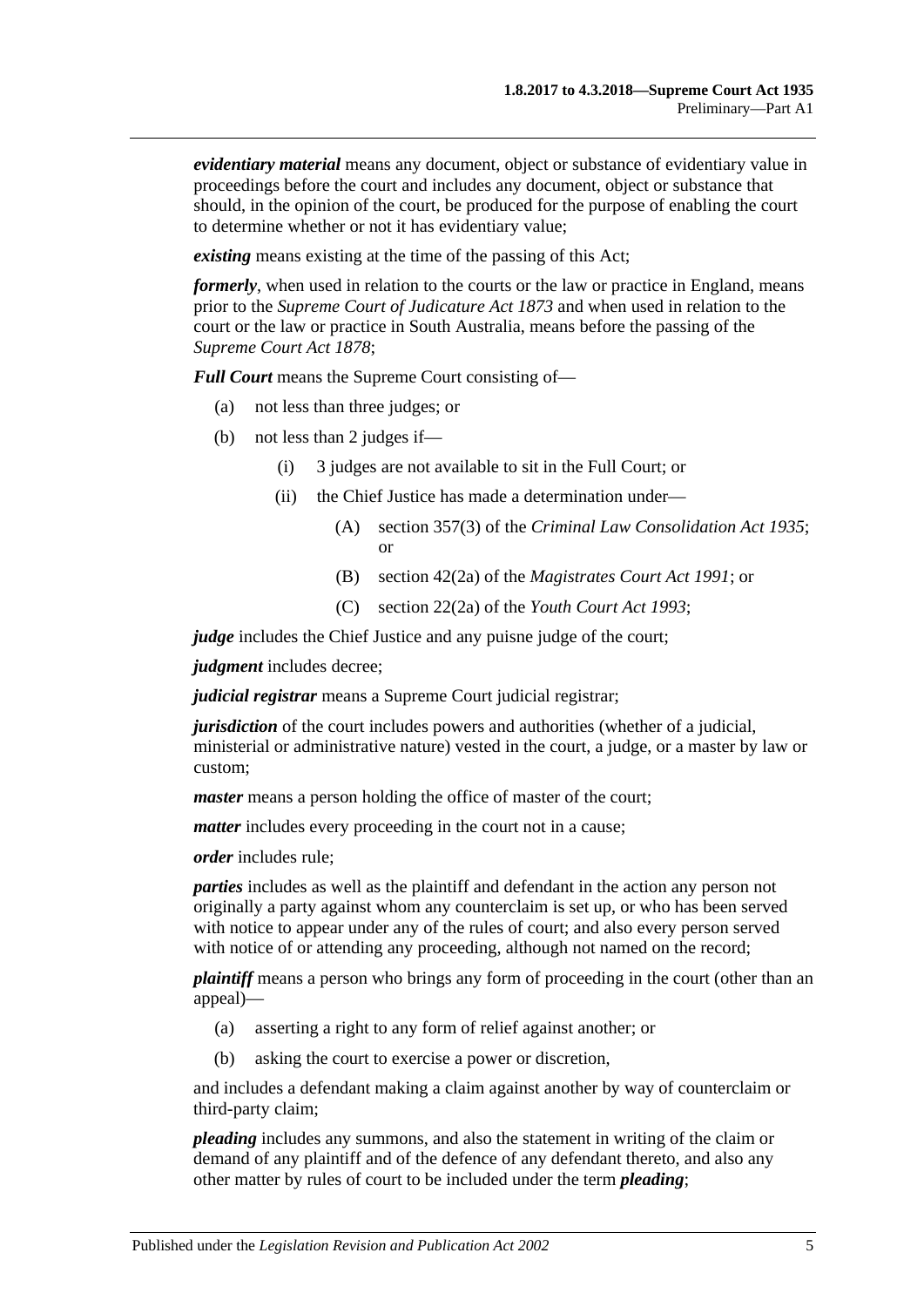*registrar* means a person holding, or acting in, the office of registrar of the court, but does not include a judicial registrar;

*rules of court* includes forms;

*suit* includes action;

*suitors' funds* means moneys in the custody or charge of the court that have been paid into the court for or on account of, or to the use or credit of, any person in a cause or matter, and includes interest and accretions upon any such moneys.

- (2) Subject to the rules of court, a reference in an Act, or in any regulation, by-law, or instrument made under an Act, to the master or a deputy master of the court shall—
	- (a) where the reference occurs in connection with the performance of an act of a judicial nature—be construed as a reference to a master; and
	- (b) where the reference occurs in connection with the performance of an act of an administrative nature—be construed as a reference to the registrar.

# <span id="page-5-0"></span>**Part 1—Constitution of the Supreme Court**

## <span id="page-5-1"></span>**6—Continuance of Supreme Court**

The Supreme Court of South Australia as by law established is hereby continued as the superior court of record, in which has been vested all such jurisdiction (whether original or appellate) as is at the passing of this Act vested in, or capable of being exercised by that court.

## <span id="page-5-2"></span>**7—Judicial officers of the court**

- (1) The court is constituted of the following judicial officers:
	- (a) the Chief Justice;
	- (b) the puisne judges;
	- (c) the masters;
	- (d) the judicial registrars.
- (2) Subject to this Act or any other Act, the judges, masters and judicial registrars have the power, authority and jurisdiction conferred on them under this Act or any other Act, and the rules of court made under this Act or any other Act.
- (3) The puisne judges shall be styled "Justices of the Supreme Court of South Australia".
- (4) A Master is, while holding that office, also a District Court Judge.

### <span id="page-5-3"></span>**8—Qualifications for appointment as judges and masters**

- (1) No person shall be qualified for appointment as a puisne judge of the court unless he is a practitioner of the court of not less than ten years' standing.
- (2) No person shall be qualified for appointment as Chief Justice unless he is a practitioner of the court of not less than fifteen years' standing or a puisne judge of the court.
- (3) No person shall be qualified for appointment as a master unless he is a practitioner of the court of not less than seven years standing.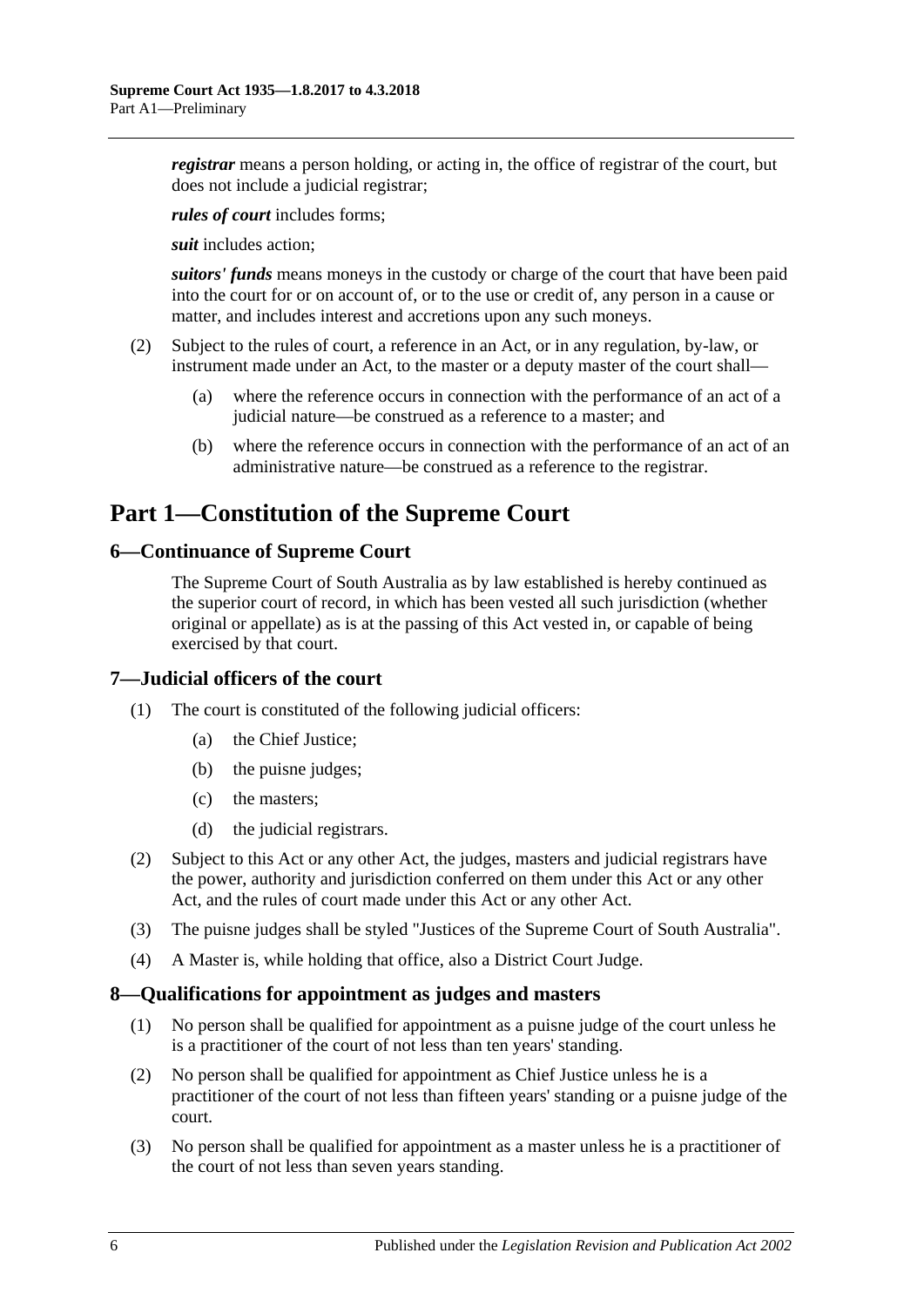(4) For the purpose of determining whether a practitioner of the court has the standing necessary for appointment as a judge or master, periods of legal practice and (where relevant) judicial service within and outside the State will be taken into account.

# <span id="page-6-0"></span>**9—Appointments to the court**

- (1) Whenever necessary, the Governor shall appoint a qualified person to hold the office of judge of the court with the tenure prescribed by the *[Constitution Act](http://www.legislation.sa.gov.au/index.aspx?action=legref&type=act&legtitle=Constitution%20Act%201934) 1934*, but subject to the provisions of this Act as to retirement.
- (2) Appointments to the office of master shall be made by the Governor whenever necessary.
- (3) Subject to the provisions of this Act as to retirement, the commission of a master shall remain in full force during his good behaviour but the Governor may, upon the address of both Houses of Parliament, remove a master from office and revoke his commission.

# <span id="page-6-1"></span>**9A—The Chief Justice**

- (1) The Chief Justice is the principal judicial officer of the court.
- (2) The Chief Justice is responsible for the administration of the court.

# <span id="page-6-2"></span>**10—Acting Chief Justice**

- $(1)$  If—
	- (a) the Chief Justice is absent or, for any reason, is unable for the time being to carry out the duties of the office; or
	- (b) the office of the Chief Justice becomes vacant,

the Governor may appoint a puisne judge of the court to be Acting Chief Justice until—

- (c) the Chief Justice returns to official duties; or
- (d) a person is appointed to the office of the Chief Justice,

as the case requires.

- (2) Any power or duty attached to the office of the Chief Justice by or under this or any other Act—
	- (a) on the appointment of a judge to be Acting Chief Justice—devolves on the judge so appointed; or
	- (b) if no such appointment is made—devolves (during the absence or inability of the Chief Justice, or until the vacancy is filled) on the most senior of the puisne judges available to undertake those responsibilities.

# <span id="page-6-4"></span><span id="page-6-3"></span>**11—Acting judges and acting masters**

- (1) Where it appears necessary or desirable to do so in the interests of the administration of justice, the Governor may, subject to [subsection](#page-7-4) (6)—
	- (a) appoint a person who is qualified for appointment as a puisne judge as an acting judge; or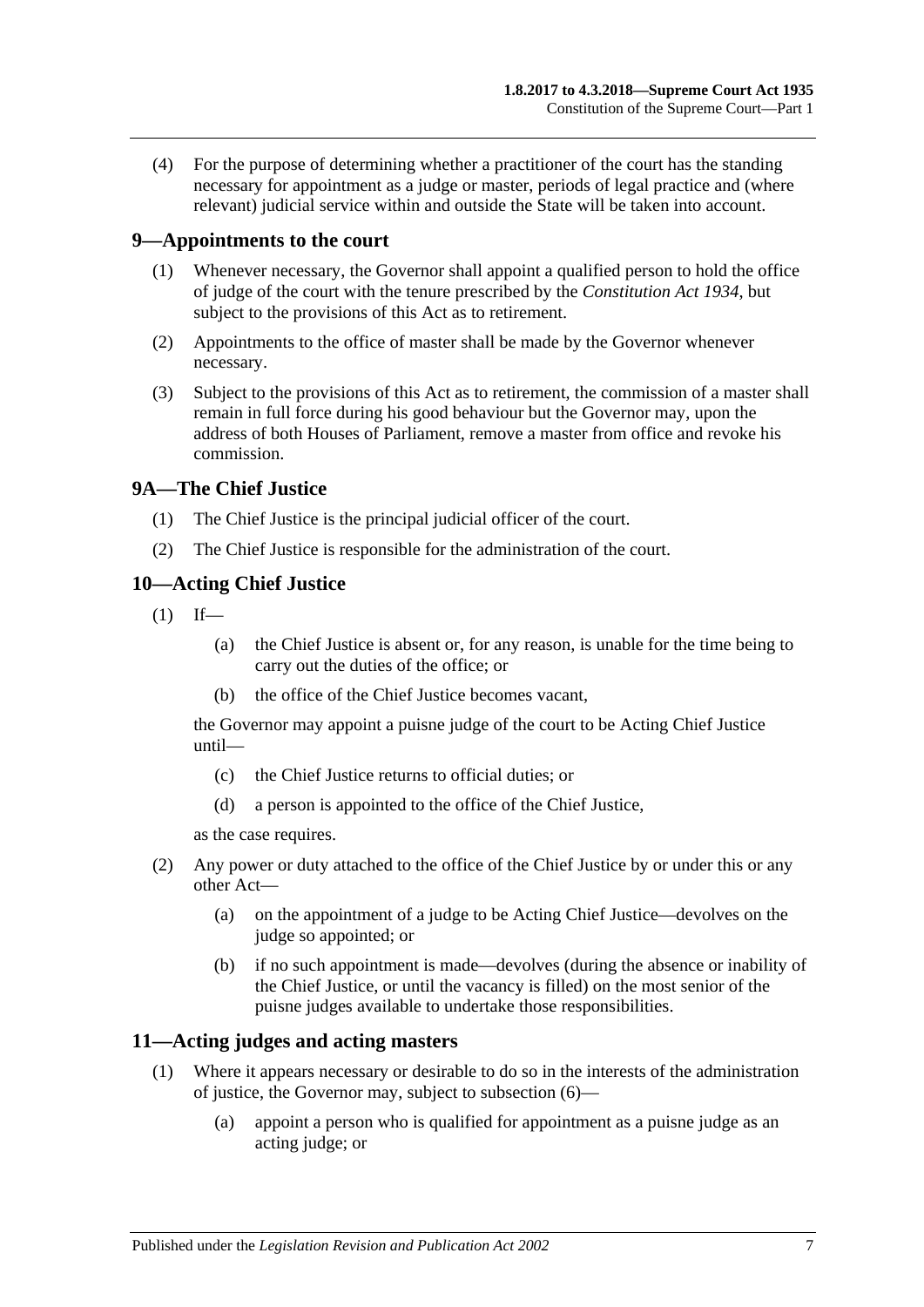- (b) appoint a person who is qualified for appointment as a master as an acting master.
- (1a) A former judge or master who has retired from office is eligible for appointment as an acting judge or an acting master.
- (1b) An appointment under this section will be for a term not exceeding 12 months.
- (2) The jurisdiction of the court is exercisable by an acting judge to the same extent as by a judge, and by an acting master to the same extent as by a master.
- (3) An acting judge or acting master has the same privileges and immunities as a judge or master.
- (5) An acting judge or an acting master may, notwithstanding the expiration of the period of his appointment, complete the hearing of any proceedings part-heard by him before the expiration of that period and, in relation to any such proceedings, shall be deemed to continue as an acting judge, or acting master.
- <span id="page-7-4"></span>(6) A Deputy President of the Industrial Court or a District Court Judge shall not be appointed as an acting judge under [subsection](#page-6-4) (1) except on the recommendation of the Chief Justice made with the concurrence of the President of the Industrial Court or the Senior Judge of the District Court, as the case requires.

## <span id="page-7-0"></span>**12—Remuneration of judges and masters**

- (1) The Chief Justice and each puisne judge are entitled to salary and allowances at rates determined by the Remuneration Tribunal in relation to the respective offices.
- (2) A master is entitled to salary and allowances at the rates applicable to a District Court Judge.
- (3) A rate of salary for a judge or master cannot be reduced by determination of the Remuneration Tribunal.
- (4) The remuneration of the judges and masters is payable from the General Revenue of the State, which is appropriated to the necessary extent.

### <span id="page-7-1"></span>**13—Salaries of Judges, and officers to be in lieu of fees**

The salaries of the judges, and of the officers of the court, shall be in lieu of all fees or other emoluments whatsoever, it being the intent of this Act that the judges and the officers of the court shall derive no emolument from any fees payable under the authority of this Act, but that such fees shall be paid to the Treasurer in aid of the general revenue of the State.

## <span id="page-7-2"></span>**13A—Retirement of judges and masters**

- (1) A judge or master shall retire on reaching the age of seventy years.
- (2) Section 74 of the *[Constitution Act](http://www.legislation.sa.gov.au/index.aspx?action=legref&type=act&legtitle=Constitution%20Act%201934) 1934* shall be read subject to this section.
- (3) A judge or master who retires or resigns may nevertheless complete the hearing and determination of proceedings part-heard by him before his retirement or resignation and, in relation to any such proceedings, shall be deemed to continue as a judge or master (as the case may require).

## <span id="page-7-3"></span>**13B—Special leave**

(1) A judge may apply to the Chief Justice for special leave without remuneration.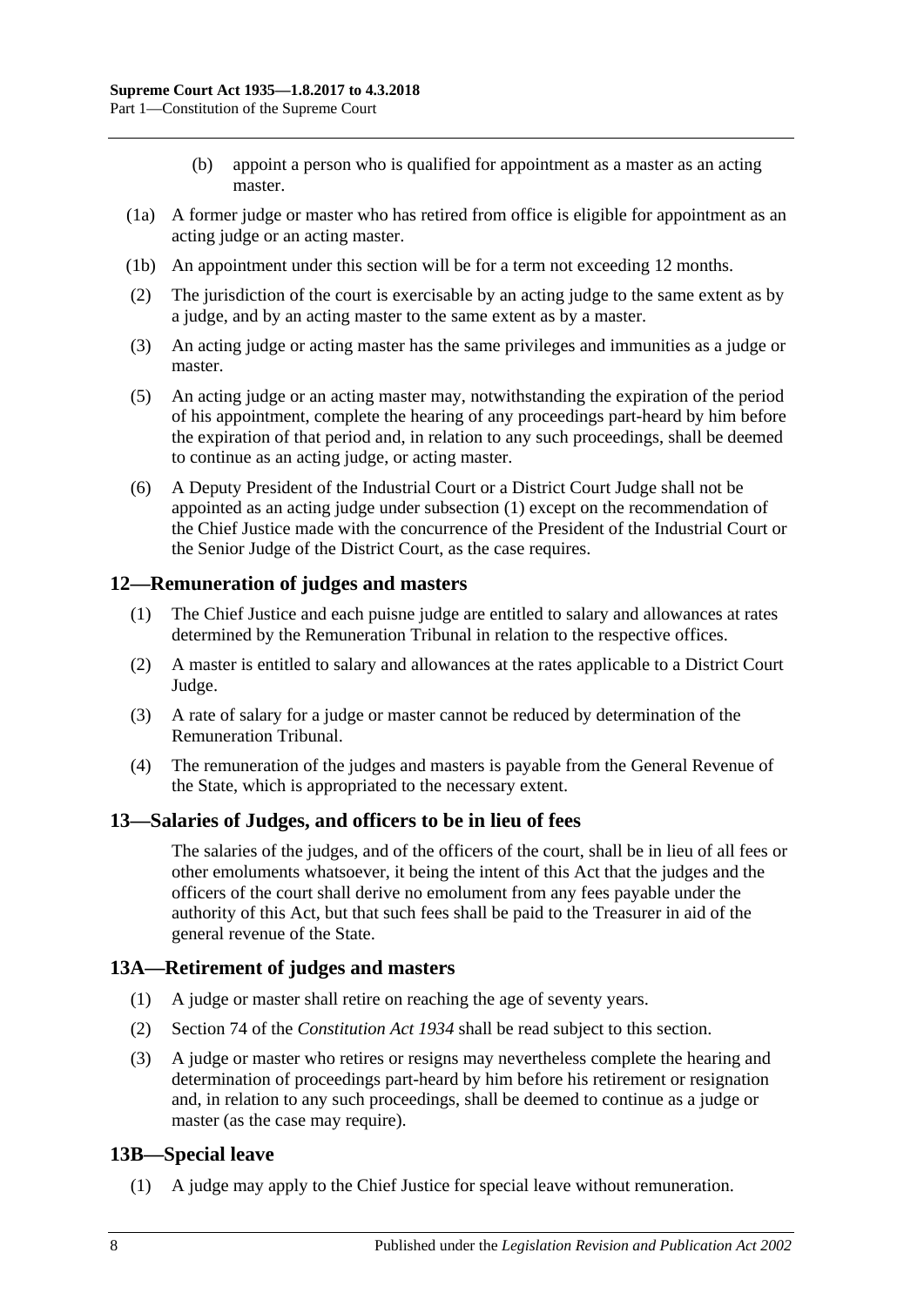- (2) The Governor may, on the recommendation of the Chief Justice, grant an application for special leave under this section.
- (3) A period of special leave under this section will not be taken to be judicial service within the meaning of the *[Judges' Pensions Act](http://www.legislation.sa.gov.au/index.aspx?action=legref&type=act&legtitle=Judges%20Pensions%20Act%201971) 1971*.

## <span id="page-8-1"></span><span id="page-8-0"></span>**13H—Pre-retirement leave**

- (1) Subject to this section, the Governor may grant to any judge or master immediately prior to his retirement not more than six months leave of absence on full salary.
- <span id="page-8-2"></span>(2) Where a judge or master retires or resigns without taking any leave which had been or could have been granted to him under [subsection](#page-8-1) (1) of this section, the Governor may direct that a cash payment be made to him in lieu of the leave not so taken. The payment shall not exceed the amount of the salary of the judge or master for a period equal to the period of the leave not so taken, calculated at the rate at which he was being paid at the time of the retirement or resignation.
- (3) A direction under [subsection](#page-8-2) (2) of this section may be given before or after the retirement or resignation of the judge or master and a payment under that subsection may be made before or after that retirement or resignation.
- (4) If any judge or master dies before the commencement or during the currency of any leave granted or before such leave has been granted pursuant to [subsection](#page-8-1) (1) of this section the Governor may, in respect of the period of the leave so granted or the unexpired portion thereof, or in respect of the period of the leave which might have been granted (according to the circumstances of the case), pay to the dependants (if any) of such judge or master the amounts of salary which would have been payable to such judge or master himself if he had survived.
- (4a) If the judge or master died without leaving any dependants the Governor may pay the said amounts of salary to his personal representatives.
- (4b) Any question as to—
	- (a) whether there are any dependants in any particular case, or who are the dependants;
	- (b) what dependant or dependants shall be entitled to the benefit of payments made under this subsection, and in what proportions if more than one dependant,

shall be settled by the Governor, as he deems proper.

(4c) In this section—

*dependants* means those members of the family of a judge or master who were wholly or in part dependent upon his earnings at the time of his death;

*domestic partner*, in relation to a deceased judge or master, means—

- (a) a person declared under the *[Family Relationships Act](http://www.legislation.sa.gov.au/index.aspx?action=legref&type=act&legtitle=Family%20Relationships%20Act%201975) 1975* to have been the domestic partner of that judge or master (as the case may be) as at the date of the judge's or master's death; or
- (b) a person who was in a registered relationship with the judge or master (as the case may be) as at the date of the judge's or master's death;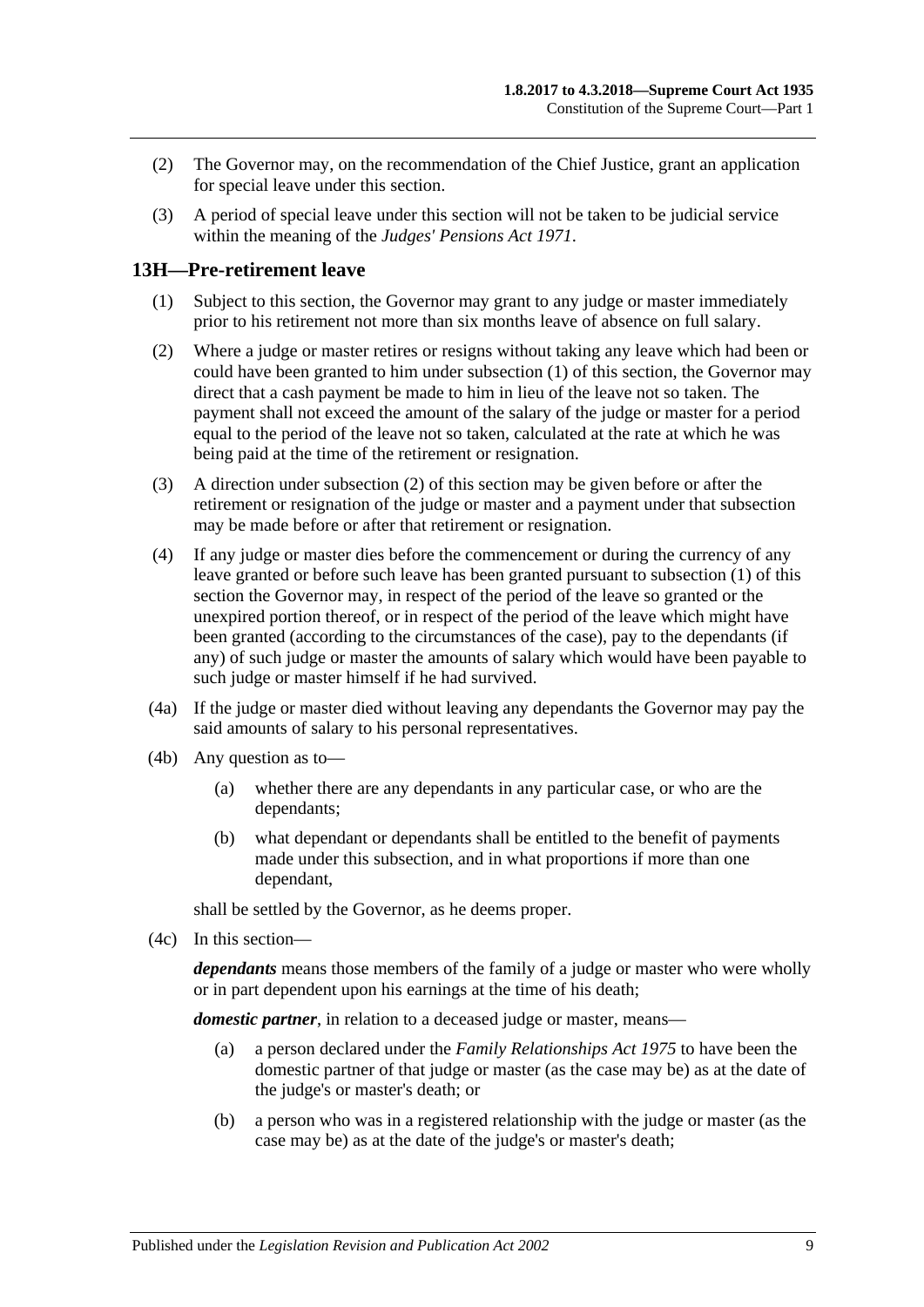*members of the family* includes spouse, domestic partner, parents, grandparents, step-parents, children, grandchildren, step-children, brothers, sisters, half-brothers and half-sisters;

*registered relationship* means a relationship that is registered under the *[Relationships](http://www.legislation.sa.gov.au/index.aspx?action=legref&type=act&legtitle=Relationships%20Register%20Act%202016)  [Register Act 2016](http://www.legislation.sa.gov.au/index.aspx?action=legref&type=act&legtitle=Relationships%20Register%20Act%202016)*, and includes a corresponding law registered relationship under that Act;

*spouse*—a person is the spouse of another if they are legally married.

- (5) Where leave is granted to any judge or master under this section, that judge or master may, at the commencement of such leave, be paid the total salary which would be payable to him during the currency of the leave.
- (6) This section shall not apply to a master who was, immediately before the commencement of the *[Statutes Amendment \(Administration of Courts and Tribunals\)](http://www.legislation.sa.gov.au/index.aspx?action=legref&type=act&legtitle=Statutes%20Amendment%20(Administration%20of%20Courts%20and%20Tribunals)%20Act%201981)  Act [1981](http://www.legislation.sa.gov.au/index.aspx?action=legref&type=act&legtitle=Statutes%20Amendment%20(Administration%20of%20Courts%20and%20Tribunals)%20Act%201981)*, the master or a deputy master of the court.

## <span id="page-9-0"></span>**13I—Appointment and conditions of judicial registrars**

- (1) The Governor may, on the recommendation of the Attorney-General and with the concurrence of the Chief Justice, appoint a legal practitioner of at least 5 years standing to be a Supreme Court judicial registrar.
- (2) The term of appointment (which must be for at least 7 years), the remuneration and the conditions of service applicable to a person holding an appointment under this section will be as determined by the Governor with the concurrence of the Chief Justice, and specified in the instrument of appointment.
- (3) An appointment of a judicial registrar under this section will be taken to be on a full-time basis unless the instrument of appointment provides that the appointment is on a part-time basis.
- <span id="page-9-1"></span>(4) However, a judicial registrar not appointed on a part-time basis may, by written agreement with the Chief Justice made with the approval of the Attorney-General, perform the duties of office on a part-time basis for a period specified in the agreement.
- (5) An instrument appointing a judicial registrar on a part-time basis or an agreement under [subsection](#page-9-1) (4) must specify the hours of duty the judicial registrar will ordinarily be required to work, expressed as a proportion of the time a judicial registrar appointed on a full-time basis is ordinarily required to work.
- (6) The hours of duty specified in an instrument of appointment or an agreement under [subsection](#page-9-1) (4) may be varied by written agreement between the judicial registrar and the Chief Justice made with the approval of the Attorney-General.
- (7) The remuneration determined by the Governor with the concurrence of the Chief Justice and specified in the instrument of appointment may not be reduced by subsequent determination.
- (8) However, a judicial registrar (whether appointed on a full-time or part-time basis) is, while performing the duties of the office on a part-time basis, entitled to remuneration on a pro-rata basis in respect of the hours of duty at the rate determined by the Governor under this section in relation to a judicial registrar appointed on a full-time basis.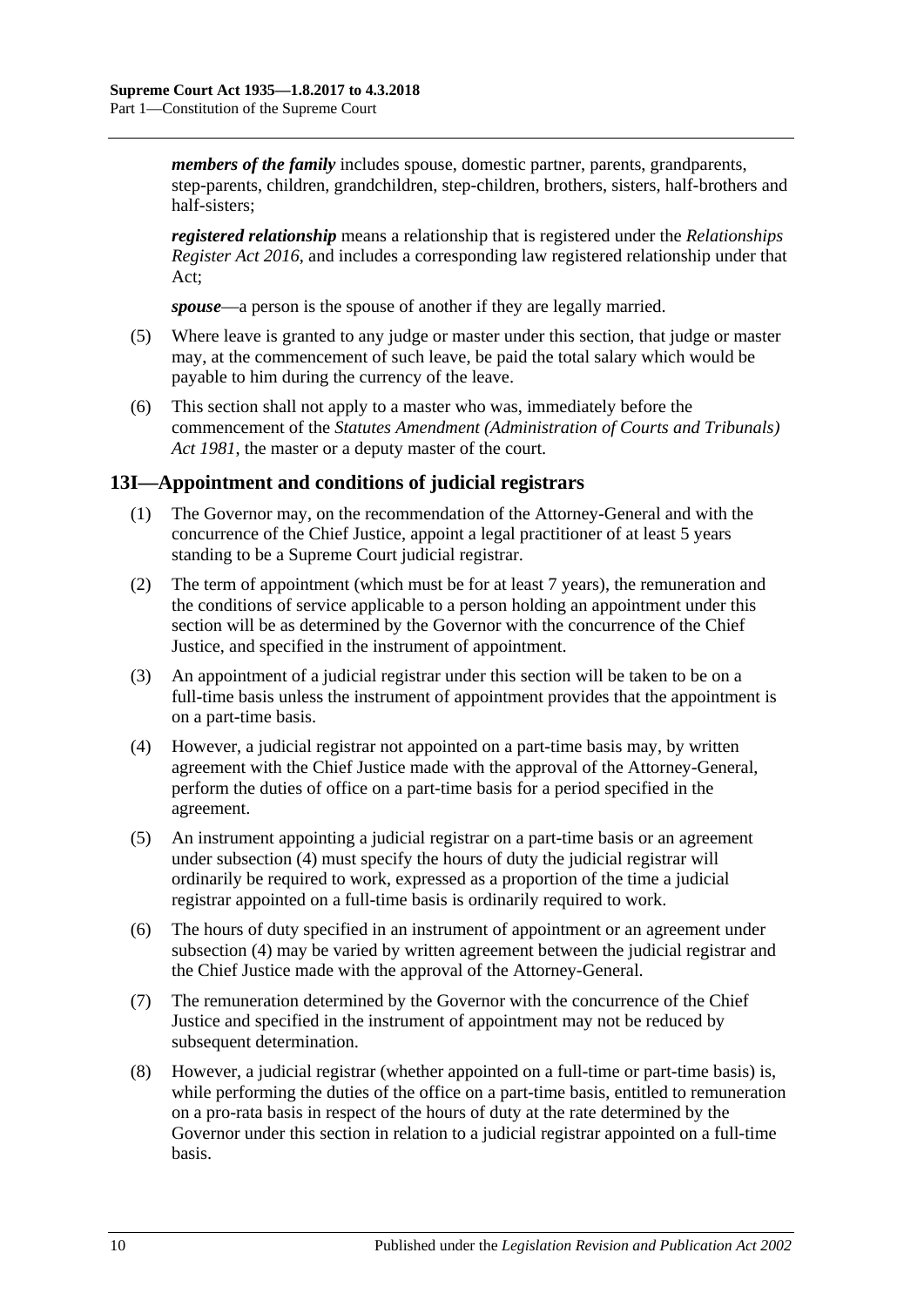- (9) For the purpose of determining whether a legal practitioner has the standing necessary for appointment to the office of judicial registrar, periods of legal practice within and outside the State will be taken into account.
- (10) A person appointed as a judicial registrar is, on the recommendation of the Attorney-General and with the concurrence of the Chief Justice eligible for reappointment at the expiration of a term of office.
- (11) A judicial registrar may, with the approval of the Attorney-General and the concurrence of the Chief Justice, concurrently hold office as a member of the court's non-judicial staff if the non-judicial office is compatible with the judicial office.

### <span id="page-10-2"></span><span id="page-10-0"></span>**13J—Judicial registrar ceasing to hold office and suspension**

- (1) The Governor may, on the recommendation of the Attorney-General, remove a judicial registrar from office for—
	- (a) mental or physical incapacity to carry out official duties satisfactorily; or
	- (b) neglect of duty; or
	- (c) dishonourable conduct.
- (2) A judicial registrar ceases to hold office if the judicial registrar—
	- (a) dies; or
	- (b) completes a term of office and is not reappointed; or
	- (c) resigns by written notice to the Attorney-General; or
	- (d) ceases to satisfy any qualification by virtue of which the person was eligible for appointment to the office of judicial registrar; or
	- (e) is removed from office under [subsection](#page-10-2) (1).
- (3) The Attorney-General may only make a recommendation under [subsection](#page-10-2) (1) with the concurrence of the Chief Justice.
- <span id="page-10-3"></span>(4) The Chief Justice may, on the Chief Justice's own initiative or at the request of the Attorney-General, suspend a judicial registrar from office if it appears that there may be grounds for the removal of the judicial registrar from office.
- (5) If a judicial registrar is suspended under [subsection](#page-10-3) (4), the judicial registrar remains entitled to the judicial registrar's usual remuneration and allowances during the period of suspension.

### <span id="page-10-1"></span>**14—Certain common interests do not disqualify**

A judge, master or judicial registrar of the court is not incapable of acting in judicial office in any proceeding by reason of being 1 of several ratepayers or taxpayers or 1 of any other class of persons liable in common with others to contribute to or be benefited by a rate or tax which may be increased, diminished or in any way affected by that proceeding.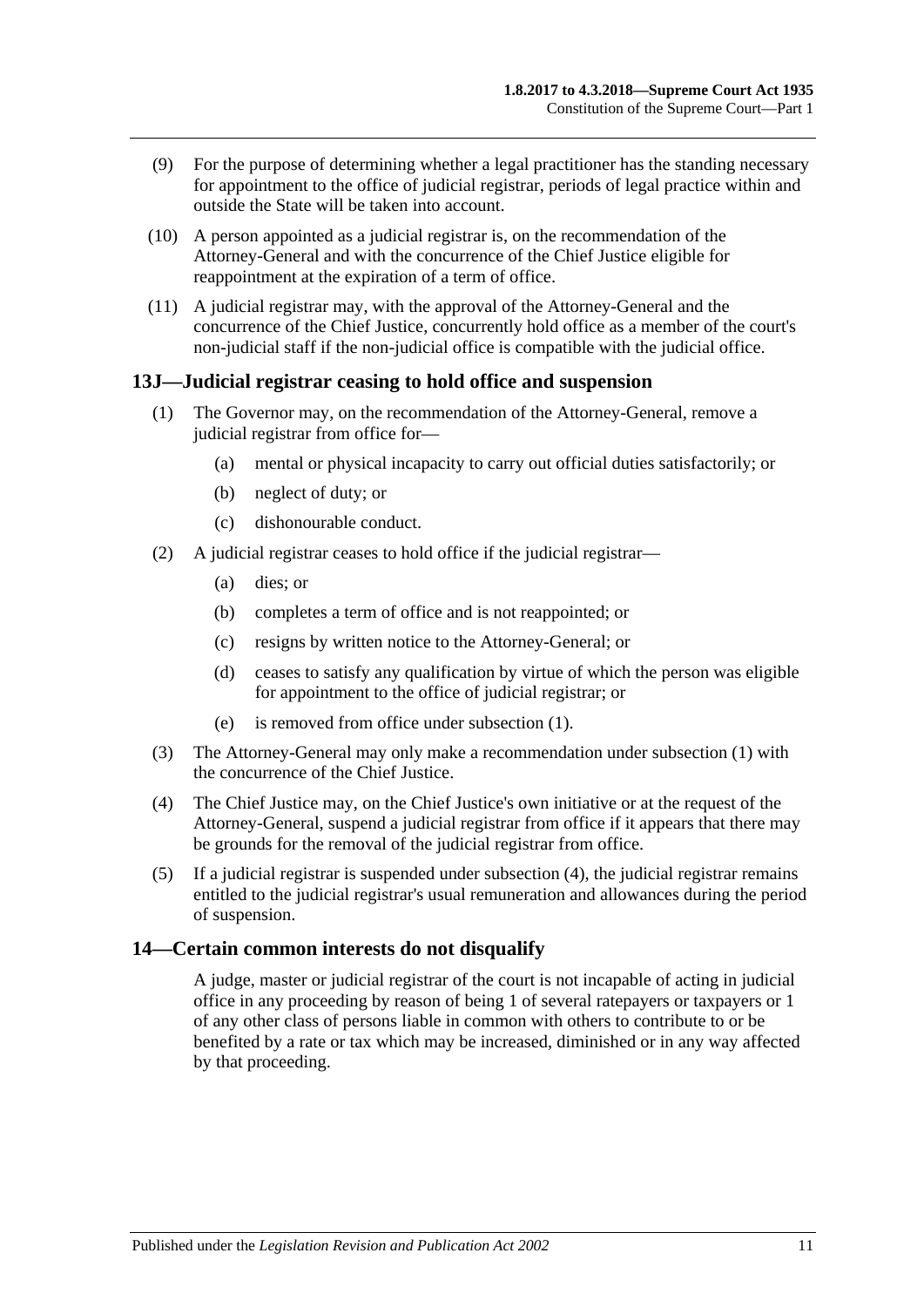# <span id="page-11-0"></span>**15—Seal of court**

- (1) The court shall continue to have and use a seal bearing a device or impression of the Royal Arms, within an exergue or label surrounding the same, and with the following inscription: "Supreme Court, South Australia"; and the said seal shall be kept in the custody of the registrar.
- (2) There shall also be kept and used such other seals as are required for the business of the court, and such seals shall be in such form and kept in such custody as the Chief Justice directs.
- (3) All documents and exemplifications and copies thereof purporting to be sealed with any such seal shall be receivable in evidence without further proof of the seal.

## <span id="page-11-1"></span>**16—Councils of judges to consider procedure and administration of justice**

The judges shall—

- (a) assemble once at least in every year for the purpose of considering the operation of this Act and of the rules of court for the time being in force, and also the working of the several offices, and the arrangements relative to the duties of the officers of the court respectively, and of inquiring and examining into any defects which appear to exist in the system of procedure or the administration of the law in the said court; and
- (b) report annually to the Attorney-General of the State what (if any) amendments it would, in their judgment, be expedient to make in this Act, or otherwise relating to the administration of justice, and what other provisions (if any) which cannot be carried into effect without the authority of Parliament, it would be expedient to make for the better administration of justice.

# <span id="page-11-3"></span><span id="page-11-2"></span>**Part 2—Jurisdiction and powers of the court**

# **Division 1—Jurisdiction**

## <span id="page-11-4"></span>**17—General jurisdiction**

- (1) The court shall be a court of law and equity.
- (2) There shall be vested in the court—
	- (a) the like jurisdiction, in and for the State, as was formerly vested in, or capable of being exercised by, all or any of the courts in England, following:
		- (i) The High Court of Chancery, both as a common law court and as a court of equity:
		- (ii) The Court of Queen's Bench:
		- (iii) The Court of Common Pleas at Westminster:
		- (iv) The Court of Exchequer both as a court of revenue and as a court of common law:
		- (v) The courts created by commissions of assize: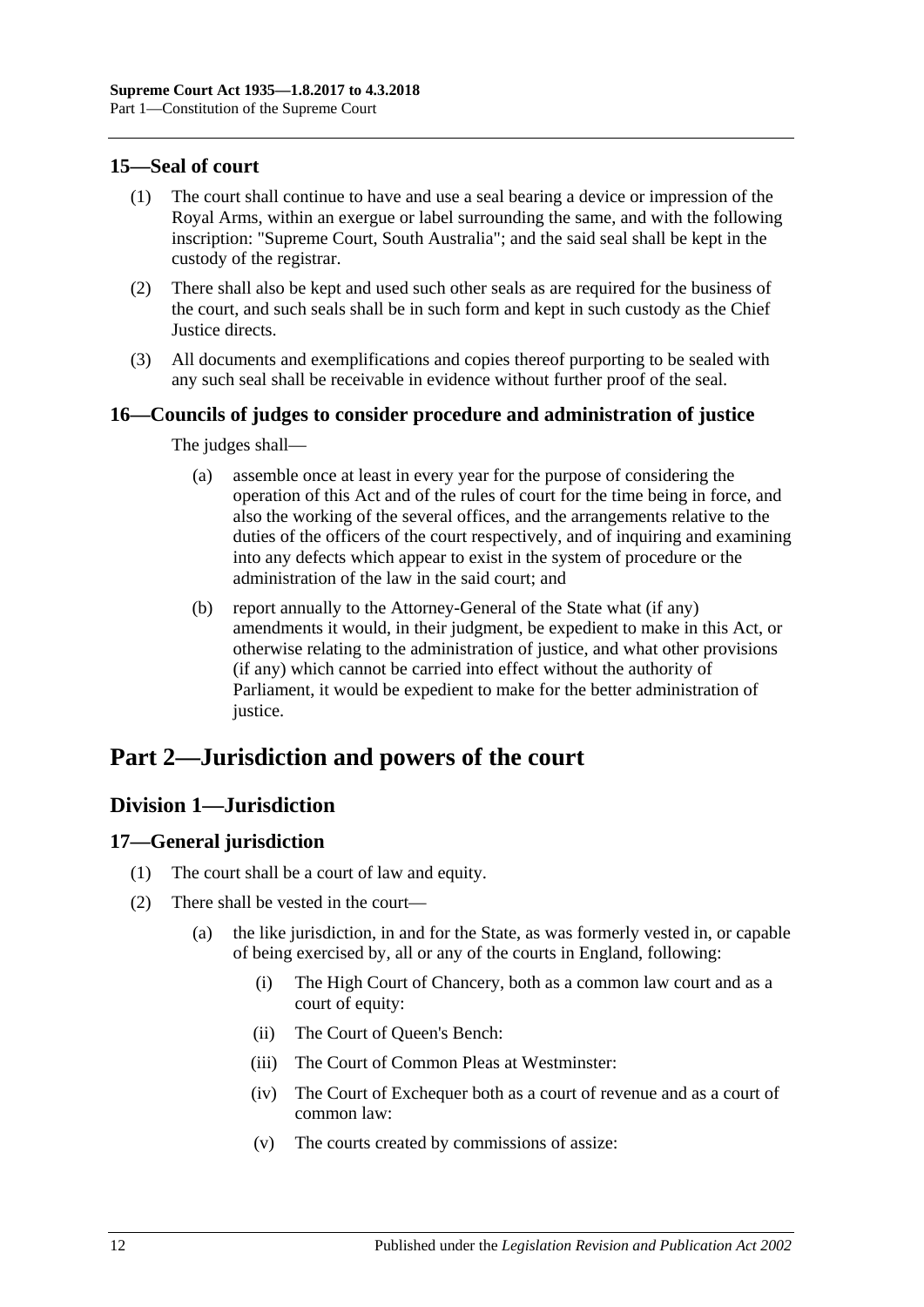- (b) such other jurisdiction, whether original or appellate, as is vested in, or capable of being exercised by the court:
- (c) such other jurisdiction as is in this Act conferred upon the court.

# <span id="page-12-0"></span>**18—Probate jurisdiction**

The court shall, in relation to probates and letters of administration, have the following jurisdiction, that is to say:

- (a) The like voluntary and contentious jurisdiction and authority in and for the State in relation to the granting or revoking of probate of wills, and administration of the effects of deceased persons, as was vested in or exercisable by the Court of Probate established in England under the *[Court of](http://www.legislation.sa.gov.au/index.aspx?action=legref&type=act&legtitle=Court%20of%20Probate%20Act%201857)  [Probate Act](http://www.legislation.sa.gov.au/index.aspx?action=legref&type=act&legtitle=Court%20of%20Probate%20Act%201857) 1857*, together with full authority to hear and determine all questions relating to testamentary causes and matters:
- (b) The like jurisdiction and powers with respect to the real estate of deceased persons as it has with respect to the personal estate of deceased persons:
- (c) All probate jurisdiction which, under or by virtue of any enactment not repealed by this Act, is vested in or capable of being exercised by the court.

# <span id="page-12-1"></span>**19—Matrimonial jurisdiction**

There shall be vested in the court—

- (a) the like jurisdiction in relation to matrimonial causes and matters as was immediately before the commencement of the *[Matrimonial Causes Act](http://www.legislation.sa.gov.au/index.aspx?action=legref&type=act&legtitle=Matrimonial%20Causes%20Act%201857) 1857* vested in or exercisable by any ecclesiastical court or person in England in respect of divorce *a mensa et thoro*, nullity of marriage, jactitation of marriage or restitution of conjugal rights, and in respect of any matrimonial cause or matter except marriage licences:
- (b) all such jurisdiction in relation to matrimonial causes and matters as under or by virtue of any enactment not repealed by this Act, is vested in or capable of being exercised by the court.

# <span id="page-12-2"></span>**Division 2—Law and equity**

## <span id="page-12-3"></span>**20—Concurrent administration of law and equity**

In every civil cause or matter commenced in the court, law and equity shall be administered by the court according to the provisions of the seven sections of this Act next following.

## <span id="page-12-4"></span>**21—Equities of plaintiff**

If a plaintiff claims to be entitled to any equitable estate or right, or to relief upon any equitable ground against any deed, instrument, or contract, or against any right, title, or claim whatsoever, asserted by any defendant or respondent in the cause or matter, or to any relief founded upon a legal right which formerly could only have been given by the court in its equitable jurisdiction, the court shall give to the plaintiff the same relief as ought formerly to have been given by the court in its equitable jurisdiction in a suit or proceeding properly instituted for the like purpose.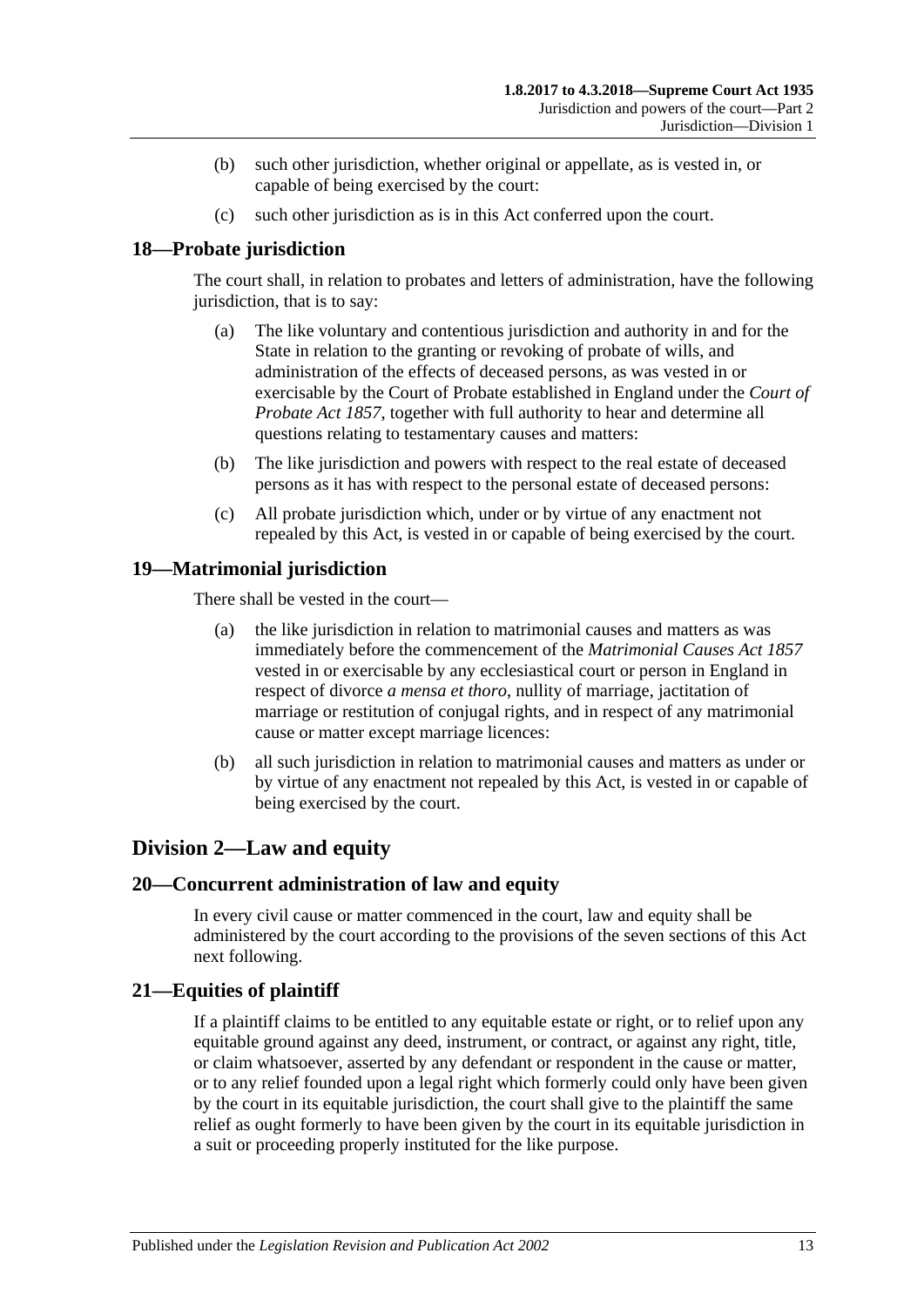# <span id="page-13-0"></span>**22—Equitable defences**

If a defendant claims to be entitled to any equitable estate or right, or to relief upon any equitable ground against any deed, instrument, or contract, or against any right, title, or claim asserted by any plaintiff in the cause or matter, or alleges any ground of equitable defence to any such claim of the plaintiff, the court shall give to every equitable estate, right, or ground of relief so claimed, and to every equitable defence so alleged the same effect by way of defence against the claim of the plaintiff as the court in its equitable jurisdiction ought formerly to have given if the same or the like matters had been relied on by way of defence in a suit or proceeding instituted in that court for the like purpose.

# <span id="page-13-1"></span>**23—Counter-claims and third parties**

- (1) The court shall have power to grant to any defendant, in respect of any equitable estate or right, or other matter of equity, and also in respect of any legal estate, right, or title claimed or asserted by him—
	- (a) all such relief against any plaintiff as the defendant has properly claimed by his pleading, and as the court or judge might have granted in any suit instituted for that purpose by the same defendant against the same plaintiff; and
	- (b) all such relief relating to or connected with the original subject of the cause or matter, and in like manner claimed against any other person, whether already a party to the same cause or matter or not, who has been duly served with notice in writing of such claim, pursuant to any rules of court, as might properly have been granted against that person if he had been made a defendant to a cause duly instituted by the same defendant for the like purpose.
- (2) Every person served with any such notice shall thenceforth be deemed a party to the cause or matter with the same rights in respect of his defence against the claim, as if he had been duly sued in the ordinary way by the defendant.

## <span id="page-13-2"></span>**24—Equities appearing incidentally**

The court shall recognise and take notice of all equitable estates, titles, and rights, and all equitable duties and liabilities appearing incidentally in the course of any cause or matter pending before it, in the same manner in which the said court in its equitable jurisdiction would formerly have recognised and taken notice of the same in any suit or proceeding duly instituted therein.

# <span id="page-13-3"></span>**25—Defence instead of injunction or prohibition**

No cause or proceeding at any time pending in the court shall be restrained by prohibition or injunction, but every matter of equity on which an unconditional injunction against the prosecution of any such cause or proceeding might formerly have been obtained, may be relied on by way of defence thereto:

### Provided that—

(a) nothing in this Act shall disable the court, if it thinks fit, from directing a stay of proceedings in any cause or matter pending before it; and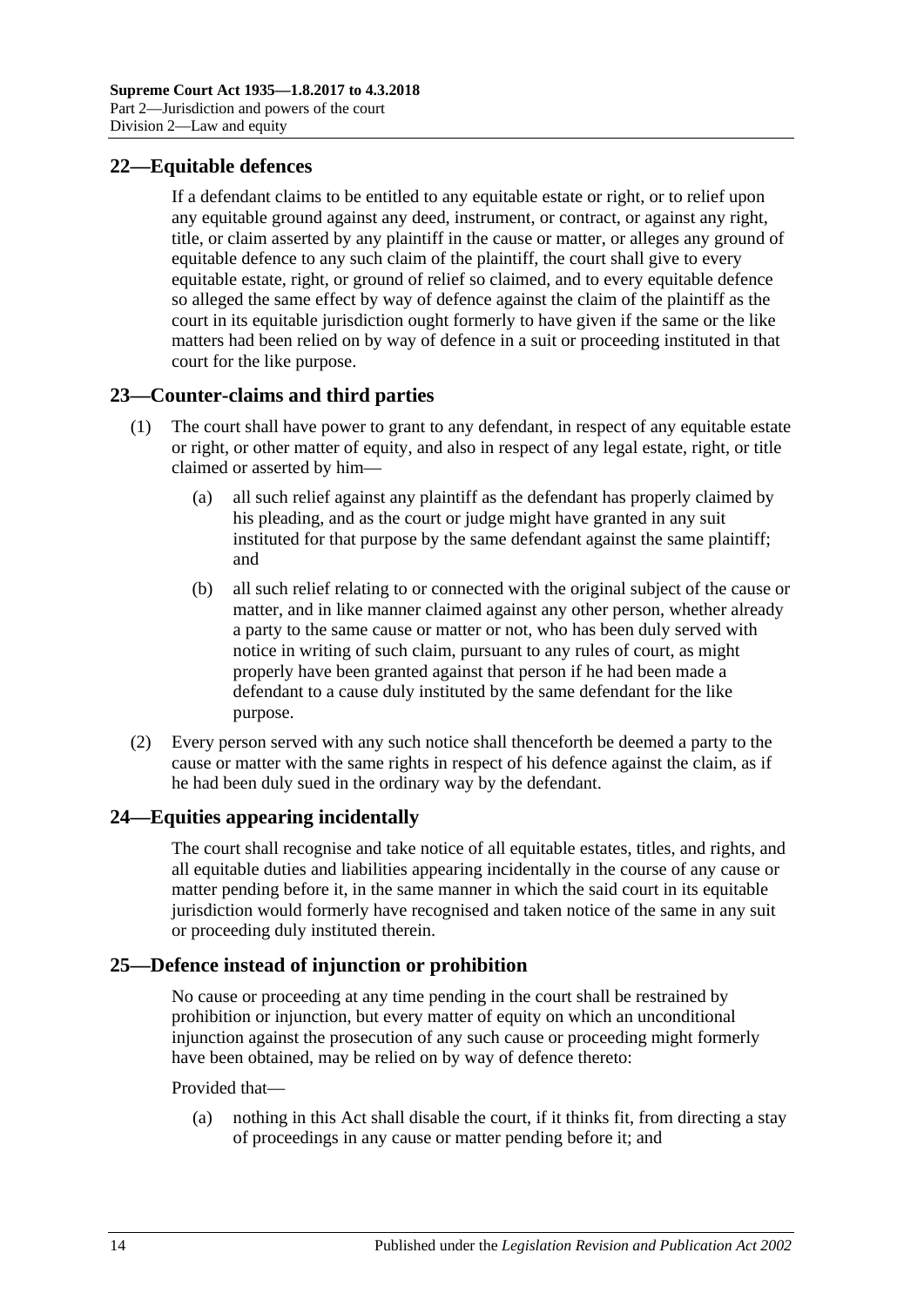(b) any person, whether a party or not to any such cause or matter, who would formerly have been entitled to apply to the court, in any of its jurisdictions, to restrain the prosecution thereof, or who may be entitled to enforce, by attachment or otherwise, any judgment, decree, rule, or order, in contravention of which all or any part of the proceedings in such cause or matter may have been taken, shall be at liberty to apply to the court, in a summary way, for a stay of proceedings in the cause or matter, either generally or so far as may be necessary for the purposes of justice, and the court shall thereupon make such order as is just.

# <span id="page-14-0"></span>**26—Common law and statutory rights and duties**

Subject to the provisions of this Act for giving effect to equitable rights and other matters of equity, the court shall recognise and give effect to all legal claims and demands, and all estates, titles, rights, duties, obligations, and liabilities, existing by the common law, or by any custom, or created by any statute, in the same manner as those matters would formerly have been recognised and given effect to by the court in any branch of its jurisdiction.

## <span id="page-14-1"></span>**27—Court to do complete justice in cause so as to avoid multiplicity of suits**

The court in every cause or matter pending before it shall have power to grant, and shall grant, either absolutely or on such reasonable terms and conditions as it deems just, all such remedies whatsoever as any of the parties thereto may appear to be entitled to in respect of every legal or equitable claim properly brought forward by them respectively, in such cause or matter, so that, as far as possible, all matters so in controversy between the parties may be completely and finally determined, and all multiplicity of legal proceedings concerning any of such matters avoided.

# <span id="page-14-2"></span>**28—Rules of equity to prevail where in conflict with common law**

Subject to the express provisions of any other Act, in questions relating to the custody and education of infants, and generally in all matters not particularly mentioned in this Act in which there was formerly any conflict or variance between the rules of equity and the rules of common law with reference to the same matter, the rules of equity shall prevail in all the courts of the State, so far as the matters to which those rules relate, are cognizable by those courts.

## <span id="page-14-3"></span>**Division 3—Miscellaneous powers**

# <span id="page-14-4"></span>**29—Court may make orders to have effect of mandamus or injunction, and may appoint receivers**

- (1) The court may grant a mandamus, or an injunction, or appoint a receiver, by an interlocutory order in all cases in which it appears to the court to be just or convenient so to do.
- (2) Any such order may be made either unconditionally or upon such terms and conditions as the court thinks just.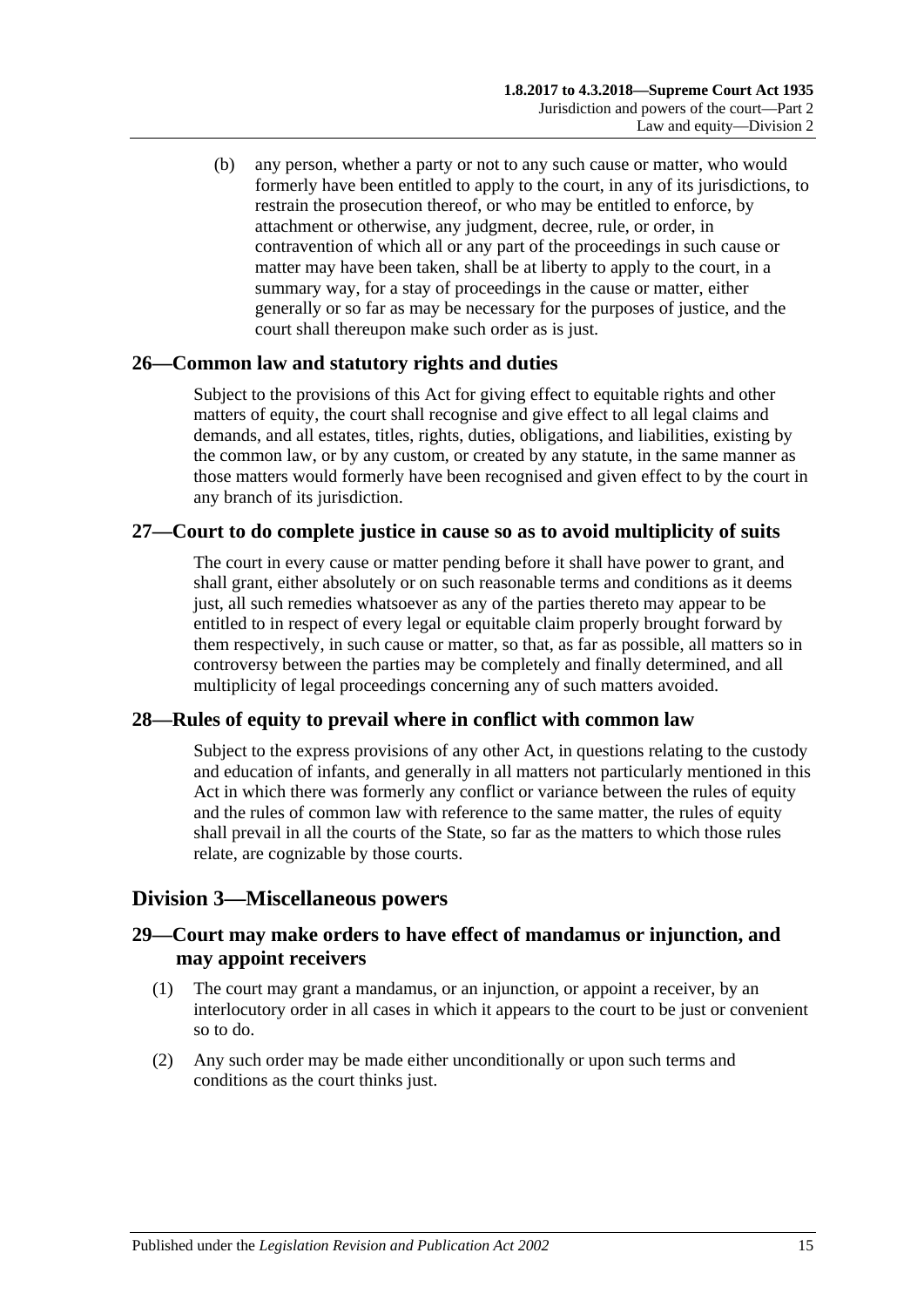(3) If an application is made (whether before, or at, or after the hearing of any cause or matter for an injunction) to prevent any threatened or apprehended waste or trespass, the injunction may be granted, if the court thinks fit, whether the person against whom the order is sought is or is not in possession under any claim of title or otherwise, or (if out of possession) does or does not claim a right to do the act sought to be restrained under any colour of title, and whether the estates claimed by both or by either of the parties are legal or equitable.

### <span id="page-15-0"></span>**30—Damages in certain cases**

In any action arising out of the breach of any covenant, contract, or agreement, or instituted to prevent the commission or continuance of any wrongful act or for the specific performance of any covenant, contract, or agreement, the court shall have power to award damages to the party injured either in addition to or substitution for the injunction or specific performance, and those damages may be assessed by the court or in such manner as it directs.

### <span id="page-15-1"></span>**30A—Power to direct payment to infant**

Where in any action the court determines that a party (being an infant) is entitled to recover damages from another party, the court may by final or declaratory judgment finally determining the question of liability between the parties order payment of any amount or amounts of damages, direct to the plaintiff. Any acknowledgment or receipt in writing of any moneys paid on account of any such amount or amounts pursuant to a judgment under this section shall not if the court so orders be invalid merely on the ground that the person giving the same was under the age of twenty-one years at the time of his signing or giving the same.

### <span id="page-15-2"></span>**30B—Power to make interim assessment of damages**

- (1) Where in any action the court determines that a party is entitled to recover damages from another party, it shall be lawful for the court to enter declaratory judgment finally determining the question of liability between the parties, in favour of the party who is entitled to recover damages as aforesaid, and to adjourn the final assessment thereof.
- <span id="page-15-3"></span>(2) It shall be lawful for the court when entering declaratory judgment and for any judge of the court at any time or times thereafter—
	- (a) to make orders that the party held liable make such payment or payments on account of the damages to be assessed as to the court seems just; and
	- (b) in addition to any such order or in lieu thereof, to order that the party held liable make periodic payments to the other party on account of the damages to be assessed during a stated period or until further order: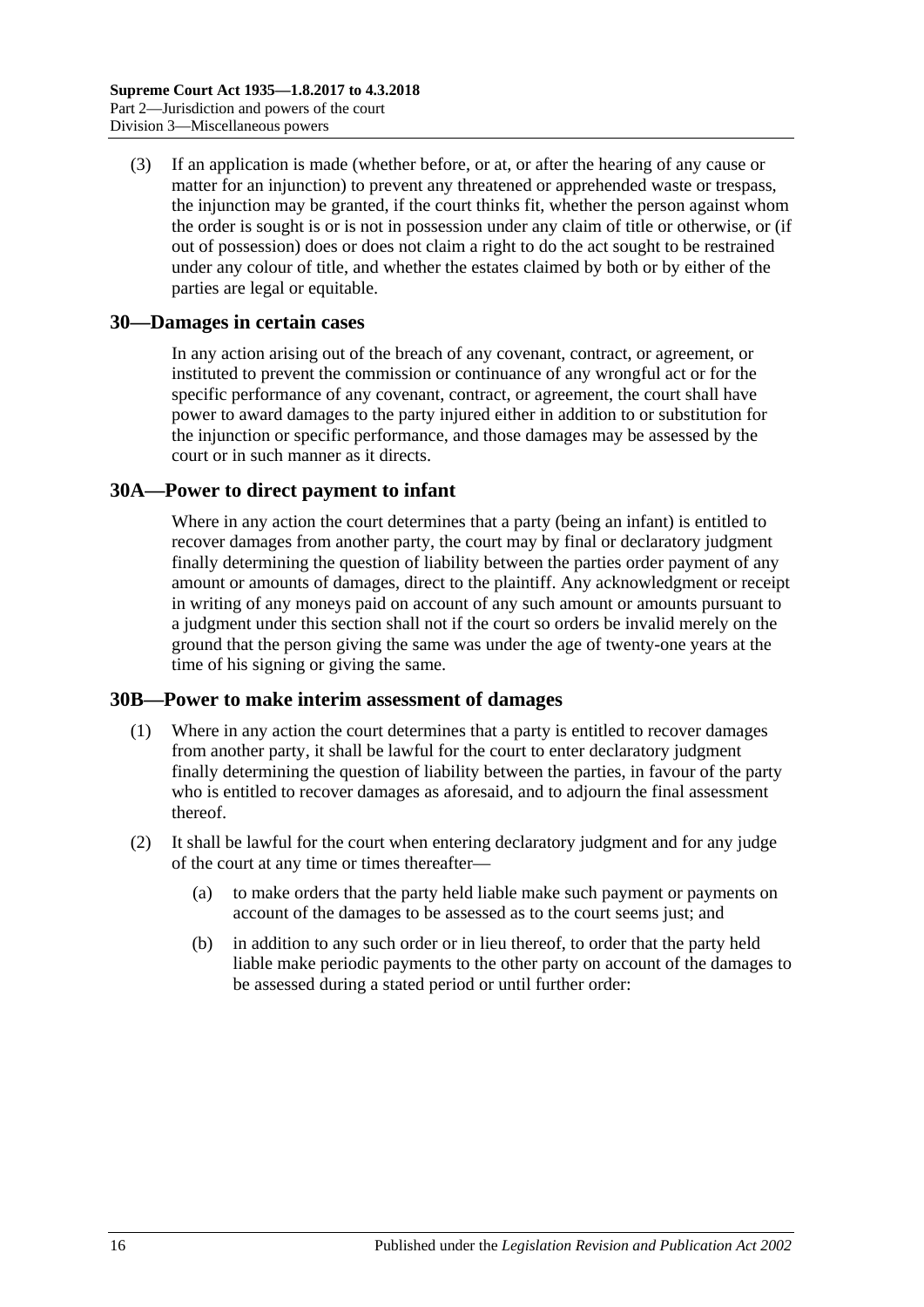Provided, however, that where the declaratory judgment has been entered in an action for damages for personal injury, such payment or payments shall not include an allowance for pain or suffering or for bodily or mental harm (as distinct from pecuniary loss resulting therefrom) except where serious and continuing illness or disability results from the injury or except that, where the party entitled to recover damages is incapacitated or partially incapacitated for employment and being in part responsible for his injury is not entitled to recover the full amount of his present or continuing loss of earnings, or of any hospital, medical or other expenses resulting from his injury, the court may order payment or payments not to exceed such loss of earnings and expenses and such payment or payments may be derived either wholly or in part from any damages to which the party entitled to recover damages has, but for the operation of this proviso, established a present and immediate right or except where the judge is of opinion that there are special circumstances by reason of which this proviso should not apply.

- (3) Any order for payment of moneys on account of damages made hereunder may be enforced as a judgment of the court.
- (4) Where the court adjourns assessment of damages under this section, it may order the party held liable to make such payment into court or to give such security for payment of damages when finally assessed as it deems just.
- (5) When damages are finally assessed credit shall be given in the final assessment for all payments which have been made under this section and the final judgment shall state the full amount of damages, the total of all amounts already paid pursuant to this section and the amount of damages then remaining payable, and judgment shall be entered for the last-named amount.
- (6) Where the court adjourns assessment of damages under this section, any party to the proceedings may apply to any judge of the court at any time and from time to time—
	- (a) for an order that the court proceed to final assessment of the damages; or
	- (b) for the variation or termination of any order which may have been made for the making of periodic payments.

On the hearing of any such application the judge shall make such order as he considers just: Provided that, in an action for damages for personal injury, upon an application for an order that the court proceed to final assessment of damages, the Judge to whom such application is made shall not refuse such order if the medical condition of the party entitled to recover damages is such that neither substantial improvement nor substantial deterioration thereof is likely to occur or if a period of four years or more has expired since the date of the declaratory judgment unless the judge is of opinion that there are special circumstances by reason of which such assessment should not then be made.

(7) If it appears to the court that a person in whose favour declaratory judgment has been entered has without reasonable cause failed to undertake such reasonable medical or remedial treatment as his case might have required or require, it shall not award damages for such disability, pain or suffering as would have been remedied but for such failure.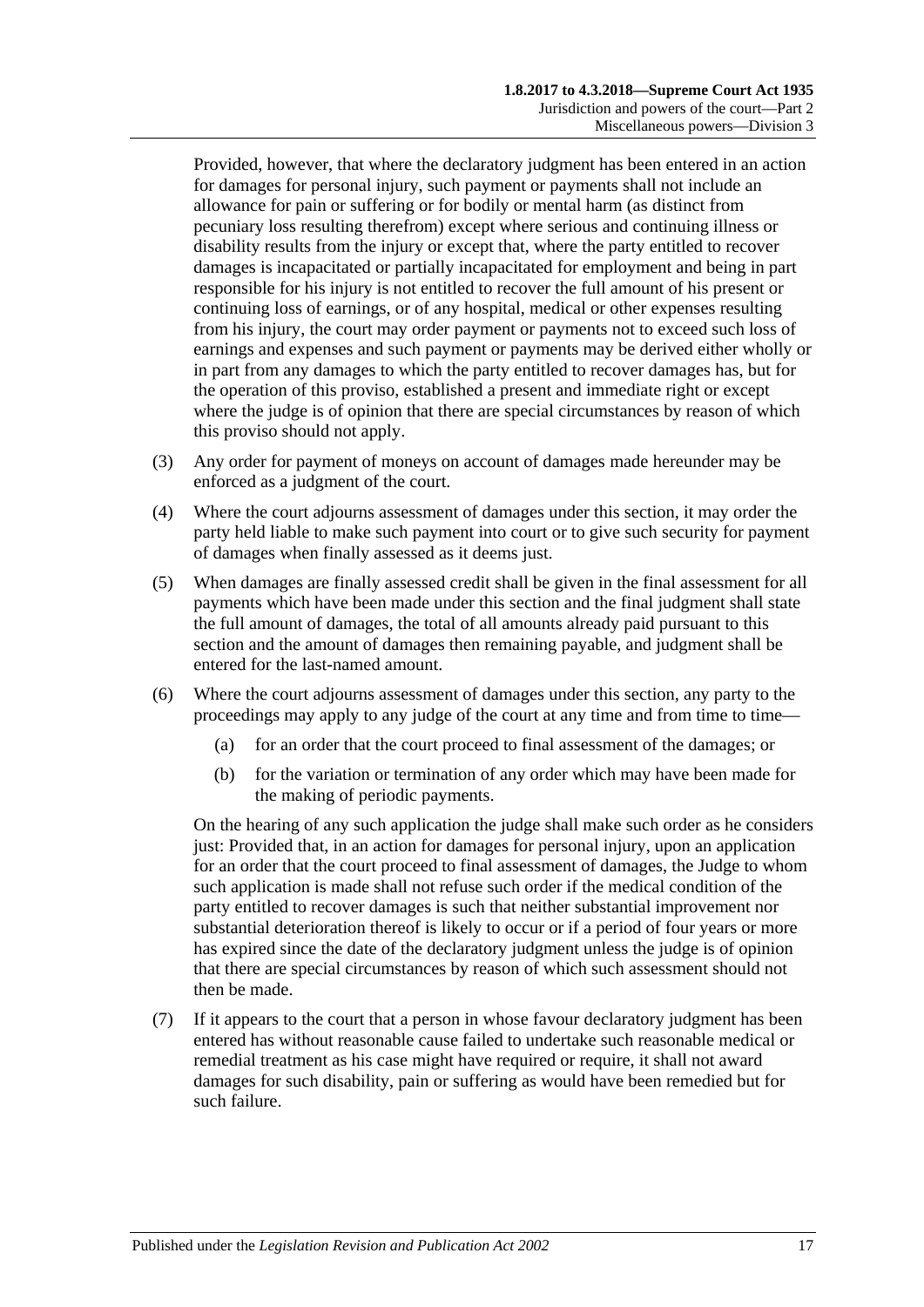- (8) If at any time it appears to a judge that a person in whose favour declaratory judgment has been entered and who is incapacitated or partially incapacitated for employment, is not sincerely or with the diligence which should be expected of him in the circumstances of his case, attempting to rehabilitate himself for employment any payment or payments under [subsection](#page-15-3) (2) of this section shall not include by way of allowance for loss of earnings a sum in excess of seventy-five per centum of such person's loss of earnings.
- <span id="page-17-0"></span> $(9)$
- (a) Notwithstanding anything in the *[Survival of Causes of Action Act](http://www.legislation.sa.gov.au/index.aspx?action=legref&type=act&legtitle=Survival%20of%20Causes%20of%20Action%20Act%201940) 1940*, when damages are finally assessed under this section for the benefit of the estate of a deceased person where the deceased person died after action brought and declaratory judgment has been entered in favour of such person, the damages finally assessed may include such damages in respect of any of the matters referred to in section 3 of that Act as the court deems proper.
- <span id="page-17-1"></span>(b) Where a party dies after declaratory judgment has been entered in his favour but before final assessment of his damages in circumstances which would have entitled any person to recover damages, *solatium* or expenses by action pursuant to Part 2 of the *[Wrongs Act](http://www.legislation.sa.gov.au/index.aspx?action=legref&type=act&legtitle=Wrongs%20Act%201936) 1936*, it shall be lawful for the executor or administrator of the deceased to proceed in the same action for the recovery of such damages, *solatium* or expenses for the benefit of such person notwithstanding the declaratory judgment or that the deceased has received moneys thereunder, provided, however, that in any such proceedings all moneys paid to the deceased pursuant to the declaratory judgment in excess of any actual and subsisting pecuniary loss resulting to him from the wrongful act of the party held liable shall be deemed to have been paid towards satisfaction of the damages, *solatium* or expenses awarded pursuant to the *[Wrongs Act](http://www.legislation.sa.gov.au/index.aspx?action=legref&type=act&legtitle=Wrongs%20Act%201936) 1936* and no further damages shall be payable in respect of the injury sustained by the deceased. In any proceedings hereunder, the declaratory judgment and any finding of fact made in the course of proceedings consequent thereupon shall enure as between the party held liable and the executor or administrator of the deceased.
- <span id="page-17-2"></span>(c) Where a party dies in the circumstances referred to in the preceding paragraph of this subsection except that the death of the deceased is not wholly attributable to the personal injury, the subject of the declaratory judgment, but was accelerated thereby, it shall be lawful for proceedings to be taken and for the court to assess damages, *solatium* or expenses as in the preceding paragraph but such damages, *solatium* or expenses shall be proportioned to the injury to the person for whom and for whose benefit the proceedings are taken resulting from such acceleration of death.
- (d) The court may, if the justice of a case so requires, assess damages under [paragraph](#page-17-0) (a) of this subsection notwithstanding the commencement or prosecution of proceedings under [paragraph](#page-17-1) (b) or [\(c\)](#page-17-2) of this subsection and the damages so assessed shall be for the benefit of the estate of the deceased and no damages shall be awarded under [paragraph](#page-17-1) (b) or [\(c\)](#page-17-2) of this subsection.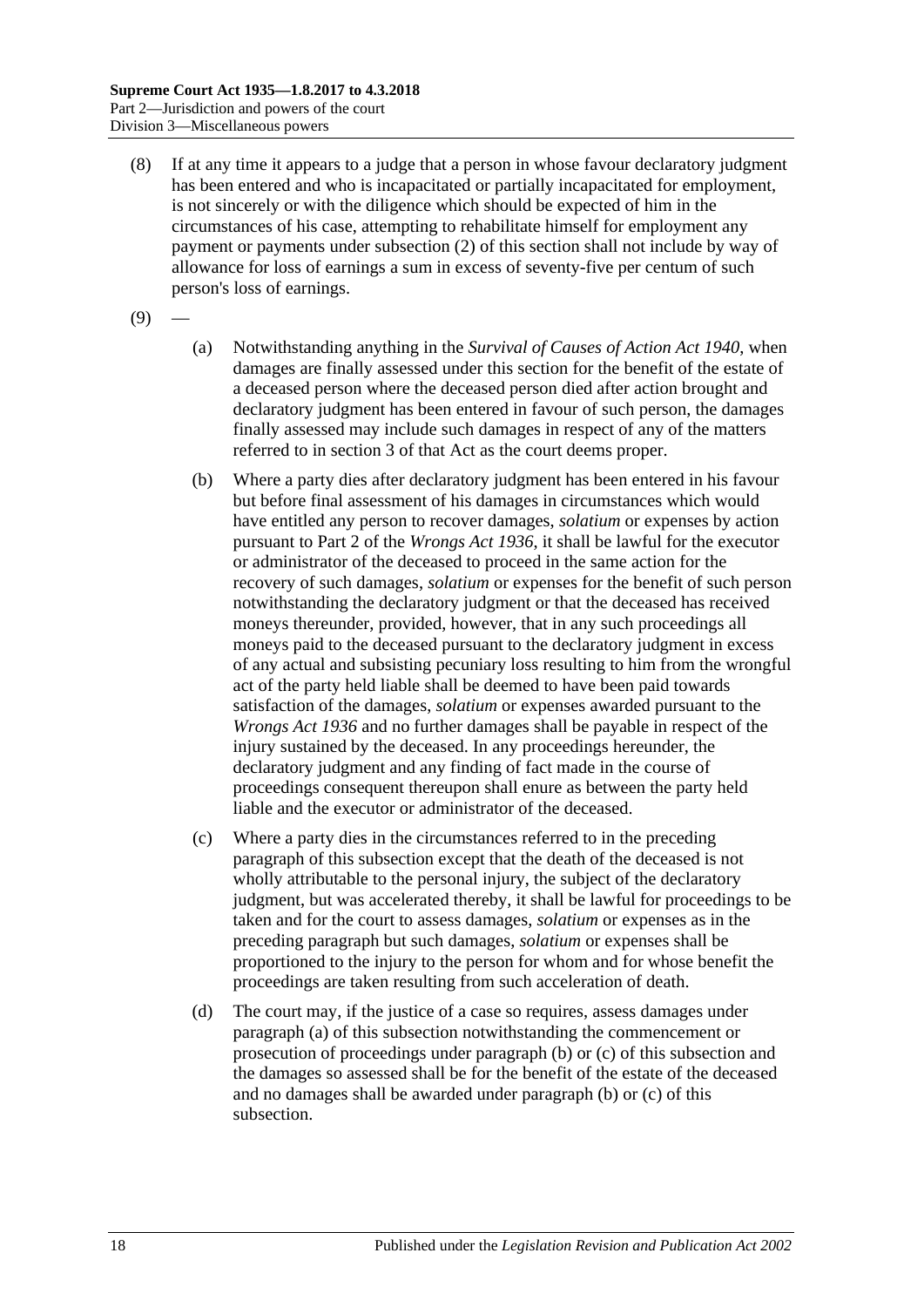(10) In the exercise of the powers conferred by this section the court shall have regard to the facts and circumstances of the particular case, as they exist from time to time, and any allowance, or the final assessment, as the case may be, shall be such as to the court may seem just and reasonable as compensation to the person actually injured or to his or her dependants as the case may be.

## <span id="page-18-0"></span>**30BA—Consent orders for structured settlements**

In an action for damages for personal injury, the court may, with the consent of the parties, make an order for damages to be paid wholly or in part in the form of periodic payments, by way of an annuity or otherwise, instead of in a lump sum.

### <span id="page-18-1"></span>**30C—Power to award interest**

- (1) Unless good cause is shown to the contrary, the court shall, upon the application of a party in favour of whom a judgment for the payment of damages, compensation or any other pecuniary amount has been, or is to be, pronounced, include in the judgment an award of interest in favour of the judgment creditor in accordance with the provisions of this section.
- <span id="page-18-2"></span>(2) The interest—
	- (a) will be calculated at a rate fixed by the court; and
	- (b) will be calculated in respect of a period fixed by the court (which must, however, in the case of a judgment given on a liquidated claim, be the period running from when the liability to pay the amount of the claim fell due to the date of judgment unless the court otherwise determines); and
	- (c) is payable, in accordance with the court's determination, in respect of the whole or part of the amount for which judgment is given.
- (3) Where a party to any proceedings before the court is entitled to an award of interest under this section, the court may, in the exercise of its discretion, and without proceeding to calculate the interest to which that party may be entitled in accordance with [subsection](#page-18-2) (2) of this section, award a lump sum in lieu of that interest.
- (4) This section does not—
	- (a) authorise the award of interest upon interest; or
	- (ab) authorise the award of interest upon exemplary or punitive damages; or
	- (b) apply in relation to any sum upon which interest is recoverable as of right by virtue of an agreement or otherwise; or
	- (c) affect the damages recoverable upon the dishonour of a negotiable instrument; or
	- (d) authorise the award of any interest otherwise than by consent upon any sum for which judgment is pronounced by consent; or
	- (e) limit the operation of any other enactment or rule of law providing for the award of interest.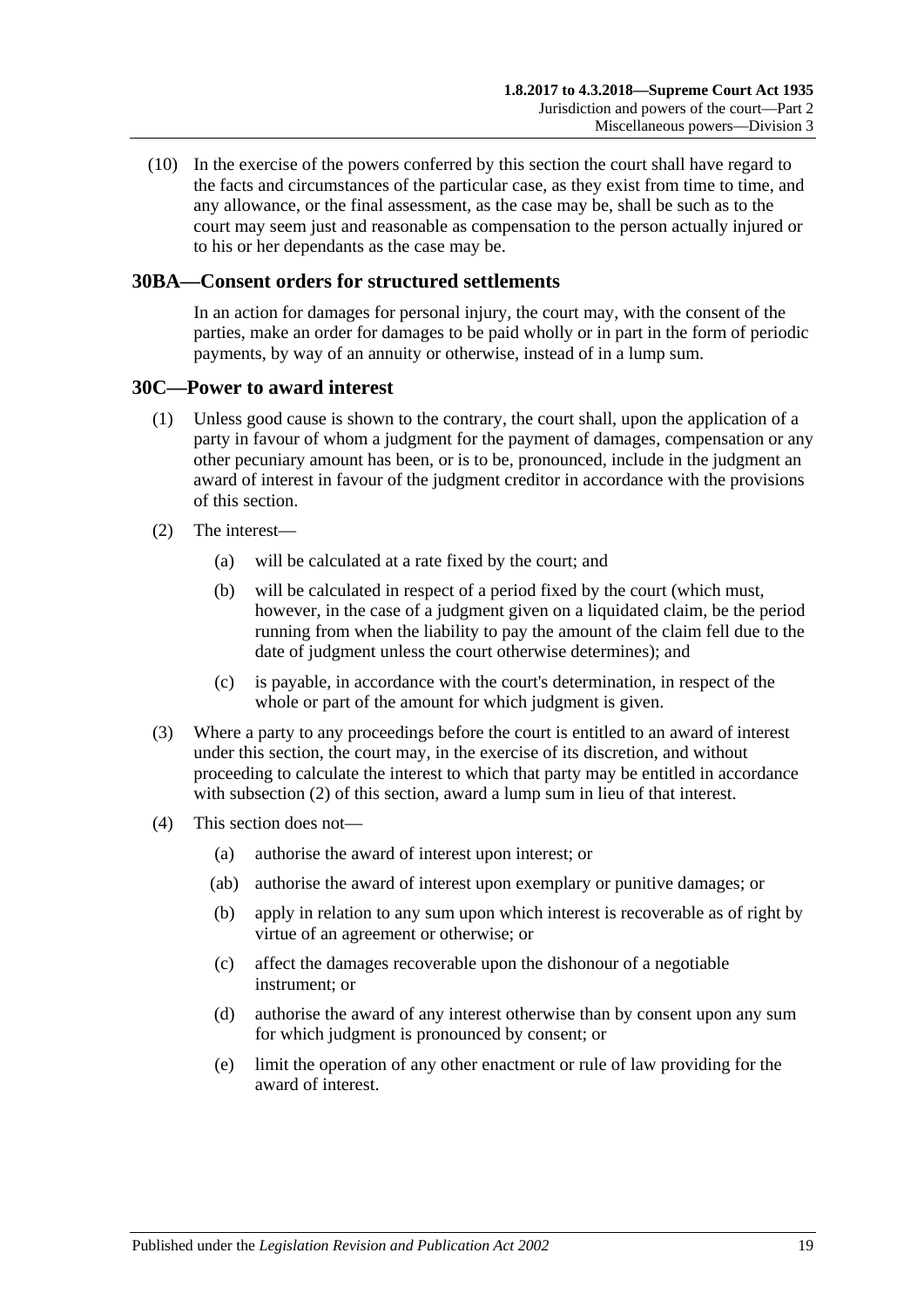### <span id="page-19-0"></span>**31—Declaratory orders**

No action or proceeding shall be open to objection on the ground that a merely declaratory judgment or order is sought thereby, and the court shall have power to make binding declarations of right whether any consequential relief is or could be claimed or not.

### <span id="page-19-1"></span>**32—Court may order mortgage instead of sale in certain cases**

In any proceeding in which the court has power to order a sale of any real or personal property, the court shall have power, instead of ordering a sale, to make such order, as is just and convenient, for a mortgage of the property, with power of sale to the mortgagee; and, for the purpose of perfecting such mortgage, to order the execution of all deeds and documents in the same manner as in the case of a sale of property.

### <span id="page-19-2"></span>**34—Court may direct sale of mortgaged property etc**

In any action for the foreclosure of the equity of redemption in any mortgaged property, and upon the request of the mortgagee, or of any subsequent encumbrancer, or of the mortgagor, or any person claiming under any such person, the court may direct a sale of the property, or a transfer of the mortgage debt and security, instead of a foreclosure of the equity of redemption, on such terms as the court thinks fit, and, if the court thinks fit, without previously determining the priorities of encumbrances, or giving the usual or any time to redeem: Provided that if the request is made by any subsequent encumbrancer, or by the mortgagor, or by any person claiming under such encumbrancer or mortgagor, no such sale shall be directed without the consent of the mortgagee or the persons claiming under him, unless the party making such request deposits in court a reasonable sum of money, to be fixed by the court, for the purpose of securing the performance of such terms as may be imposed on the party making such request.

## <span id="page-19-3"></span>**35—Power to require attendance of witnesses and production of evidentiary material**

- <span id="page-19-4"></span>(1) The court may, on the application of a party to proceedings or on its own initiative, issue a subpoena requiring a person to appear before the court at a specified time and place to give evidence or to produce evidentiary material (or both).
- (2) A subpoena to produce evidentiary material may, instead of providing for production of the material before the court, provide for production of the material to an officer of the court nominated in the subpoena.
- $(3)$  If—
	- (a) a person fails to comply with a subpoena under [subsection](#page-19-4) (1); or
	- (b) there are grounds for believing that, if such a subpoena were issued, a person would not comply with it,

the court may issue a warrant to have the person arrested and brought before the court.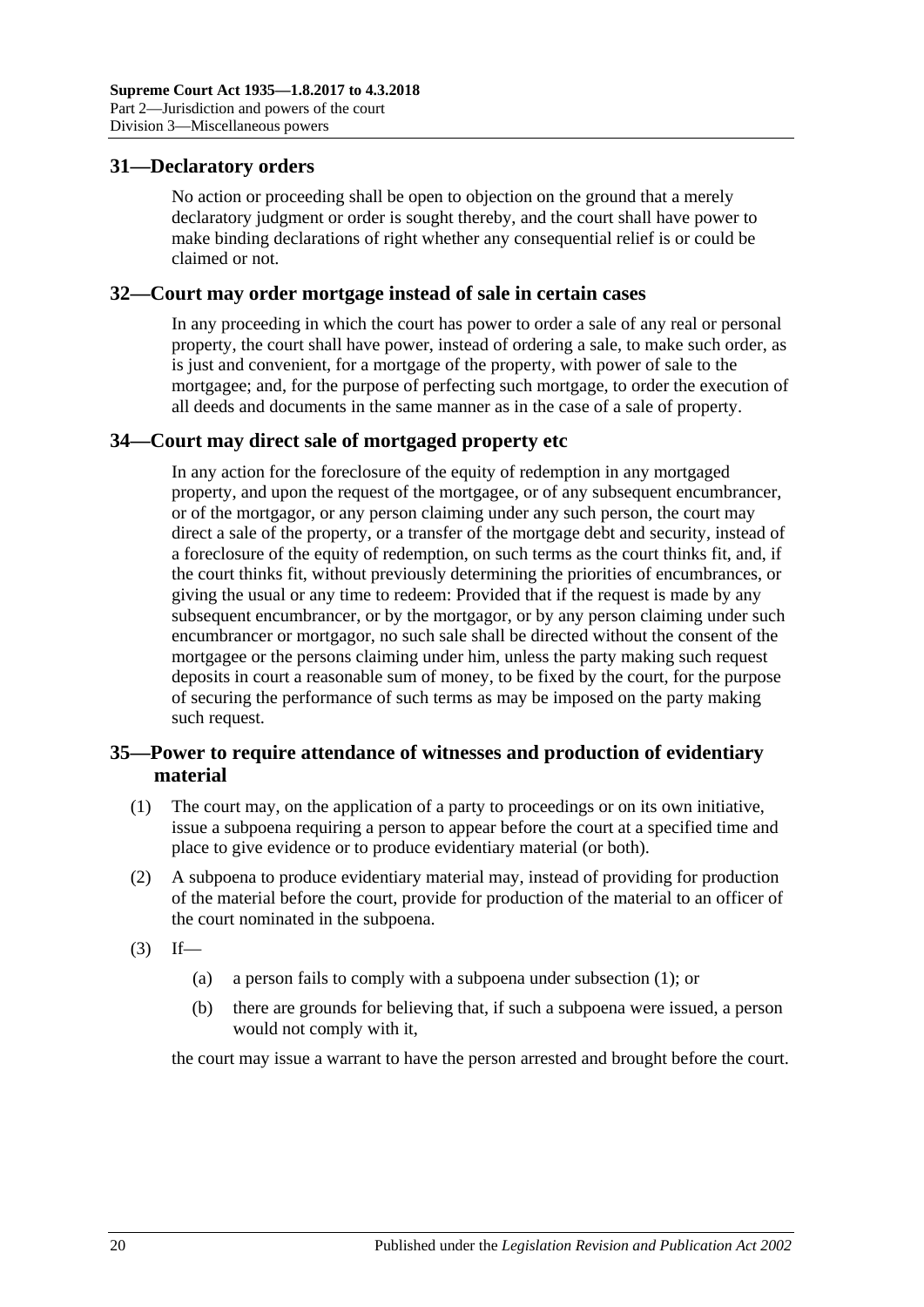## <span id="page-20-0"></span>**36—Appointment of commissioners for taking affidavits**

- (1) Any two or more judges of the court of whom the Chief Justice shall be one, may by commission under the seal of the court from time to time empower such persons as they think fit and necessary, whether within or outside the State, to take all such affidavits as any person desires to make before any person so empowered in or concerning any cause, matter or thing pending in the court.
- (2) Every person so appointed shall be a commissioner for taking oaths in all causes and matters whatsoever in every jurisdiction of the court.

## <span id="page-20-1"></span>**38—Inspection of property in legal proceedings**

- (1) For the purpose of any proceeding therein, the court may order a view or inspection of any land or chattel, and any judge, juryman, or other person authorised by the order, may enter on any land or premises which it is necessary or convenient to enter on for the purpose of such inspection.
- (2) Every person in possession of any such land or premises shall allow such entry for the purposes aforesaid, and in case of any obstruction or refusal of such entry, the person or persons so obstructing or refusing such entry, shall be deemed guilty of a contempt of court, and be liable to punishment accordingly.

# <span id="page-20-2"></span>**39—Vexatious proceedings**

- (1) If, on the application of the Attorney-General or any other interested person, the court is satisfied that a person has persistently instituted vexatious proceedings, the court may make either or both of the following orders:
	- (a) an order prohibiting the person by whom the vexatious proceedings were instituted from instituting further proceedings, or further proceedings of a particular class, without permission of the court;
	- (b) an order staying proceedings already instituted by that person.
- (2) Where it appears to a prescribed court that there are proper grounds for an application under this section, it may refer the matter to the Attorney-General for consideration.
- (3) An order under this section remains in force (subject to variation by the court)—
	- (a) if a period for the operation of the order is fixed—until the expiration of that period or the revocation of the order (whichever first occurs);
	- (b) if no such period is fixed—until revocation of the order.
- (4) Where an order is made under this section, a copy of the order must be published in the Gazette.
- (5) For the purposes of this section, proceedings are vexatious—
	- (a) if instituted to harass or annoy, to cause delay, or for any other ulterior purpose; or
	- (b) if instituted without reasonable ground.
- (6) In this section—

### *prescribed court* means—

(a) the Supreme Court; or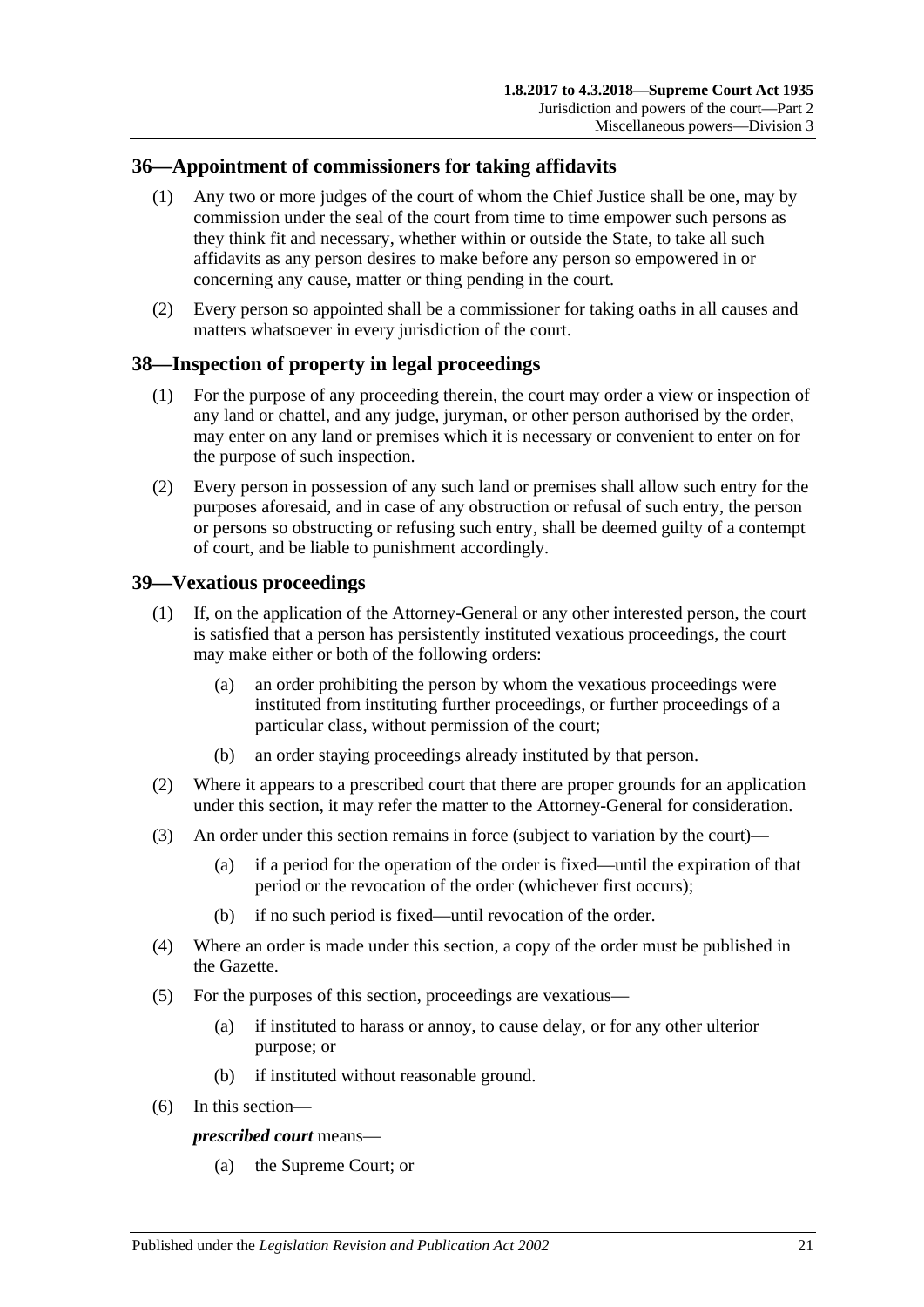- (b) any other court of the State; or
- (c) the South Australian Employment Tribunal; and
- (d) any other tribunal of the State prescribed by the regulations;

*proceedings* means civil or criminal proceedings instituted in a prescribed court.

### <span id="page-21-0"></span>**40—Power of court with regard to costs**

- (1) Subject to the express provisions of this Act, and to the rules of court, and to the express provisions of any other Act whenever passed, the costs of and incidental to all proceedings in the court, including the administration of estates and trusts, shall be in the discretion of the court or judge, and the court or judge shall have full power to determine by whom and to what extent such costs are to be paid.
- $(2)$  If—
	- (a) an action for the recovery of damages or any other monetary sum is brought in the court; and
	- (b) the action might have been brought in the District Court; and
	- (c) the plaintiff recovers less than an amount fixed by the rules for the purposes of this paragraph,

no order for costs will be made in favour of the plaintiff unless the court is of the opinion that it is just, in the circumstances of the case, that the plaintiff should recover the whole or part of the costs of action.

### <span id="page-21-1"></span>**41—Power to revive orders on abatement of cause**

When any judgment or order for the payment of any costs or money has been made in any cause or matter, and the suit afterwards becomes abated, it shall be lawful for the court or a judge, upon the application of any person interested under the judgment or order, to make an order reviving the cause or matter, and permitting the applicant to prosecute and enforce the judgment or order, upon such terms (if any) as the court or judge thinks fit.

# <span id="page-21-2"></span>**Part 3—Sittings and distribution of business**

### <span id="page-21-3"></span>**42—Abolition of terms**

The division of the legal year into terms is abolished as far as relates to the administration of justice, and there shall be no terms applicable to any sitting or business of the court.

### <span id="page-21-4"></span>**43—Reference to terms for computing time**

In all cases in which the terms, into which the legal year was formerly divided, are used as a measure for determining the time at or within which any act is required to be done, those terms may continue to be referred to for the same or the like purpose, unless provision is otherwise made by law.

### <span id="page-21-5"></span>**44—Sitting in vacation**

Provision shall be made by rules of court for the hearing during vacation of all such applications as require to be immediately or promptly heard.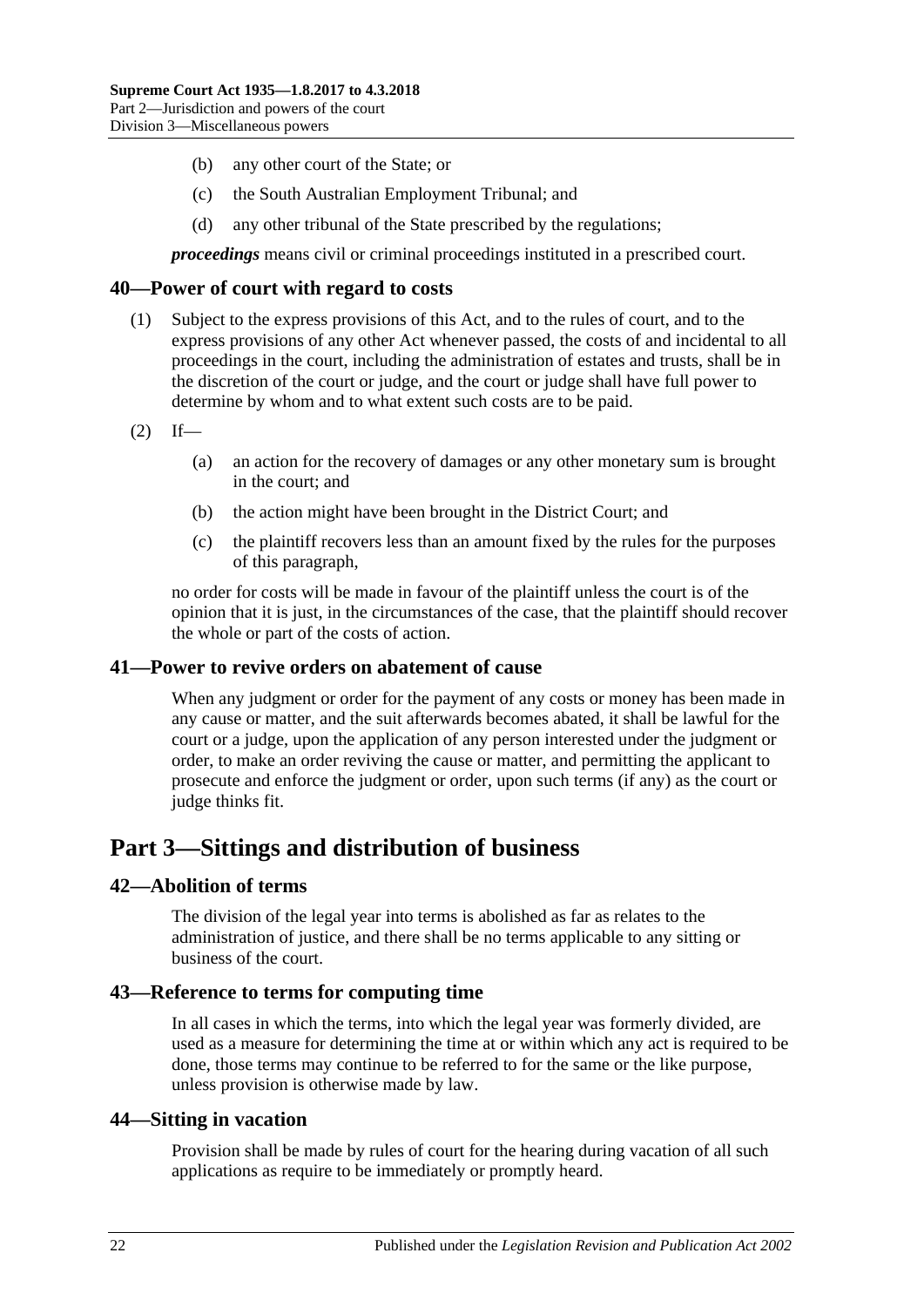### <span id="page-22-0"></span>**45—Time and place of sittings**

- (1) The court may sit at any time (including a Sunday).
- (2) The court may sit at any place (either within or outside the State).
- (3) The court will sit at such times and places as the Chief Justice may direct.
- (4) Registries of the court will be maintained at such places as the Governor may determine.

### <span id="page-22-1"></span>**46—Adjournment from time to time and place to place**

The court may—

- (a) adjourn proceedings from time to time and from place to place; or
- (b) adjourn proceedings to a time, or a time and place, to be fixed; or
- (c) order the transfer of proceedings from place to place.

#### <span id="page-22-2"></span>**46A—Sittings in open court or in chambers**

Subject to any provision of an Act or any rule to the contrary, the court's proceedings must be open to the public.

#### <span id="page-22-3"></span>**46B—Sittings required by proclamation**

The Governor may, by proclamation, require that sittings of the court (other than civil sittings) be held with a specified frequency in specified parts of the State.

### <span id="page-22-4"></span>**47—Power to sit in several jurisdictions at one time**

Any two or more of the judges may sit at the same time, as separate courts or divisions of the court, for the despatch of its business, either in the same jurisdiction or in different jurisdictions, and, in particular, the Full Court may sit in more than one division.

### <span id="page-22-5"></span>**48—Jurisdiction of Full Court, single judge, master, etc**

- (1) Subject to any express enactment, and to the rules of court, the jurisdiction vested in, or exercisable by the court, shall be exercisable either by the Full Court or by a single judge sitting in court.
- (2) However—
	- (a) the Full Court shall hear and determine—
		- (i) all applications for new trials;
		- (ii) all appeals from a single judge whether sitting in court or chambers;
		- (iii) all rules and orders to show cause returnable before the Full Court:
		- (iv) all questions of law referred to or reserved for the consideration of, or directed to be argued before the Full Court;
		- (v) all trials at bar;
		- (vi) all causes and matters which are required by the rules of court, or by the express provision of any other Act, to be heard or determined by the Full Court;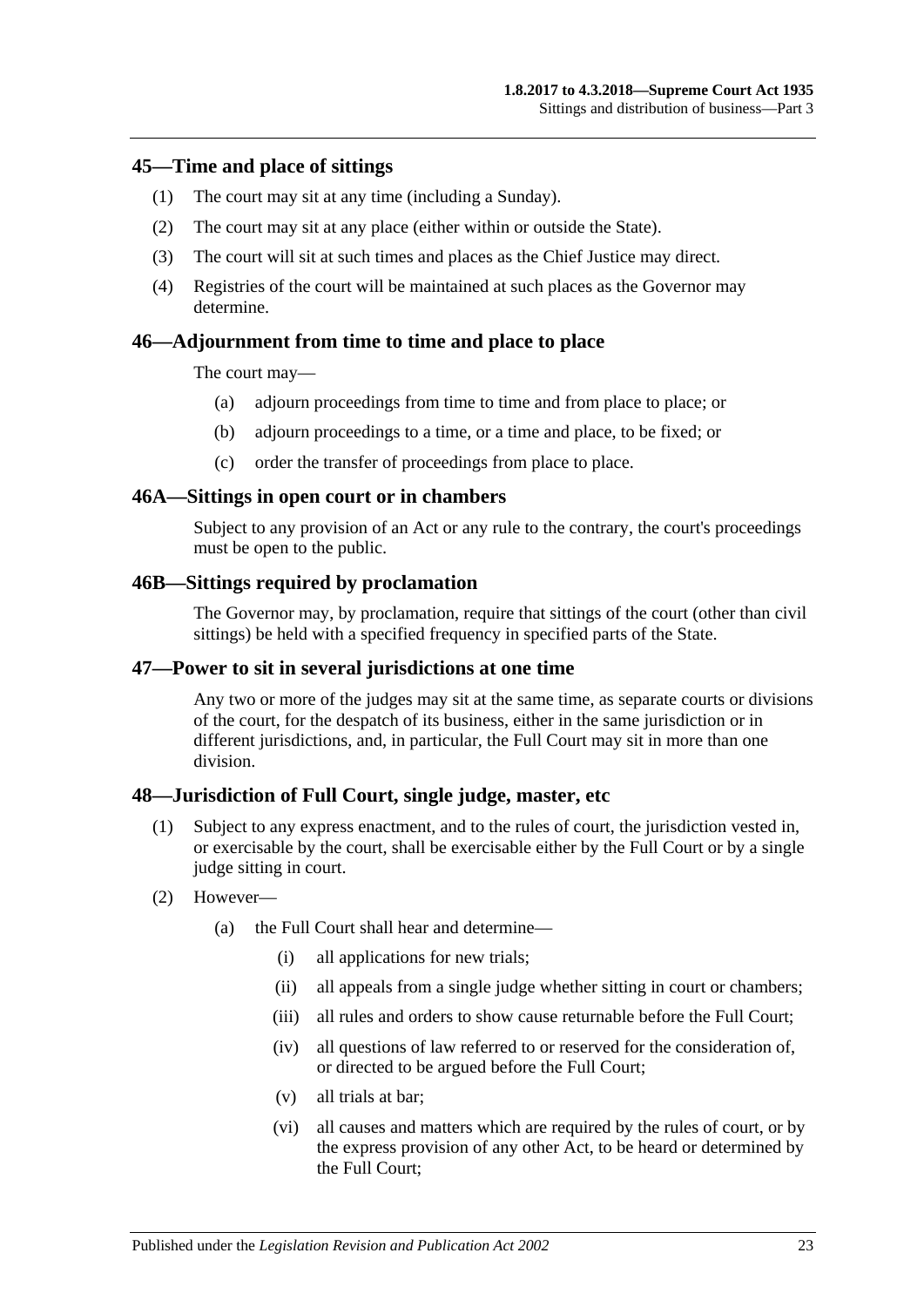- (b) the jurisdiction of the court may be exercised by a judge in chambers in all such causes or matters, and in all such proceedings in any cause or matter, as are authorised by statute or by the rules or practice of the court;
- (c) the jurisdiction of the court may be exercised by a master or judicial registrar to the extent authorised by this Act or any other Act, or by rules of court made under this Act or any other Act.
- <span id="page-23-4"></span>(3) Subject to [subsection](#page-23-3) (4) and to the rules of court, where any Act provides that 1 or more of the following powers relating to appeals are exercisable by the Full Court, the power may, instead, be exercised by any judge of the Supreme Court in the same manner as the Full Court and subject to the same provisions:
	- (a) the power to give permission to appeal;
	- (b) the power to extend the time within which notice of appeal, or of an application for permission to appeal, may be given;
	- (c) the power to allow the appellant to be present at any proceedings in cases where he or she is not entitled to be present without permission;
	- (d) the power to admit an appellant to bail and to direct that time spent in custody by an appellant pending determination of an appeal be counted as part of a term of imprisonment.
- <span id="page-23-3"></span>(4) If a judge refuses an application by an appellant to exercise any power of a kind referred to in [subsection](#page-23-4) (3) in his or her favour, the appellant is entitled to have the application determined by the Full Court.

# <span id="page-23-0"></span>**48A—Jurisdiction of judicial registrar**

- (1) Subject to the regulations, judicial registrars may exercise the jurisdiction of the court as assigned by the Chief Justice or the rules.
- (2) If the court is constituted of a judicial registrar in criminal proceedings, the court—
	- (a) may not impose a sentence of imprisonment; and
	- (b) if of the opinion that the limitation on its powers imposed under this subsection prevents it from imposing an appropriate sentence—may adjourn the question of sentence for hearing and determination by a judge.

# <span id="page-23-1"></span>**49—Questions of law reserved for Full Court**

- (1) The court constituted of a single judge, master or judicial registrar may reserve a question of law for the consideration of the Full Court.
- (2) Subject to any express enactment the like powers may be exercised in relation to any appeal or matter whatsoever, which comes before a judge, under any enactment by which a judge of the court is designated as the judge, arbitrator, or person appointed to hear and determine the appeal or matter, notwithstanding that the determination of the judge is expressed to be final or without appeal.

## <span id="page-23-2"></span>**50—Appeals**

- (1) Subject to this section—
	- (a) an appeal lies to the Full Court against a judgment of the court constituted of a single judge; and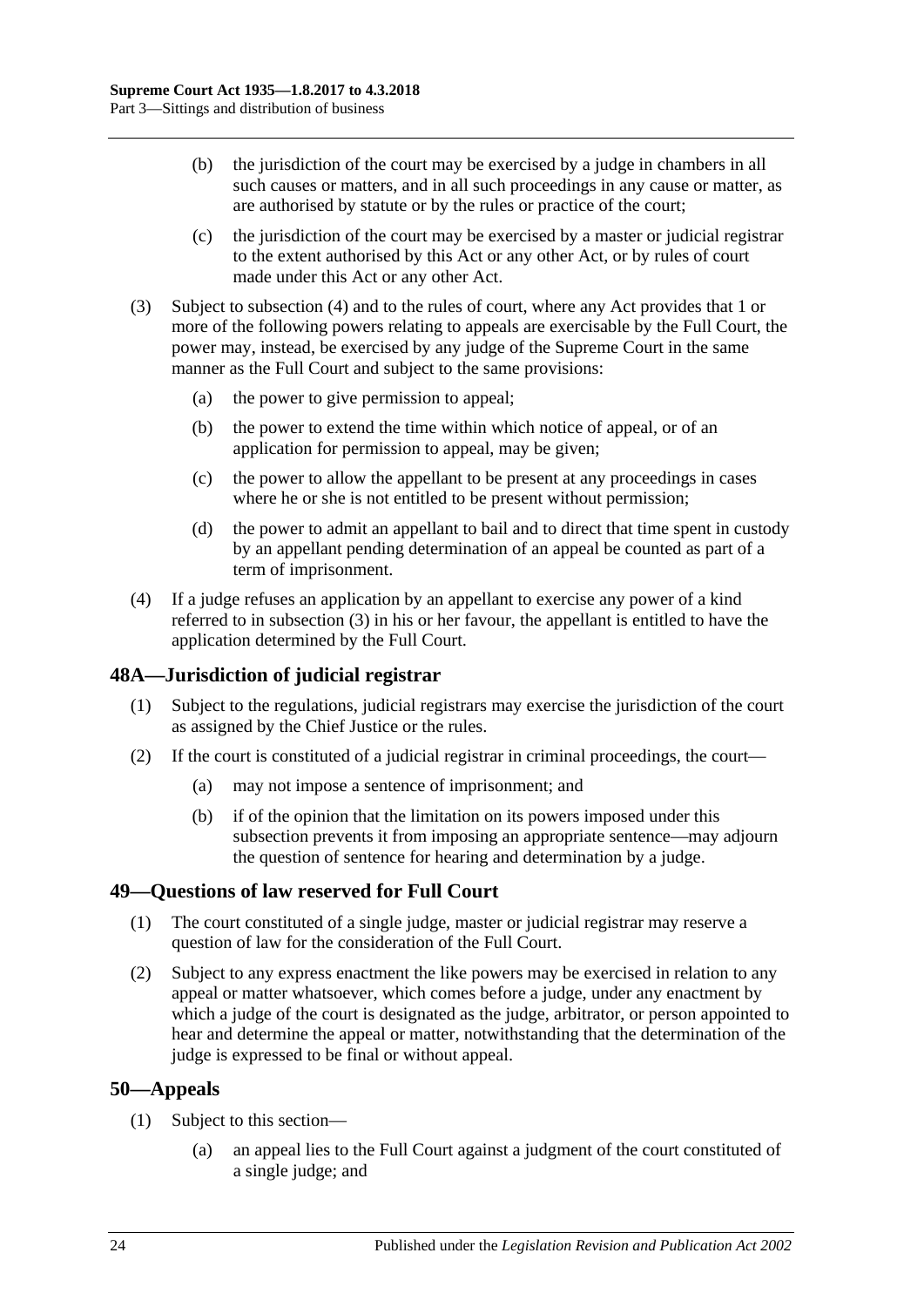- (b) an appeal lies against a judgment of the court constituted of a master.
- (2) An appeal against a judgment of a master or judicial registrar lies, if the rules so provide, to the Full Court and otherwise to the court constituted of a single judge.
- (2a) Subject to the rules, [subsections](#page-24-0) (3) and  $(4)(a)(i)$  do not apply to an appeal against a judgment of a judicial registrar.
- <span id="page-24-0"></span>(3) No appeal lies against—
	- (a) an order allowing an extension of time to appeal from a judgment; or
	- (b) an order giving unconditional permission to defend an action; or
	- (c) a judgment that is, by statute, under the rules, or by agreement of the parties, final and without appeal.
- <span id="page-24-1"></span>(4) An appeal lies only with the permission of the court—
	- (a) from a judgment of any of the following classes:
		- (i) a judgment given by consent of the parties;
		- (ii) a judgment given by a single judge on appeal from a judgment of the Magistrates Court; or
	- (b) if the rules provide that the appeal lies by permission of the court.
- (5) The rules cannot, however, require the court's permission for an appeal if the judgment under appeal—
	- (a) denies, or imposes conditions on, a right to defend an action; or
	- (b) deals with the liberty of the subject or the custody of an infant; or
	- (c) grants or refuses relief in the nature of an injunction or the appointment of a receiver; or
	- (d) is a declaration of liability or a final assessment of damages under [section](#page-15-2) 30B; or
	- (e) makes a final determination of a substantive right.

#### **Exception—**

If a judgment is given by a single judge on appeal from some other court or tribunal, the rules may require the court's permission for a further appeal to the Full Court even though the judgment makes a final determination of a substantive right.

(6) In this section—

*judgment* includes—

- (a) an order or direction; and
- (b) a decision not to make an order or direction.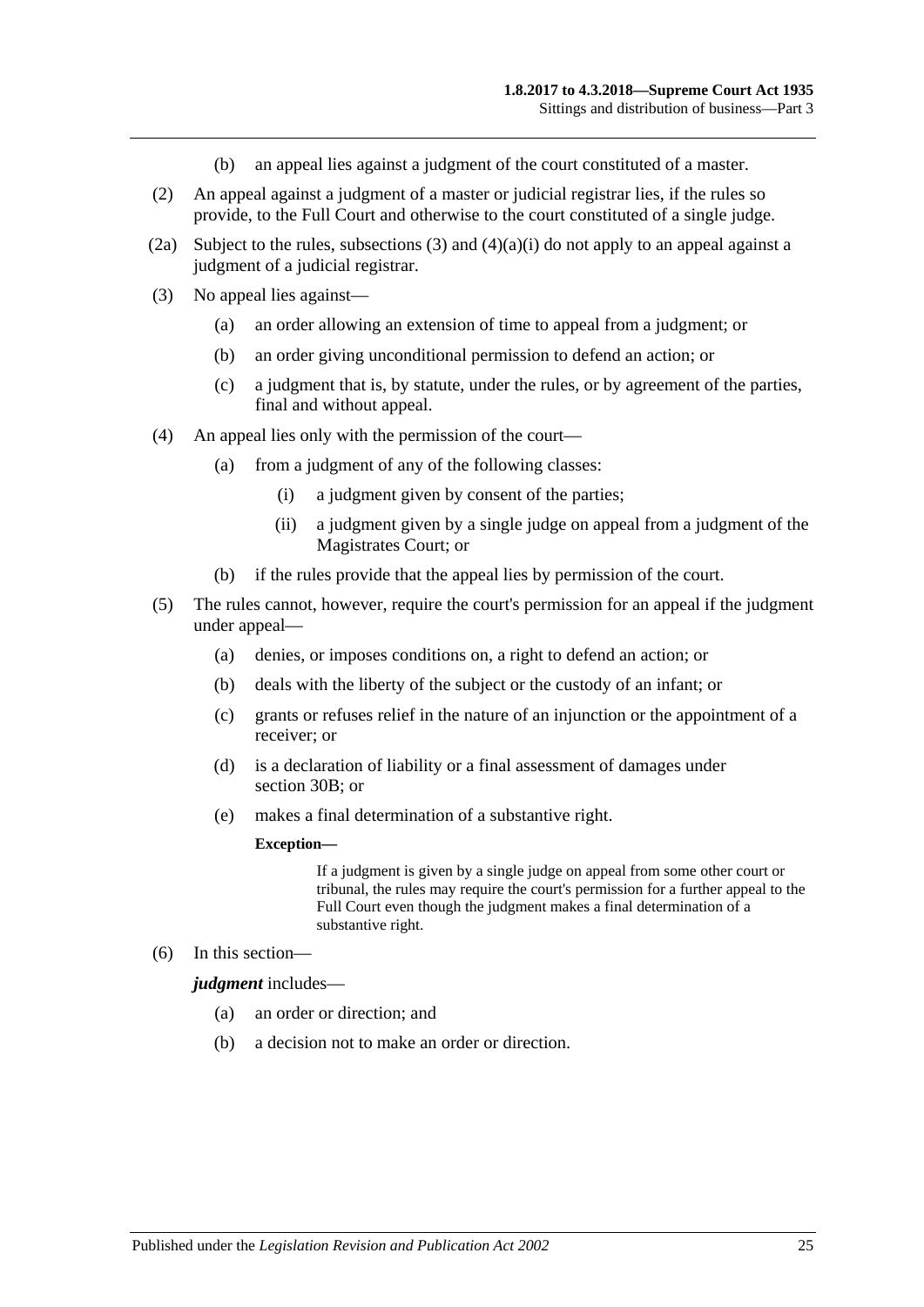# <span id="page-25-0"></span>**Part 3A—The Land and Valuation Court**

## <span id="page-25-1"></span>**62A—Interpretation**

In this Part, unless the contrary intention appears—

*the Court* means the Land and Valuation Court constituted under this Part;

*the complementary amending Acts* means the *[Crown Lands Act Amendment](http://www.legislation.sa.gov.au/index.aspx?action=legref&type=act&legtitle=Crown%20Lands%20Act%20Amendment%20Act%201969)  Act [1969](http://www.legislation.sa.gov.au/index.aspx?action=legref&type=act&legtitle=Crown%20Lands%20Act%20Amendment%20Act%201969)*, the *[Encroachments Act Amendment Act](http://www.legislation.sa.gov.au/index.aspx?action=legref&type=act&legtitle=Encroachments%20Act%20Amendment%20Act%201969) 1969*, the *[Highways Act Amendment](http://www.legislation.sa.gov.au/index.aspx?action=legref&type=act&legtitle=Highways%20Act%20Amendment%20Act%201969)  Act [1969](http://www.legislation.sa.gov.au/index.aspx?action=legref&type=act&legtitle=Highways%20Act%20Amendment%20Act%201969)*, the *[Land Settlement \(Development Leases\) Act Amendment Act](http://www.legislation.sa.gov.au/index.aspx?action=legref&type=act&legtitle=Land%20Settlement%20(Development%20Leases)%20Act%20Amendment%20Act%201969) 1969*, the *[Land Tax Act Amendment Act](http://www.legislation.sa.gov.au/index.aspx?action=legref&type=act&legtitle=Land%20Tax%20Act%20Amendment%20Act%201969) 1969*, the *[Law of Property Act Amendment Act](http://www.legislation.sa.gov.au/index.aspx?action=legref&type=act&legtitle=Law%20of%20Property%20Act%20Amendment%20Act%201969) 1969*, the *[Local Government Act Amendment Act](http://www.legislation.sa.gov.au/index.aspx?action=legref&type=act&legtitle=Local%20Government%20Act%20Amendment%20Act%201969) 1969*, the *[Pastoral Act Amendment](http://www.legislation.sa.gov.au/index.aspx?action=legref&type=act&legtitle=Pastoral%20Act%20Amendment%20Act%201969)  Act [1969](http://www.legislation.sa.gov.au/index.aspx?action=legref&type=act&legtitle=Pastoral%20Act%20Amendment%20Act%201969)*, the *[Planning and Development Act Amendment Act](http://www.legislation.sa.gov.au/index.aspx?action=legref&type=act&legtitle=Planning%20and%20Development%20Act%20Amendment%20Act%201969) 1969*, the *[Renmark](http://www.legislation.sa.gov.au/index.aspx?action=legref&type=act&legtitle=Renmark%20Irrigation%20Trust%20Act%20Amendment%20Act%201969)  [Irrigation Trust Act Amendment Act](http://www.legislation.sa.gov.au/index.aspx?action=legref&type=act&legtitle=Renmark%20Irrigation%20Trust%20Act%20Amendment%20Act%201969) 1969*, the *[Sewerage Act Amendment Act](http://www.legislation.sa.gov.au/index.aspx?action=legref&type=act&legtitle=Sewerage%20Act%20Amendment%20Act%201969) 1969*, the *[South-Eastern Drainage Act Amendment Act](http://www.legislation.sa.gov.au/index.aspx?action=legref&type=act&legtitle=South-Eastern%20Drainage%20Act%20Amendment%20Act%201969) 1969*, the *[Water Conservation Act](http://www.legislation.sa.gov.au/index.aspx?action=legref&type=act&legtitle=Water%20Conservation%20Act%20Amendment%20Act%201969)  [Amendment Act](http://www.legislation.sa.gov.au/index.aspx?action=legref&type=act&legtitle=Water%20Conservation%20Act%20Amendment%20Act%201969) 1969* and the *[Waterworks Act Amendment Act](http://www.legislation.sa.gov.au/index.aspx?action=legref&type=act&legtitle=Waterworks%20Act%20Amendment%20Act%201969) 1969*.

## <span id="page-25-4"></span><span id="page-25-2"></span>**62B—Transitional provisions**

- (1) Notwithstanding the enactment of this Part and the complementary amending Acts, any appeal, reference, proceeding or other matter instituted or commenced, but not finally disposed of, at the commencement of the *[Supreme Court Act Amendment Act](http://www.legislation.sa.gov.au/index.aspx?action=legref&type=act&legtitle=Supreme%20Court%20Act%20Amendment%20Act%20(No.%203)%201969)  [\(No. 3\)](http://www.legislation.sa.gov.au/index.aspx?action=legref&type=act&legtitle=Supreme%20Court%20Act%20Amendment%20Act%20(No.%203)%201969) 1969*, and the complementary amending Acts, that would, if it had been instituted or commenced after the commencement of those Acts, have proceeded in, and been heard and determined by the Court, shall, subject to this section, proceed in or before, and be heard and determined by, the court, board, tribunal, arbitrator, or other person or authority having cognizance of it, in all respects as if those Acts had not been enacted.
- (2) The Court may, upon application by a party to a matter of the kind described in [subsection](#page-25-4) (1) of this section, direct that the matter shall proceed in, and be heard and determined by, the Court, and may give and make all such consequential directions and orders as it deems just for disposing of the matter.
- (3) The Court is hereby invested with all powers that are reasonably necessary or expedient to dispose of any such matter according to law.
- (4) Subject to this section, the operation of section 16 of the *[Acts Interpretation Act](http://www.legislation.sa.gov.au/index.aspx?action=legref&type=act&legtitle=Acts%20Interpretation%20Act%201915) 1915* in relation to this Part and the complementary amending Acts is unaffected.

## <span id="page-25-3"></span>**62C—Establishment of Land and Valuation Court**

- (1) There shall be a court entitled the "Land and Valuation Court" which shall be a division of the Supreme Court of South Australia.
- (2) The Court shall be constituted of a judge upon whom the jurisdiction of the Court has, in accordance with this section, been conferred.
- (3) The Governor may, by proclamation, confer the jurisdiction of the Court upon any judge of the Supreme Court.
- (3a) The Governor may, by proclamation, divest any judge of the jurisdiction of the Court and confer that jurisdiction upon any other judge.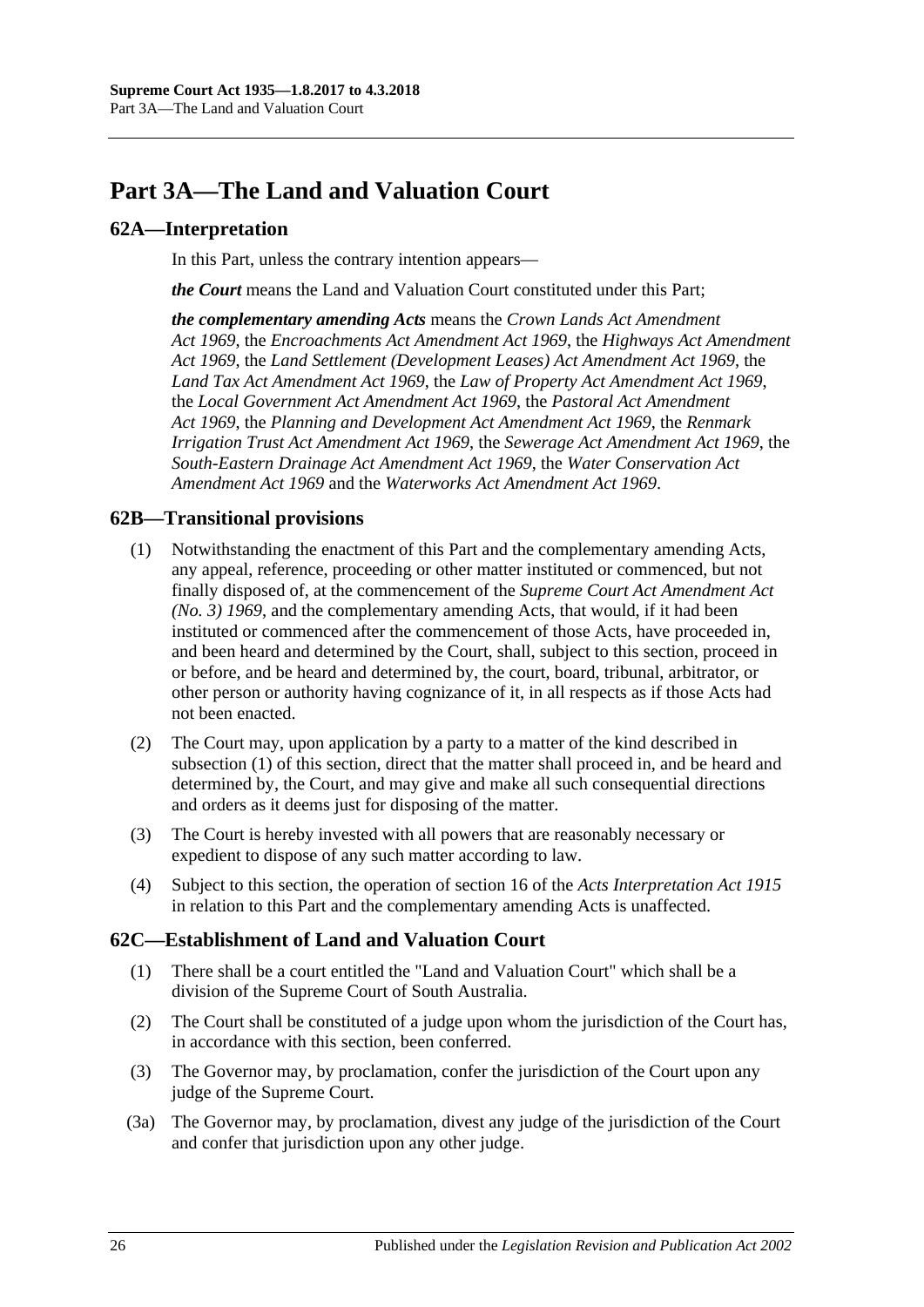- (4) Where—
	- (a) the judge upon whom the jurisdiction of the Court has been conferred deems it improper or undesirable that he should hear and determine any proceeding before the Court, or he is, by reason of ill health or any other cause, unable, wholly or in part, to perform the duties of his office; or
	- (b) the Governor is of the opinion that it is in the interests of the administration of justice to do so,

the Governor may, by proclamation confer temporarily or permanently the jurisdiction of the Court upon any additional judge.

(5) A judge upon whom the jurisdiction of the Court has been conferred is not thereby precluded from performing and discharging any other functions and duties of a judge of the Supreme Court.

### <span id="page-26-0"></span>**62D—Jurisdiction of the Court**

(1) The Court has the jurisdiction conferred upon it under the following Acts:

the *[Crown Lands Act](http://www.legislation.sa.gov.au/index.aspx?action=legref&type=act&legtitle=Crown%20Lands%20Act%201929) 1929*; the *[Encroachments Act](http://www.legislation.sa.gov.au/index.aspx?action=legref&type=act&legtitle=Encroachments%20Act%201944) 1944*; the *[Highways Act](http://www.legislation.sa.gov.au/index.aspx?action=legref&type=act&legtitle=Highways%20Act%201926) 1926*; the *[Land Settlement \(Development Leases\) Act](http://www.legislation.sa.gov.au/index.aspx?action=legref&type=act&legtitle=Land%20Settlement%20(Development%20Leases)%20Act%201949) 1949*; the *[Land Tax Act](http://www.legislation.sa.gov.au/index.aspx?action=legref&type=act&legtitle=Land%20Tax%20Act%201936) 1936*; the *[Law of Property Act](http://www.legislation.sa.gov.au/index.aspx?action=legref&type=act&legtitle=Law%20of%20Property%20Act%201936) 1936*; the *[Local Government Act](http://www.legislation.sa.gov.au/index.aspx?action=legref&type=act&legtitle=Local%20Government%20Act%201934) 1934*; the *[Pastoral Act](http://www.legislation.sa.gov.au/index.aspx?action=legref&type=act&legtitle=Pastoral%20Act%201936) 1936*; the *[Planning and Development Act](http://www.legislation.sa.gov.au/index.aspx?action=legref&type=act&legtitle=Planning%20and%20Development%20Act%201966) 1966*; the *[Renmark Irrigation Trust Act](http://www.legislation.sa.gov.au/index.aspx?action=legref&type=act&legtitle=Renmark%20Irrigation%20Trust%20Act%201936) 1936*; the *[Sewerage Act](http://www.legislation.sa.gov.au/index.aspx?action=legref&type=act&legtitle=Sewerage%20Act%201929) 1929*; the *[South-Eastern Drainage Act](http://www.legislation.sa.gov.au/index.aspx?action=legref&type=act&legtitle=South-Eastern%20Drainage%20Act%201931) 1931*; the *[Water Conservation Act](http://www.legislation.sa.gov.au/index.aspx?action=legref&type=act&legtitle=Water%20Conservation%20Act%201936) 1936*; the *[Waterworks Act](http://www.legislation.sa.gov.au/index.aspx?action=legref&type=act&legtitle=Waterworks%20Act%201932) 1932*.

- (2) The Court shall have jurisdiction to hear and determine all actions, matters and proceedings in which compensation is to be assessed under and pursuant to the *[Compulsory Acquisition of Land Act](http://www.legislation.sa.gov.au/index.aspx?action=legref&type=act&legtitle=Compulsory%20Acquisition%20of%20Land%20Act%201925) 1925* (as amended from time to time) or under and pursuant to any Act passed in substitution for that Act (as it may be amended from time to time), whether or not that Act is expressly, or impliedly, to be read, or incorporated with another Act or Acts (with or without qualification or modification) and whether or not the action, matter or proceeding would, but for this subsection, have been heard or determined by any other court or by arbitrators, or in any other manner.
- (3) The Court shall have such additional jurisdiction as may be conferred upon it by any Act or any regulation under an Act.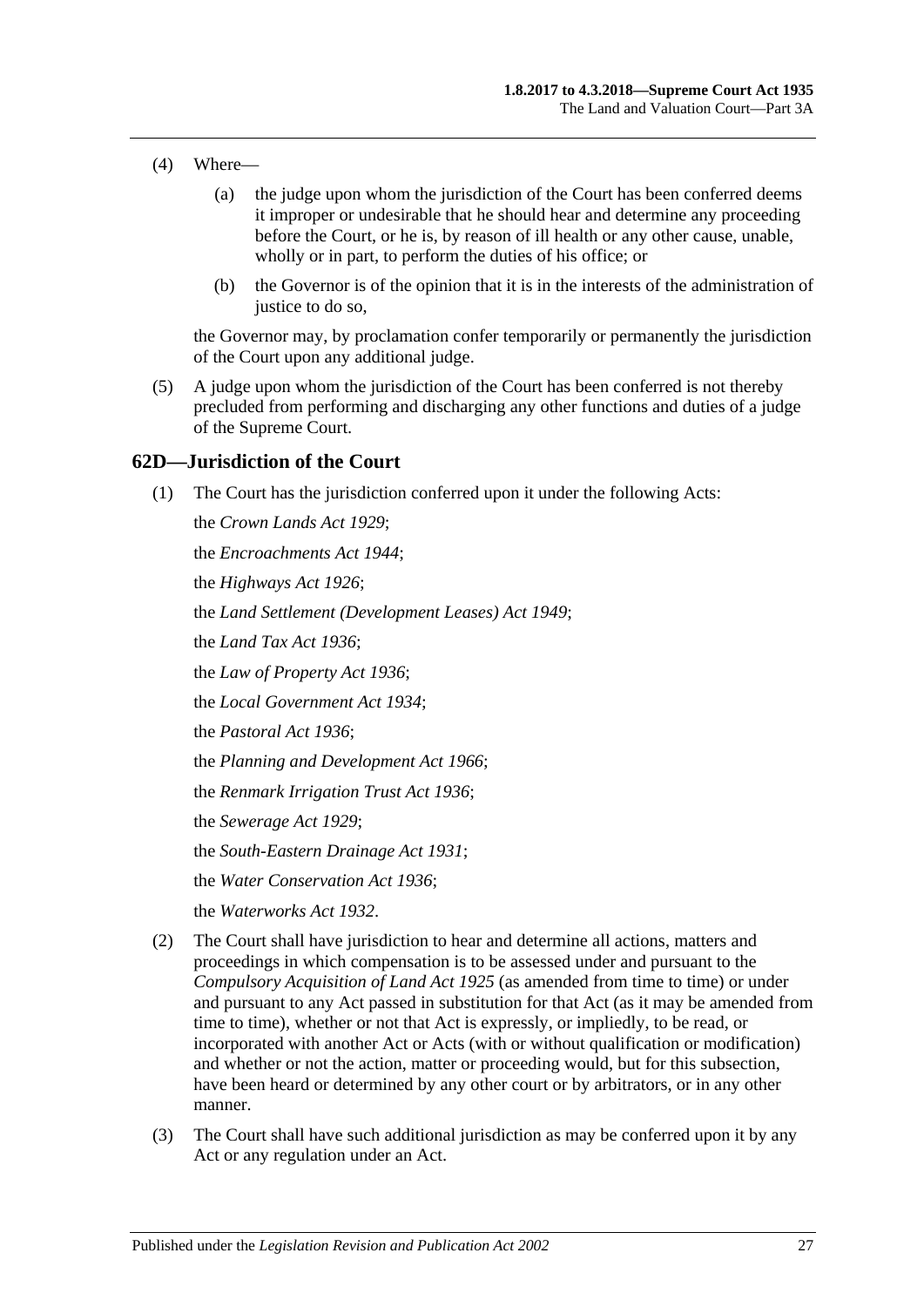- (4) The Court shall, in the exercise of its jurisdiction, have all the powers and authority of the Supreme Court of South Australia and a judgment or order of the Court shall be regarded as, and shall have the force and validity of, a judgment or order of the Supreme Court of South Australia.
- (5) The Court shall have the full jurisdiction exercisable by a single judge of the Supreme Court, but that jurisdiction shall be exercised by the Court only in respect of any cause, matter or proceeding that is before the Court in pursuance of this Part, or any other Act or any regulation under an Act.

## <span id="page-27-4"></span><span id="page-27-0"></span>**62E—Reference of matters involving question of valuation**

- (1) Where any judge is of the opinion that in any cause, pending or part-heard, in the Supreme Court, a question has arisen, or is likely to arise, (whether as a preliminary point or in the course of the hearing), as to the value of land, that judge may, on the application of a party to the cause, or on his or her own initiative, refer the cause to the Court for hearing and determination.
- (2) The Court shall hear and determine any cause referred to it under [subsection](#page-27-4) (1) of this section.

### <span id="page-27-1"></span>**62F—Appeals and cases stated**

The provisions of [sections](#page-23-1) 49 and [50](#page-23-2) of this Act shall extend and apply to and in relation to the Land and Valuation Court and any judgment, order or direction thereof.

### <span id="page-27-2"></span>**62G—Right of crown**

The Crown shall be entitled to appear before the Court in any matter or proceeding in which the public interest, or any right or interest of the Crown, may be involved or affected.

## <span id="page-27-3"></span>**62H—Rules of Court**

- (1) Rules of Court may be made under this Act by the judge upon whom the jurisdiction of the Court has been conferred to regulate the practice and procedure of the Court and to provide for any matters necessary or expedient for the purposes of this Part.
- (2) The power to make rules under this section includes power to make rules in respect of any jurisdiction conferred on the Court by this or any other Act, whenever passed.
- (3) The rules may confer or impose on the registrar such powers, authorities, functions and duties in relation to the administration of the business of the court as may be necessary or expedient for the purposes of this Part.
- (3a) A master may exercise such jurisdiction of the court as may be conferred on him by the rules.
- (3b) Subject to the rules, an appeal from a judgment, order, direction or decision of a master made in the exercise of a jurisdiction conferred by the rules shall lie to a judge upon whom the jurisdiction of the court has been conferred.
- (4) Where provisions in respect of the practice or procedure of the Court are contained in this, or any other Act, or in general orders or rules made under the authority of this or any other Act, rules of Court may be made under this section for modifying those provisions to any extent that may be necessary or expedient.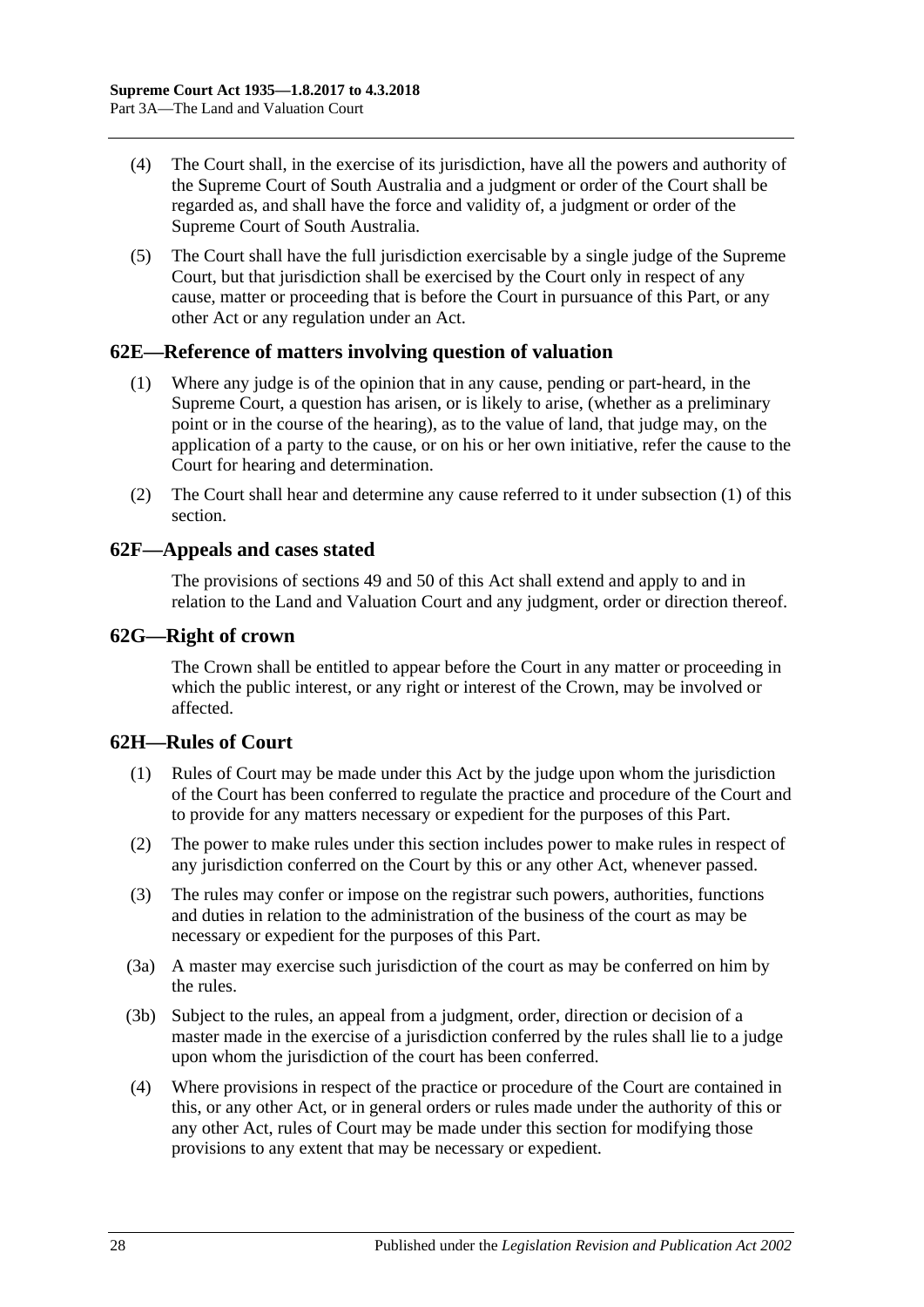(5) Rules of Court made under this section take effect from the date of publication in the Gazette or some later date specified in the rules.

# <span id="page-28-0"></span>**62I—Sittings of Court**

The Court shall sit at such times and places as the judge exercising the jurisdiction of the Court directs.

# <span id="page-28-1"></span>**Part 4—Procedure generally**

### <span id="page-28-2"></span>**63—Criminal procedure**

- (1) The practice and procedure in all criminal causes and matters, including the practice and procedure upon appeal, except as expressly altered by this Act, shall be the same as the practice and procedure in similar causes and matters before the passing of this Act.
- (2) Proceedings in *quo warranto* shall be deemed to be civil proceedings whether for the purposes of appeal or otherwise.

### <span id="page-28-3"></span>**64—Saving of existing procedure**

Save as is otherwise provided in this or any other Act, the practice and procedure of the court shall be as prescribed in the existing rules, and in all matters, for which no other provision is made, all forms and methods of procedure, which, under or by virtue of any law, general order or rules whatsoever, were formerly in force in the court, may continue to be used in the like cases and for the like purposes:

Provided that nothing in this section shall be deemed to affect the power of the judges to make rules of court repealing or altering the existing rules.

## <span id="page-28-4"></span>**65—Mediation and conciliation**

- (1) Subject to and in accordance with the rules of court, the court constituted of a judge, master or judicial registrar may, with or without the consent of the parties, or the registrar may, with the consent of the parties, appoint a mediator and refer a civil proceeding or any issues arising in a civil proceeding for mediation by the mediator.
- (2) A mediator appointed under this section has the privileges and immunities of a judge and such of the powers of the court as the court may delegate.
- (3) A mediator appointed under this section must not, except as required or authorised to do so by law, disclose to another person any information obtained in the course or for the purposes of the mediation.
- (4) The court may itself endeavour to achieve a negotiated settlement of a civil proceeding or resolution of any issues arising in a civil proceeding.
- (5) A judge, master or judicial registrar who attempts to settle a proceeding or to resolve any issues arising in a proceeding is not disqualified from taking further part in the proceeding but will be so disqualified if he or she is appointed as a mediator in relation to the proceeding.
- (6) Evidence of anything said or done in an attempt to settle a proceeding by mediation under this section is not subsequently admissible in the proceeding or in related proceedings.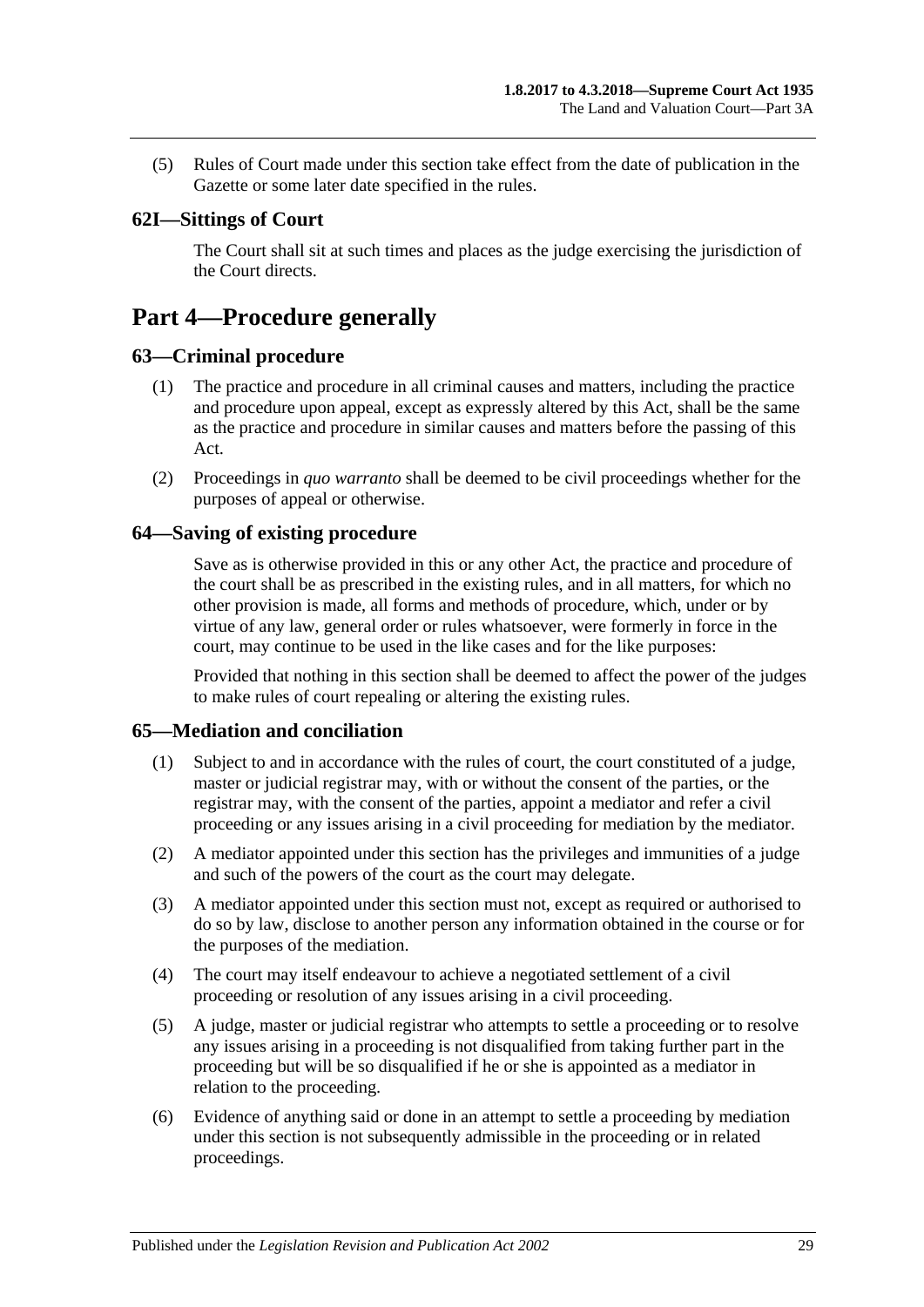(7) If a case is settled under this section, the terms of the settlement may be embodied in a judgment.

## <span id="page-29-0"></span>**66—Trial of issues by arbitrator**

- (1) The court may refer a civil proceeding or any issues arising in a civil proceeding for trial by an arbitrator.
- (2) The arbitrator may be appointed either by the parties to the proceeding or by the court.
- (3) The arbitrator becomes for the purposes of the reference an officer of the court and may exercise such of the powers of the court as the court delegates to the arbitrator.
- (4) The court will, unless good reason is shown to the contrary, adopt the award of the arbitrator as its judgment on the action or issues referred.
- (5) The costs of the arbitrator will be borne, in the first instance, equally by the parties or in such other proportions as the court may direct, but the court may subsequently order that a party be reimbursed wholly or in part by another party for costs incurred under this subsection.

# <span id="page-29-1"></span>**67—Expert reports**

- (1) The court may refer any question arising in a civil proceeding for investigation and report by a referee who is an expert in the relevant field.
- (2) A person to whom a question is referred under this section becomes for the purposes of the investigation an officer of the court and may exercise such of the powers of the court as the court delegates.
- (3) The court may adopt a report obtained under this section in whole or part.
- (4) The costs of the expert's investigation and report will be borne, in the first instance, equally by the parties or in such other proportions as the court may direct, but the court may subsequently order that a party be reimbursed wholly or in part by another party for costs incurred under this subsection.

### <span id="page-29-2"></span>**71—Assessors**

- (1) Subject to any rules of court, and to the right of having cases submitted to the verdict of a jury in accordance with the *[Juries Act](http://www.legislation.sa.gov.au/index.aspx?action=legref&type=act&legtitle=Juries%20Act%201927) 1927*, the court may in any cause or matter before the court, in which it thinks it expedient so to do, call in the aid of one or more assessors, specially qualified, and try and hear such cause or matter wholly or partially, with the assistance of such assessors.
- (2) The remuneration, if any, to be paid to such assessors shall be determined by the court, and the sum so fixed shall be paid by the sheriff in the same manner as jury fees are paid.

## <span id="page-29-3"></span>**72—Rules of court**

- (1) Rules of court may be made under this Act by any three or more judges of the Supreme Court for any of the following purposes:
	- (a) for regulating the sittings of the court, and of the judges sitting in chambers and the vacations to be observed by the court and the officers of the court;
	- (b) regulating the practice and procedure of the court (including in its appellate jurisdiction);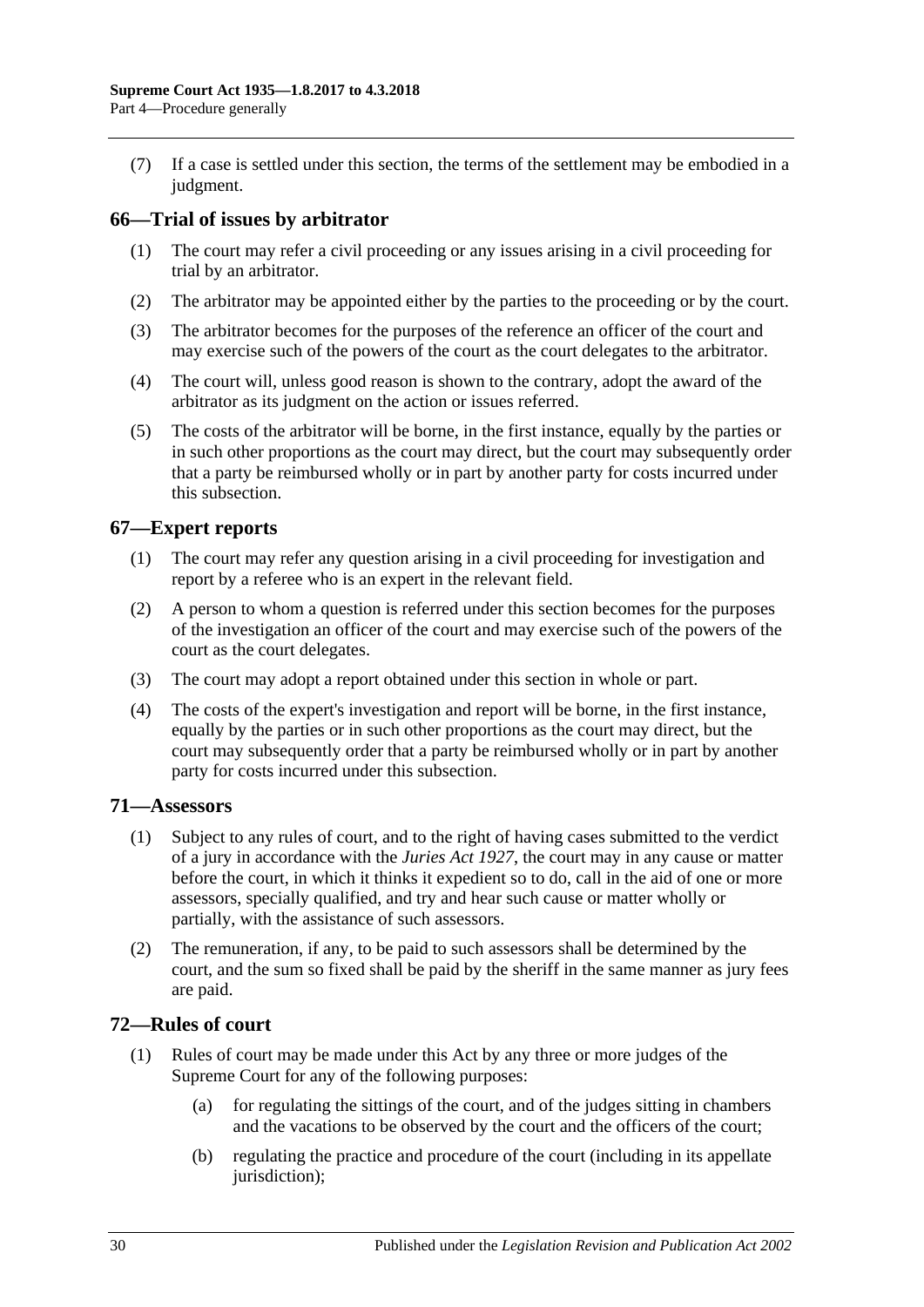- (c) for imposing mutual obligations on parties to proceedings in the court to disclose to each other the contents of expert reports or other material of relevance to the proceedings before the proceedings are brought to trial;
- (d) for regulating any matters relating to the referral of a proceeding or issues arising in a proceeding to a mediator or arbitrator, the conduct of mediations or arbitrations or the referral of questions for investigation and report by an expert (whether appointed under [section](#page-29-1) 67 or otherwise);
- (e) for regulating and directing the means by which particular facts may be proved, and the mode in which evidence thereof may be given in any proceedings, or at any stage of the proceedings, and in relation to the purposes aforesaid for allowing examinations, affidavits, or depositions to be read at any trial or hearing, or in any cause or matter, or allowing secondary evidence to be given, and for providing that the court or a judge may give special directions or make special orders in relation to any of the matters aforesaid;
- (ea) for empowering the court—
	- (i) to order the carrying out of a biological or other scientific test that may be relevant to the determination of a question before the court; and
	- (ii) to include in such an order directions about the carrying out of the test and, in particular, directions requiring a person (including a party to the proceedings) to submit to the test or to have a child or other person who is not of full legal capacity submit to the test; and
	- (iii) if a party is required to submit to the test, or to have another submit to the test—to include in the order a stipulation that, if the party fails to comply with the order, the question to which the test is relevant will be resolved adversely to the party;
- (f) for empowering masters or judicial registrars to do any such thing and to transact any such business and to exercise any such authority and jurisdiction in respect of the same, including the jurisdiction to refer a bill of costs for adjudication, or to refer any other matter to a master, as by virtue of any statute, custom, or rule or practice of court may be done, transacted, or exercised by a judge;
- $(g)$  for regulating any matters relating to the business, authority and jurisdiction that may be transacted or exercised by the masters or judicial registrars;
- (h) for regulating the duties of the officers of the court and the costs of proceedings therein (including the costs to be allowed to practitioners of the court in respect of business transacted in the court or the offices thereof), and the conduct of any business coming within the cognizance of the court, for which provision is not expressly made by any Act;
- (i) for conferring on the registrar or other member of the non-judicial staff of the court the power to adjudicate costs;
- (j) for regulating the admission of barristers, solicitors, attorneys, and proctors of the court;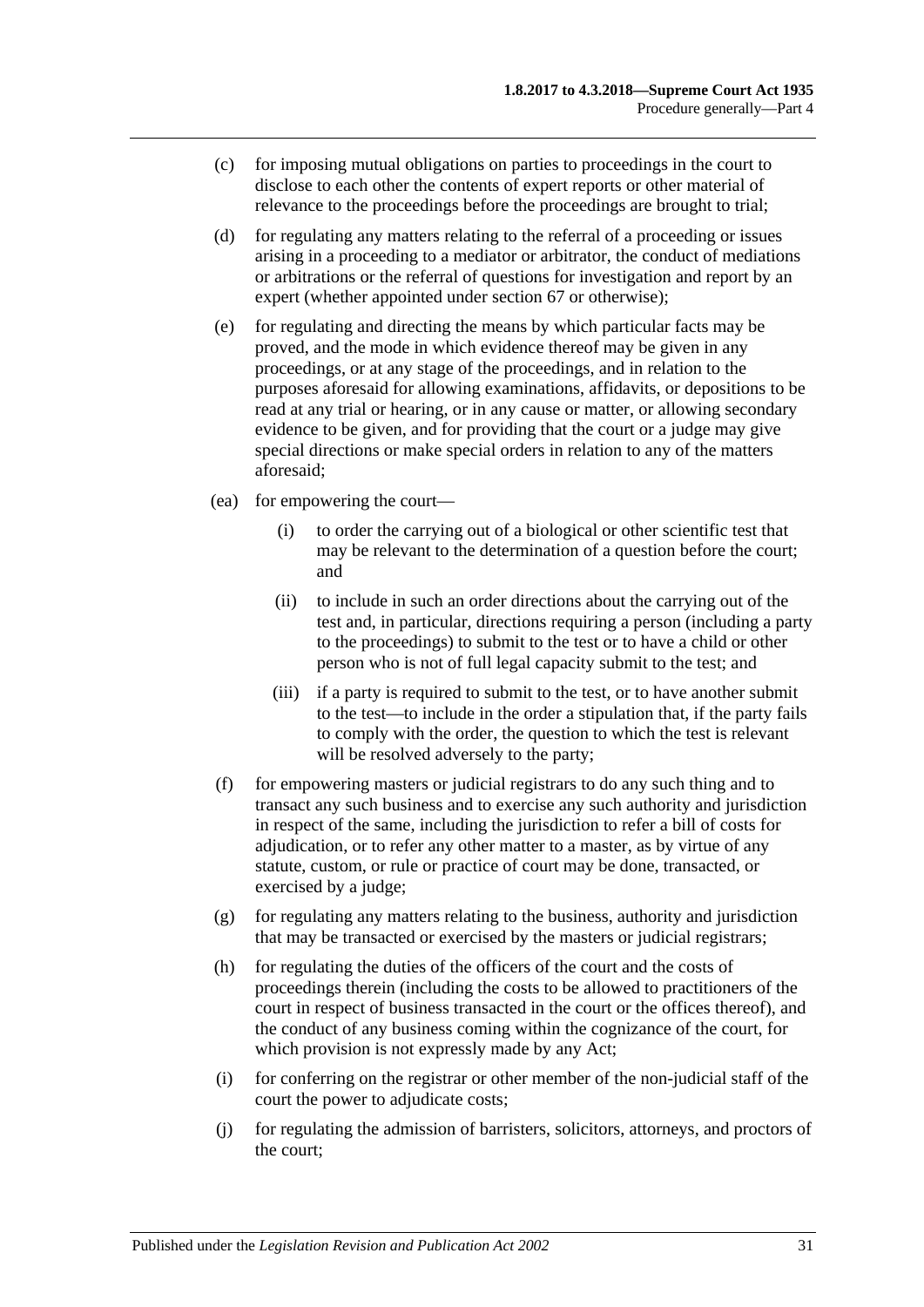- (k) and generally for any purpose mentioned in this Act or for carrying its provisions into effect.
- (2) The power to make rules conferred by this section shall be deemed to include power to make rules in respect of any jurisdiction conferred upon the court or a judge thereof by any Act whenever passed.
- (3) Where any provisions in respect of the practice or procedure of the court are contained in this or any other Act of Parliament, or in general orders or rules made under the authority of any Act, rules of court may be made for modifying such provision to any extent that may be deemed necessary.
- (4) Rules of Court made under this section take effect from the date of publication in the Gazette or some later date specified in the rules.

# <span id="page-31-1"></span><span id="page-31-0"></span>**Part 6—Officers of the court**

# **Division 1—Registrar**

## <span id="page-31-2"></span>**82—The registrar**

- (1) There shall be a registrar of the court.
- (2) No registrar shall be appointed, dismissed or reduced in status, nor shall the office of registrar be abolished, except upon the recommendation, or with the concurrence, of the Chief Justice.
- (3) The registrar is the court's principal administrative officer.
- (3a) The registrar may, in addition to exercising the functions and duties assigned to him or her by this Act or any other Act, exercise any procedural or non-judicial powers of the court assigned by the Chief Justice or by rules of court under this or any other Act.
- (4) The registrar shall, in relation to the performance and discharge of his functions and duties (so far as they relate to the business of the court), be subject to the control and direction of the Chief Justice.

# <span id="page-31-3"></span>**Division 2—Tipstaves**

## <span id="page-31-4"></span>**106—Appointment of tipstaves**

- (1) There will be such tipstaves of the court as are necessary.
- (2) No tipstaff will be appointed except on the recommendation of the Chief Justice.

## <span id="page-31-5"></span>**107—Duty of tipstaves**

The tipstaves of the court shall be in attendance on the sittings of the court, and any tipstaff may, without warrant, apprehend and lodge in prison all persons who, by the court or any judge, are ordered to be apprehended or committed into prison for contempt of court or otherwise.

## <span id="page-31-6"></span>**108—Other duties**

Every tipstaff shall perform all such other duties as from time to time are by the court or a judge or rules of court directed to be performed by him.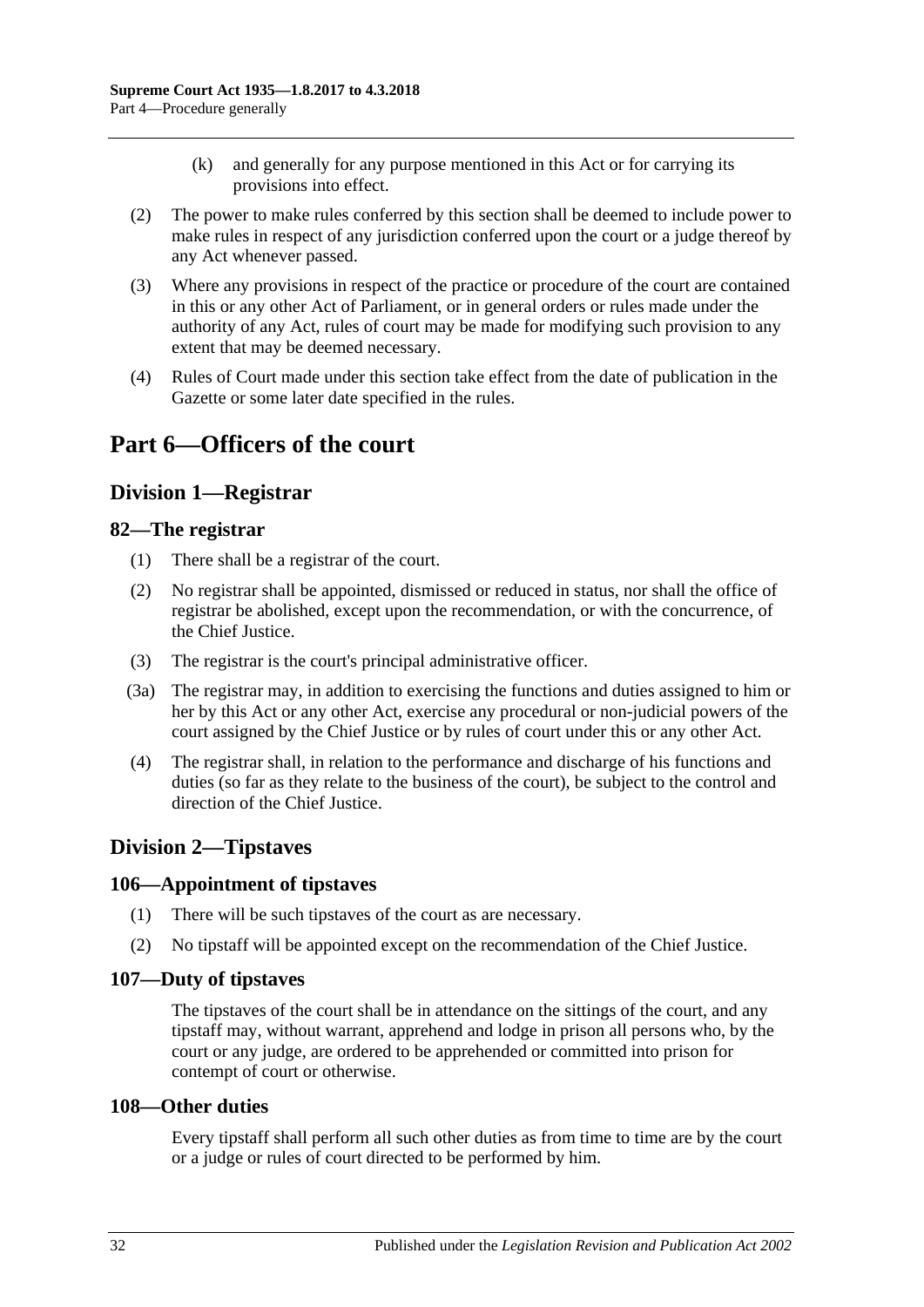# <span id="page-32-0"></span>**Division 3—Further provisions as to officers**

# <span id="page-32-1"></span>**109—Appointment of other officers**

- (1) The court shall have such other officers as are necessary for the administration of justice therein, and for the due execution of the judgments, decrees, orders, and processes thereof.
- (2) Subject to [subsection](#page-32-7) (3), no such other officer will be appointed except on the recommendation of the Chief Justice.
- <span id="page-32-7"></span>(3) The associates to the judges will be appointed and may be removed from office by the Chief Justice, but otherwise will be subject to the *[Courts Administration Act](http://www.legislation.sa.gov.au/index.aspx?action=legref&type=act&legtitle=Courts%20Administration%20Act%201993) 1993* in the same way as other staff of the court appointed under that Act.

## <span id="page-32-2"></span>**110—Duties of officers**

Subject to this Act, the business to be performed in the court, or in the chambers of any judge, other than that performed by the judges, shall be distributed among the officers of the court, in such manner as is directed by rules of court, or, in any cases not provided for by rules of court, as the court or any judge thereof may direct, and such officers shall perform such duties in relation to such business as is directed by this Act or by rules of court, or by such court or any judge thereof; and, subject to this Act and such rules of court, all such officers respectively shall continue to perform the same duties as nearly as may be in the same manner as if this Act had not passed.

## <span id="page-32-3"></span>**110A—Administrative and ancillary staff**

- (1) The court's administrative and ancillary staff consists of—
	- (a) the registrar; and
	- (b) any other persons appointed to the non-judicial staff of the Court.
- (2) The Court's administrative and ancillary staff (other than judges' associates) will be appointed under the *[Courts Administration Act](http://www.legislation.sa.gov.au/index.aspx?action=legref&type=act&legtitle=Courts%20Administration%20Act%201993) 1993*.

## <span id="page-32-4"></span>**110B—Responsibilities of non-judicial staff**

A member of the court's administrative or ancillary staff is responsible to the Chief Justice (through any properly constituted administrative superior) for the proper and efficient discharge or his or her duties.

# <span id="page-32-5"></span>**Part 7—Miscellaneous provisions**

### <span id="page-32-6"></span>**110C—Immunities**

- (1) A master, judicial registrar, mediator or assessor has the same privileges and immunities from civil liability as a judge.
- (2) A non-judicial officer of the court incurs no civil or criminal liability for an honest act or omission in carrying out or purportedly carrying out official functions.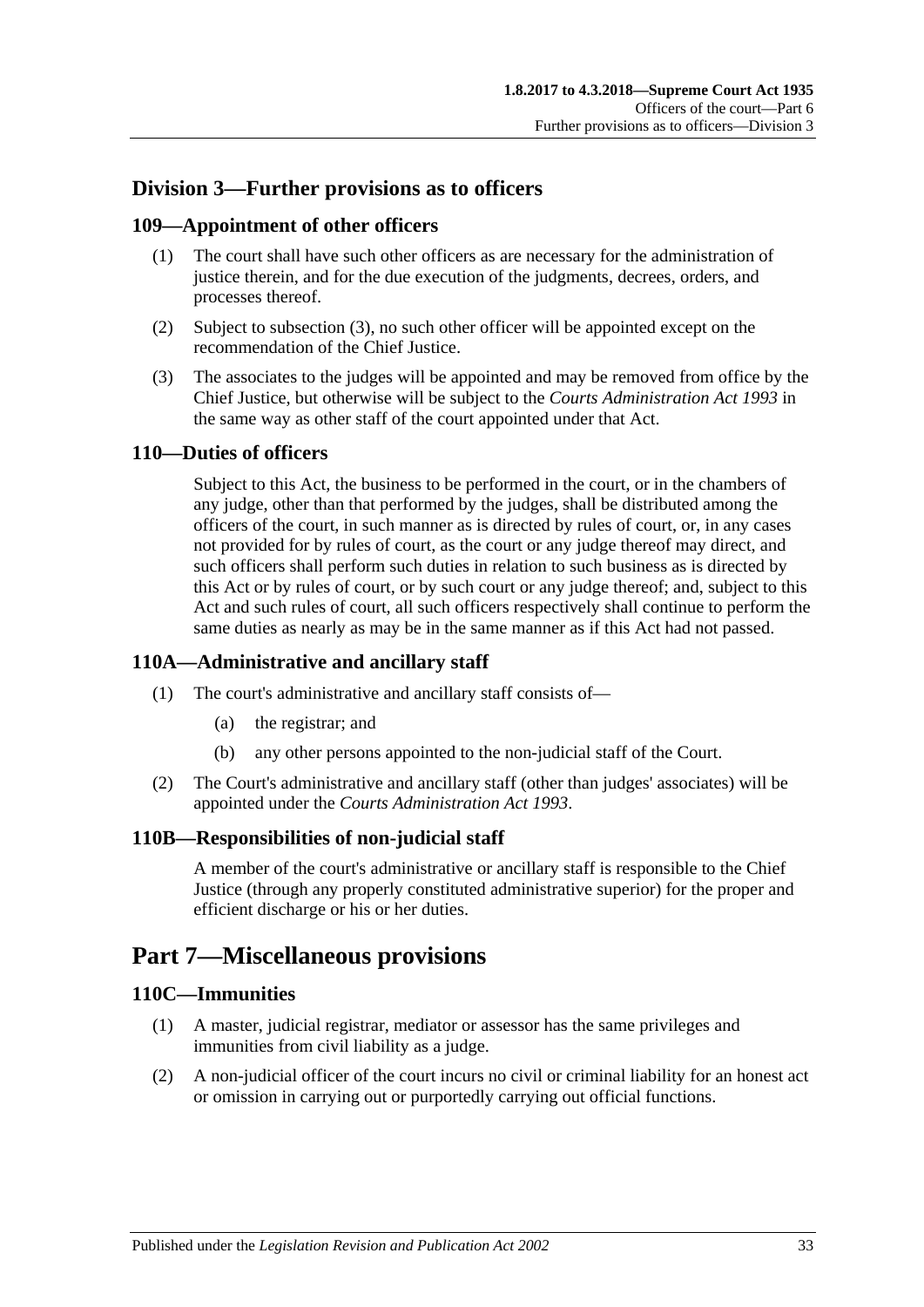### <span id="page-33-0"></span>**111—Rules as to division of loss upon collision at sea**

(1) Where, by fault of two or more vessels, damage or loss is caused to one or more vessels, to their cargoes or freight, or to any property on board, the liability to make good the damage or loss shall be in proportion to the degree in which each vessel was in fault:

Provided that, if, having regard to all the circumstances of the case, it is not possible to establish different degrees of fault, the liability shall be apportioned equally.

- (2) Nothing in this section shall operate so as to render any vessel liable for any loss or damage to which her fault has not contributed.
- (3) Nothing in this section shall affect the liability of any person under a contract of carriage or any contract, or shall be construed as imposing any liability upon any person from which he is exempted by any contract or by any provision of law or as affecting the right of any person to limit his liability in manner provided by law.
- (4) For the purposes of this section, the expression *freight* includes passage money and hire, and references to damage or loss caused by the fault of a vessel shall be construed as including references to any salvage or other expenses consequent upon that fault, recoverable at law by way of damages.

### <span id="page-33-1"></span>**112—Damages for personal injuries**

- (1) Where loss of life or personal injuries are suffered by any person on board a vessel owing to the fault of that vessel and of any other vessel or vessels, the liability of the owners of the vessels shall be joint and several.
- (2) Nothing in this section shall be construed as depriving any person of any right of defence on which, independently of this section, he might have relied in an action brought against him by the person injured or any person or persons entitled to sue in respect of such loss of life, or shall affect the right of any person to limit his liability in cases to which this section relates in the manner provided by law.

## <span id="page-33-3"></span><span id="page-33-2"></span>**113—Right of contribution**

(1) Where loss of life or personal injuries are suffered by any person on board a vessel owing to the fault of that vessel, and any other vessel or vessels, and a proportion of the damages is recovered against the owner of one of the vessels which exceeds the proportion in which she was in fault, he may recover by way of contribution the amount of the excess from the owners of the other vessels to the extent to which those vessels were respectively in fault:

Provided that no amount shall be so recovered which could not, by reason of any statutory or contractual limitation of, or exemption from, liability, or which could not for any other reason, have been recovered in the first instance as damages by the persons entitled to sue therefor.

(2) In addition to any other remedy provided by law, the persons entitled to any contribution as provided by [subsection](#page-33-3) (1) of this section shall, for the purpose of recovering the contribution, have subject to the provisions of this Act, the same rights and powers as the persons entitled to sue for damages in the first instance.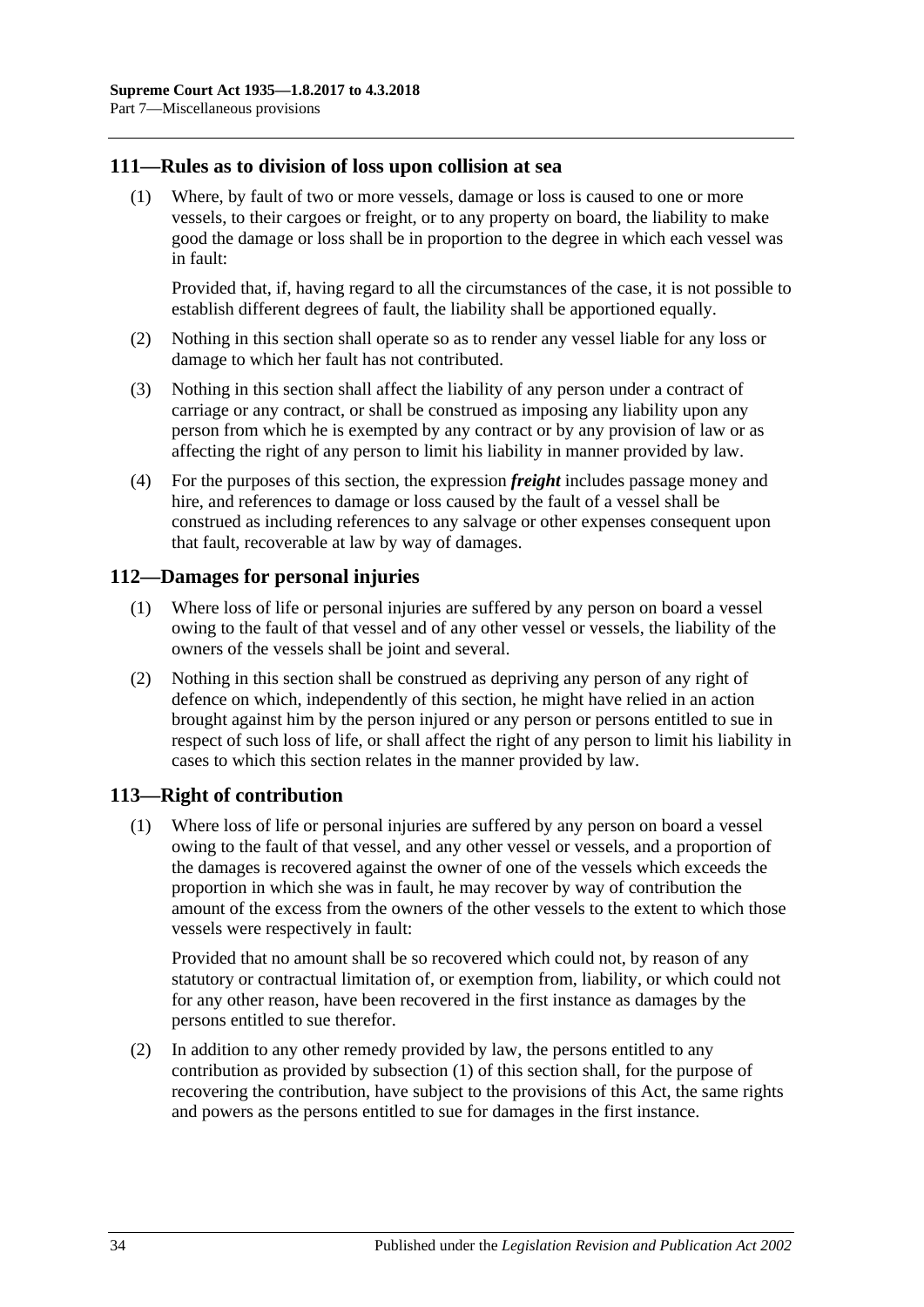# <span id="page-34-0"></span>**114—Interest on judgment debts**

- (1) All money, including costs, payable under any judgment or order shall bear interest at the rate from time to time prescribed by the rules of court.
- (2) The interest shall be computed from the following times:
	- (a) in the case of money other than adjudicated costs, from the time specified in the judgment or order, and if no time is so specified from the date of the judgment or order;
	- (b) in the case of adjudicated costs, from the date of the certificate of the adjudicating officer by whom the costs were adjudicated or an earlier date specified by the adjudicating officer in the certificate.

### <span id="page-34-1"></span>**117—Orders to bring prisoners for examination**

- (1) Any sheriff, gaoler, or other officer, having the custody of any prisoner, whose evidence is required in any action, trial, or proceeding, civil or criminal, shall upon receiving an order of a judge for that purpose, take such prisoner for examination before the court, or any judge thereof, or before any official or arbitrator or other person appointed to take any examination.
- (2) Such an order may be obtained upon affidavit by the party requiring the attendance of such prisoner, and shall set forth the time when and place where such prisoner is to be taken for the purpose of the examination.
- (3) The officer so ordered as aforesaid shall be entitled to be paid the like travelling and other expenses, and compensation for loss of time, as upon attendance at a trial.

### <span id="page-34-2"></span>**118—Legal process**

- (1) Any process of the court may be issued, served or executed on a Sunday as well as any other day.
- (2) The validity of process is not affected by the fact that the person who issued it dies or ceases to hold office.

### <span id="page-34-5"></span><span id="page-34-3"></span>**118A—Service**

- (1) If it is not practicable to serve any process, notice or other document relating to civil or criminal proceedings in the manner otherwise prescribed or contemplated by law, the court may, by order—
	- (a) provide for service by post; or
	- (b) make any other provision that may be necessary or desirable for service.
- (2) Any process, notice or other document served in accordance with an order under [subsection](#page-34-5) (1) will, despite any other law, be taken to have been duly served.

## <span id="page-34-4"></span>**119—Suitors' funds to vest in master**

All suitors' funds shall be vested in the registrar on behalf of the court and shall be dealt with by him in accordance with this Act and the rules of court, and any order of the court or a judge.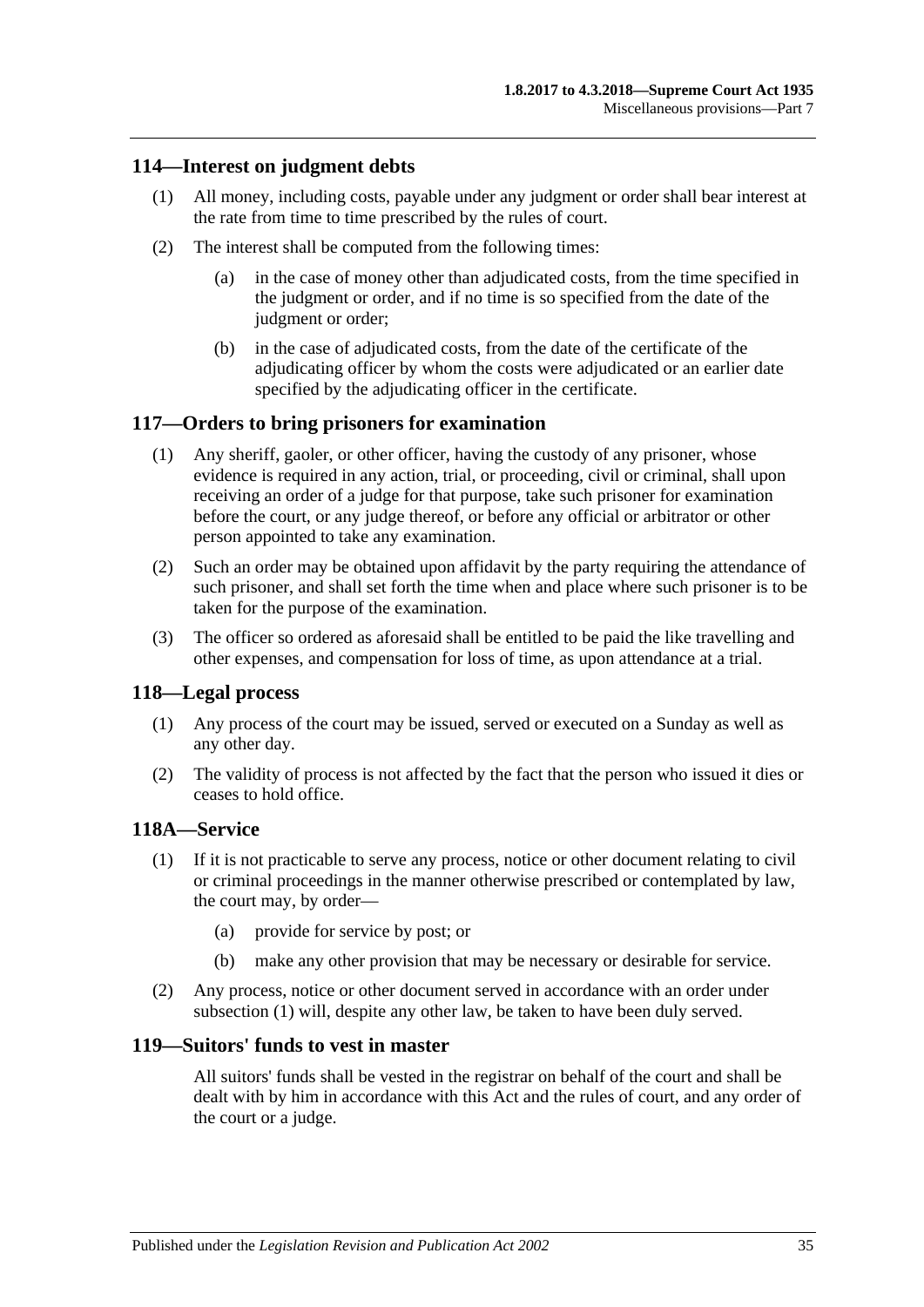### <span id="page-35-0"></span>**120—Securities in court**

All securities standing in court or at any time deposited in court shall be held by the registrar in trust to apply the same in accordance with law.

### <span id="page-35-1"></span>**121—Liability of Treasurer for default of master**

- (1) The Treasurer shall be liable to make good to the suitors of the court all suitors' funds and securities in court, and for that purpose may by authority of this Act, and without any further appropriation, make any necessary payments out of the general revenue of the State.
- (2) If the Chief Justice certifies to the Treasurer in writing that the registrar has failed to pay any money in court or to transfer or deliver any securities in court required by law or by any order of the court to be paid, transferred, or delivered by him, or has been guilty of any default with respect to any such money or securities, the Treasurer shall pay out of the general revenue to such persons as are named by the Chief Justice in the certificate, such sums as the Chief Justice certifies in writing to be required for the purpose of paying the money so required to be paid or of replacing the securities so required to be transferred or delivered, or of making good such default.

## <span id="page-35-2"></span>**122—Banking and investment of suitors' funds**

- (1) All suitors' funds shall, as soon as practicable after payment into, or deposit in court, be paid into the Treasury or an ADI in Adelaide.
- (2) Such funds or such part thereof as the rules direct shall be invested in such manner and at such times as the rules of court prescribe.
- (3) The interest or other income from such investment shall be dealt with as prescribed by rules of court.
- (4) Until rules of court are made under this section the law and practice relating to the deposit, payment, delivery and transfer in into and out of court of suitors' funds and securities which belong to suitors, shall continue as at the commencement of this Act.

### <span id="page-35-3"></span>**123—Investments made under order of the court**

Any money in court which under the rules of court or under the order of the court is required to be laid out in any particular investment shall be so laid out notwithstanding anything in this Act.

### <span id="page-35-4"></span>**124—Validity of payments etc pursuant to rules of court**

All acts done by the registrar with reference to funds in court pursuant to and in accordance with rules of court shall be as valid and effectual as if they had been done in pursuance of an order of the court.

### <span id="page-35-5"></span>**125—Remittances by post**

Where by rules of court the registrar is authorised to make payments of money to persons entitled thereto upon their request by transmitting to them by post crossed cheques or other documents intended to enable them to obtain payment of the sums expressed therein, the posting of a letter containing the cheque or document and addressed to the person entitled thereto at the address given by him in his request shall, as respects the liability of the registrar and of the Treasurer respectively, be equivalent to the delivery of the cheque or document to that person himself.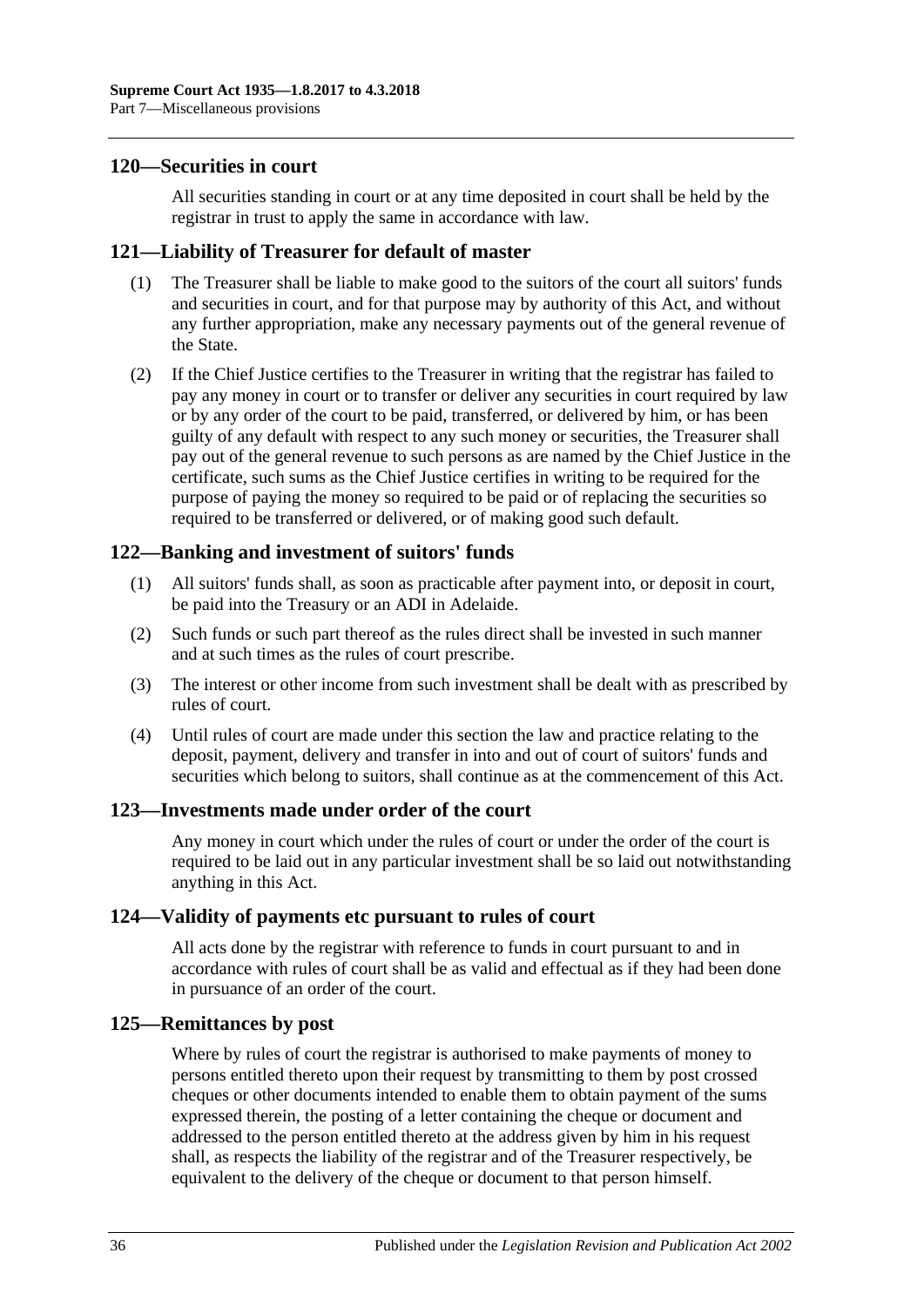### <span id="page-36-0"></span>**126—Power to appoint deputies**

In [sections](#page-35-0) 120 to 126, inclusive, the term registrar shall not include an acting registrar, but the registrar may do any act, sign or execute any instrument and exercise any authority required or authorised to be done, signed, executed, or exercised by him in relation to suitors' funds, by a deputy of the registrar appointed by the Chief Justice.

### <span id="page-36-1"></span>**126A—Certain trials of sexual offences to be given priority**

- (1) The court will give the necessary directions to ensure that a trial of a sexual offence where the alleged victim of the offence is a person to whom this section applies is given priority over any less urgent criminal trial and is dealt with as expeditiously as the proper administration of justice allows.
- (2) In this section—

#### *person to whom this section applies* means—

- (a) a child; or
- (b) a person with a disability that adversely affects the person's capacity to give a coherent account of the person's experiences or to respond rationally to questions;

#### *sexual offence* means—

- (a) rape; or
- (b) indecent assault; or
- (c) any offence involving unlawful sexual intercourse or an act of gross indecency; or
- (d) incest; or
- (e) any offence involving sexual exploitation or abuse of a child, or exploitation of a child as an object of prurient interest; or
- (ea) an offence of sexual exploitation of a person with a cognitive impairment under section 51 of the *[Criminal Law Consolidation Act](http://www.legislation.sa.gov.au/index.aspx?action=legref&type=act&legtitle=Criminal%20Law%20Consolidation%20Act%201935) 1935*; or
- (f) any attempt to commit, or assault with intent to commit, any of the offences referred to in a preceding paragraph.

## <span id="page-36-2"></span>**127—Rules of Court**

The judges may make rules of court in accordance with the provisions for making rules of court contained in this Act for regulating—

- (a) the deposit, payment, delivery and transfer in, into, and out of court of money and securities which belong to suitors or are otherwise capable of being deposited in or paid or transferred into court or under the custody of the court; and
- (b) the investment of and other dealings with money and securities in court; and
- (c) the disposal of the interest or other income from such investments; and
- (d) the execution of the orders of the court and the powers and duties of the registrar with reference to such money and securities; and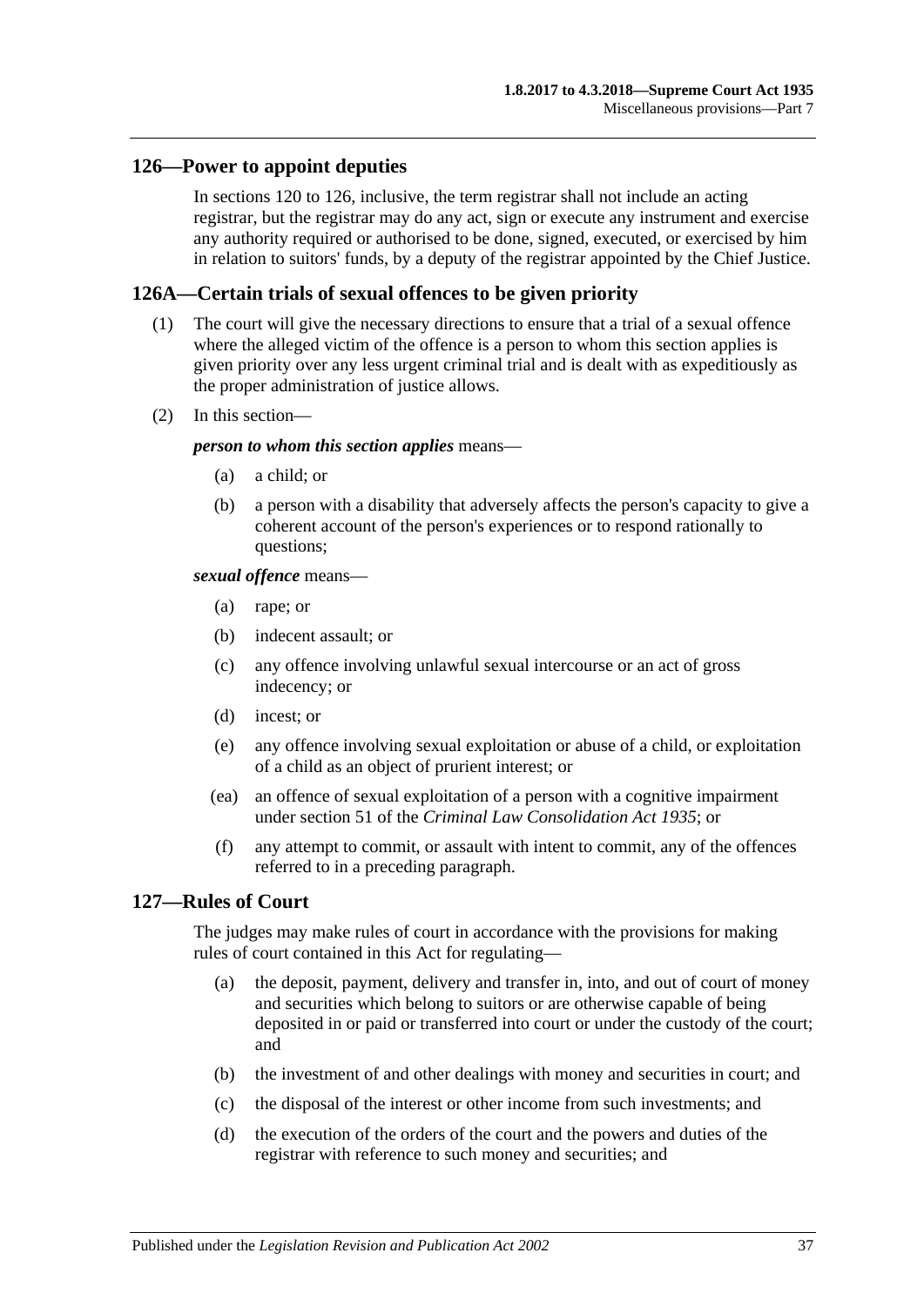(e) any other matters incidental to or connected with the matters previously mentioned in this section.

## <span id="page-37-0"></span>**128—Payment to the Treasurer of unclaimed suitors' funds**

- (1) In the month of July in every year the registrar shall pay to the Treasurer, as part of the general revenue of the State, all suitors' funds which, on the first day of that month, have been unclaimed for the period of six years next preceding.
- (2) Such moneys shall not be afterwards claimable from the Treasurer unless the court otherwise orders.

### <span id="page-37-1"></span>**129—Party subsequently claiming may petition the Supreme Court etc**

- (1) If at any time after any such money has been so paid to the Treasurer, any person applies to the court, by summons, for the payment to him of that money or any part thereof, and the court is satisfied upon affidavit or other sufficient evidence adduced that the applicant is entitled to the whole or any part of the money claimed by him, the court shall make an order for payment of the sum to which the applicant is entitled, with or without such additional amount as would have accrued (whether as interest or otherwise) had that sum been retained by the court from the time when it was paid to the Treasurer to the time of the court order.
- (2) On any such order being served on the Treasurer he shall issue and pay the money mentioned in the order to the persons to whom it is payable by virtue of the order, and the receipt of any person to whom any such money is so paid shall be a full and valid discharge for the sum stated in the receipt to have been received.

### <span id="page-37-2"></span>**130—Court fees**

- (1) The Governor may, by regulation, prescribe and provide for the payment of fees in respect of proceedings in the court, or any step in such proceedings.
- (2) The court may remit or reduce a fee on account of the poverty of the party by whom the fee is payable or for any other proper reason.
- (3) Fees charged in respect of proceedings, or any step in proceedings, in the court's probate jurisdiction may be based on the value of the deceased person's estate or on any other basis, whether or not the fee exceeds the actual administrative cost incurred.

### <span id="page-37-3"></span>**131—Accessibility to court records**

- (1) Subject to this section, the court must, on application by any member of the public, allow the applicant to inspect or obtain a copy of—
	- (aa) any process relating to proceedings and forming part of the court's records;
	- (a) a transcript of evidence taken by the court in any proceedings;
	- (b) any documentary material admitted into evidence in any proceedings;
	- (c) a transcript of submissions by counsel;
	- (d) a transcript of the judge's summing up or directions to the jury, in a trial by jury;
	- (e) a transcript of reasons for judgment (including remarks made by the court on passing sentence);
	- (f) a judgment or order given or made by the court.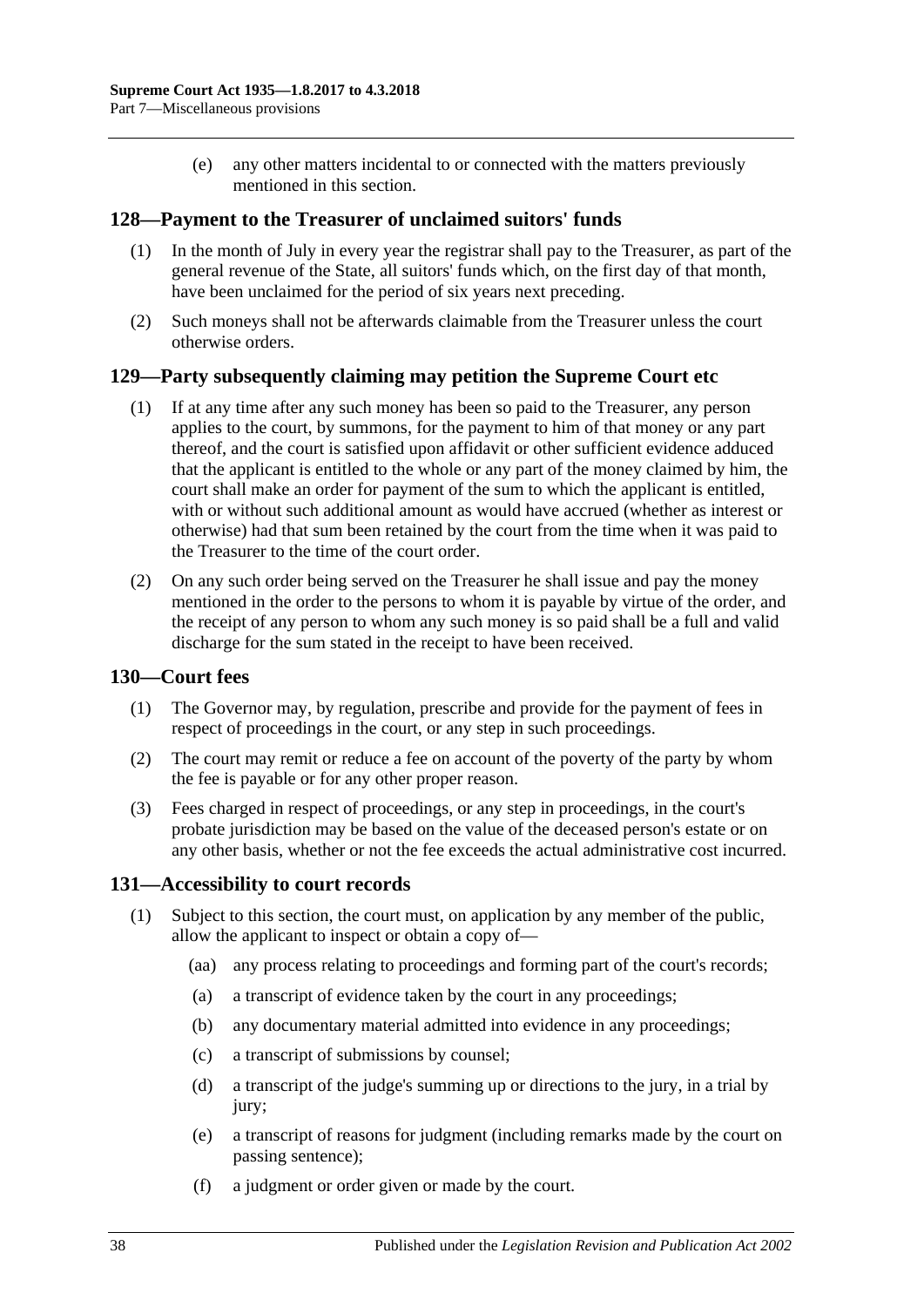- <span id="page-38-0"></span>(2) A member of the public may inspect or obtain a copy of the following material only with the permission of the court:
	- (a) material that was not taken or received in open court;
	- (b) material that the court has suppressed from publication;
	- (ba) sensitive material in the custody of the court;
	- (c) material placed before the court during sentencing proceedings;
	- (d) documentary material filed in connection with a preliminary examination;
	- (e) a transcript of any oral evidence taken at a preliminary examination;
	- (f) a photograph, slide, film, video tape, audio tape or other form of recording from which a visual image or sound can be produced;
	- (fa) a report prepared to assist the court in determining a person's eligibility for, or progress in, an intervention program (within the meaning of the *[Bail Act](http://www.legislation.sa.gov.au/index.aspx?action=legref&type=act&legtitle=Bail%20Act%201985) 1985* or the *[Criminal Law \(Sentencing\) Act](http://www.legislation.sa.gov.au/index.aspx?action=legref&type=act&legtitle=Criminal%20Law%20(Sentencing)%20Act%201988) 1988* or the *Intervention Orders (Prevention of Abuse) Act 2009*);
	- (g) material of a class prescribed by the regulations.
- (3) The court may permit inspection or copying of material referred to in [subsection](#page-38-0) (2) subject to any of the following conditions:
	- (a) a condition that material that is sensitive material will be available for examination under the supervision of the court at a place specified in the notice and at a time to be arranged;
	- (b) a condition limiting the publication or use of the material;
	- (c) any other condition that the court considers appropriate.
- (4) A decision by the court on an application under this section is administrative and is final and not subject to any form of review.
- (4a) Despite the preceding subsections, if 100 years have passed since the end of the calendar year in which material referred to in this section became part of the court's records—
	- (a) in the case of records that have been delivered into the custody of State Records—section 26 of the *[State Records Act](http://www.legislation.sa.gov.au/index.aspx?action=legref&type=act&legtitle=State%20Records%20Act%201997) 1997* applies (to the exclusion of this section) to the giving of access to the records; and
	- (b) in any other case—a member of the public may, without any requirement to seek permission of the court, be given access to the records.
- (5) The court may charge a fee, fixed by regulation, for inspection or copying of material under this section.
- (6) In this section—

*sensitive material*—see section 67H of the *[Evidence Act](http://www.legislation.sa.gov.au/index.aspx?action=legref&type=act&legtitle=Evidence%20Act%201929) 1929*.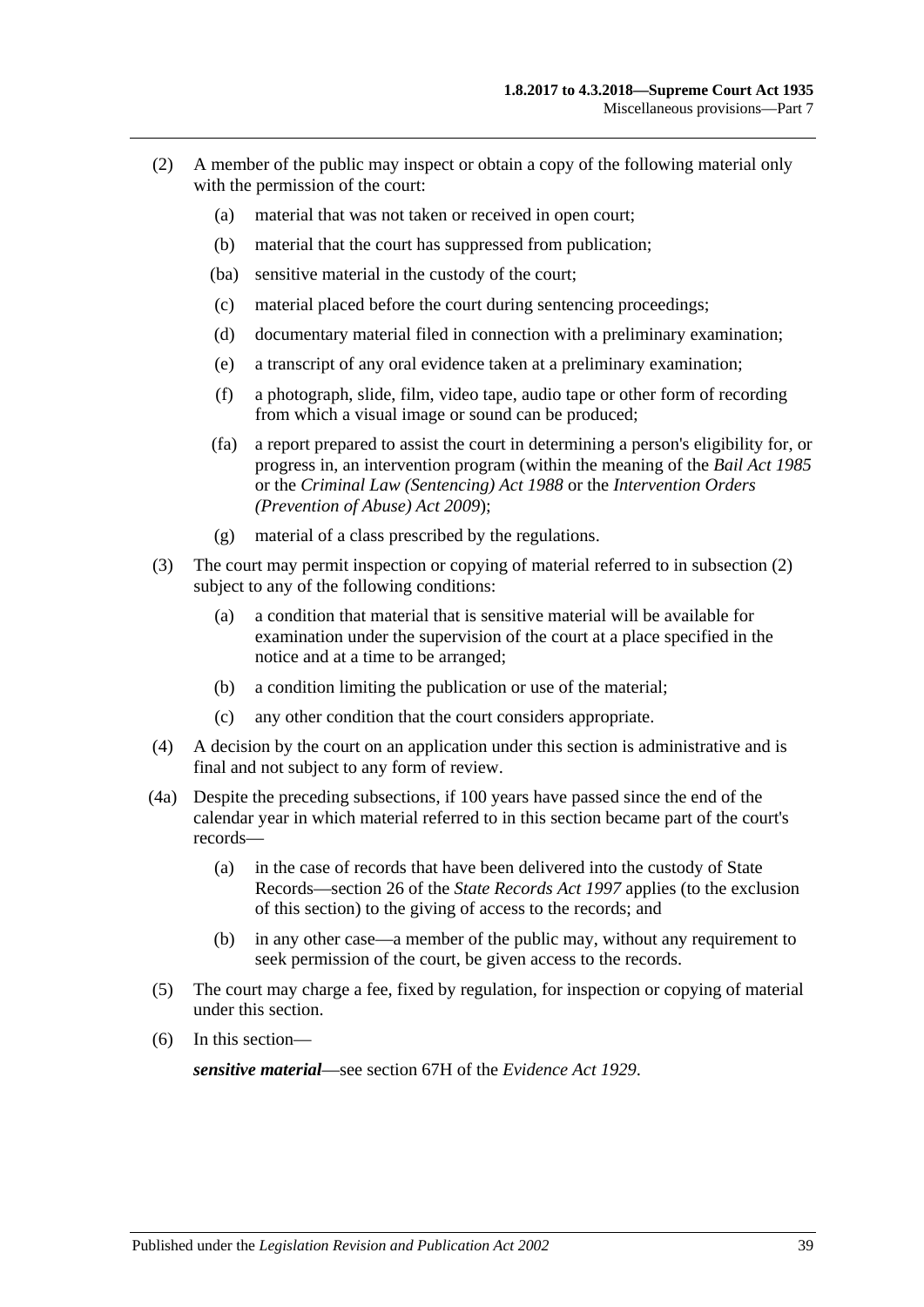# <span id="page-39-0"></span>**Schedule—Acts repealed**

| <b>Number and year</b><br>of Act | Short or long title of Act                                                                                                                                                                                                                                                                                                                                                                                                                                                  | <b>Extent of repeal</b>                            |
|----------------------------------|-----------------------------------------------------------------------------------------------------------------------------------------------------------------------------------------------------------------------------------------------------------------------------------------------------------------------------------------------------------------------------------------------------------------------------------------------------------------------------|----------------------------------------------------|
| 15 of 1842                       | An Act to regulate the Appointment and the Duties of the<br>Sheriff of the Province of South Australia                                                                                                                                                                                                                                                                                                                                                                      | The whole                                          |
| 3 of 1843                        | An Ordinance to amend an Ordinance intituled "An Act to<br>regulate the Appointment and Duties of the Sheriff of the<br>Province of South Australia"                                                                                                                                                                                                                                                                                                                        | The whole                                          |
| 9 of 1845                        | An Ordinance for adopting in South Australia certain parts of<br>an Act made and passed in the Imperial Parliament which was<br>held in the First and Second Years of the Reign of Her present<br>Majesty intituled "An Act for abolishing Arrest on mesne<br>Process in Civil Actions, except in certain cases; for extending<br>the remedies of Creditors against the property of Debtors; and<br>for amending the laws for the relief of Insolvent Debtors in<br>England | The whole                                          |
| 14 of 1845                       | An Ordinance to provide for the performance of certain matters The whole<br>in the Supreme Court during the occasional absence of the<br>Judge at a distance from Adelaide                                                                                                                                                                                                                                                                                                  |                                                    |
| 20 of 1852                       | An Act to enable the Sheriff to appoint a Deputy to perform the The whole<br>Duties of his Office, and to abolish the Poundage now payable<br>on taking the body in execution                                                                                                                                                                                                                                                                                               |                                                    |
| 5 of 1853                        | Supreme Court Procedure Amendment Act                                                                                                                                                                                                                                                                                                                                                                                                                                       | The whole except sections<br>$162-172$ , inclusive |
| 6 of 1853                        | An Act to give relief to Persons having Claims against the<br>Local Government of South Australia by authorising them to try<br>the validity of such Claims in a Court of Law or Equity                                                                                                                                                                                                                                                                                     | The whole                                          |
| 24 of 1855-6                     | The Supreme Court Procedure Act 1855                                                                                                                                                                                                                                                                                                                                                                                                                                        | The whole                                          |
| 30 of 1855-6                     | An Act to facilitate Actions against Persons absent from the<br>colony and against persons sued as Joint Contractors                                                                                                                                                                                                                                                                                                                                                        |                                                    |
| 31 of 1855-6                     | An Act to consolidate the several Ordinances relating to the<br>establishment of the Supreme Court of the Province of South<br>Australia                                                                                                                                                                                                                                                                                                                                    | The whole                                          |
| 4 of 1858                        | The Summary Procedure on Bills of Exchange Act 1858                                                                                                                                                                                                                                                                                                                                                                                                                         | The whole                                          |
| 5 of 1858                        | Supreme Court Procedure Further Amendment Act of 1858                                                                                                                                                                                                                                                                                                                                                                                                                       | The whole                                          |
| 13 of 1858                       | The Third Judge and District Courts                                                                                                                                                                                                                                                                                                                                                                                                                                         | The whole                                          |
| 23 of 1859                       | An Act to provide for the appointment of Commissioners to<br>take Affidavits as well in South Australia as elsewhere, to be<br>made use of in the Supreme Court of South Australia and for<br>the more easy Administration of Oaths to persons appointed to<br>act as Justices of the Peace in South Australia                                                                                                                                                              | The whole                                          |
| 5 of 1861                        | An Act to amend the Laws regulating the Court of Appeals of<br>the Province of South Australia, and to extend the Powers<br>thereof                                                                                                                                                                                                                                                                                                                                         | The whole                                          |
| 3 of 1862                        | The Common Law Procedure Act 1862                                                                                                                                                                                                                                                                                                                                                                                                                                           | The whole, except<br>sections 1, 2, and 3          |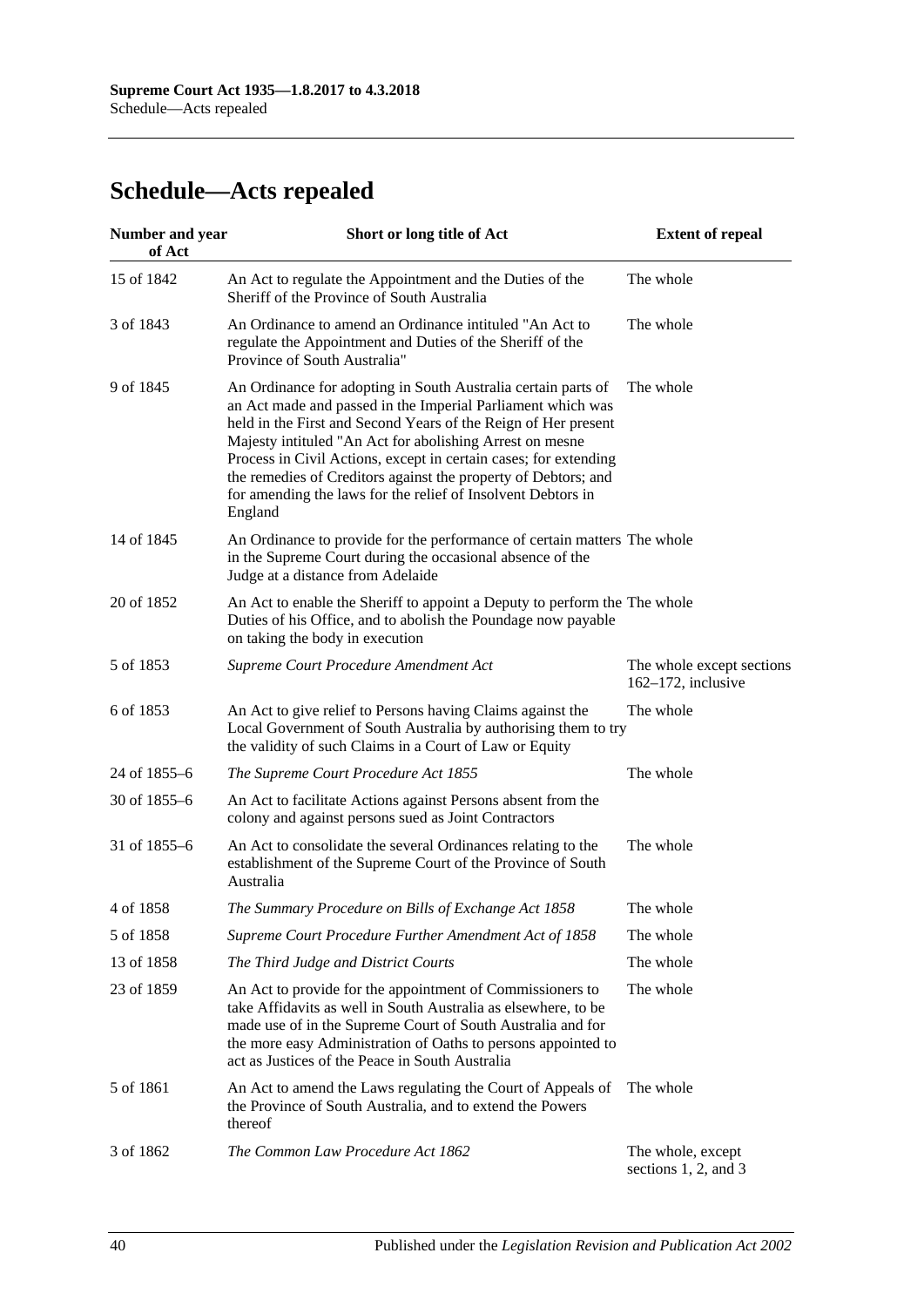| Number and year<br>of Act | Short or long title of Act                                                                                                                                                                                                                                       | <b>Extent of repeal</b>                                           |
|---------------------------|------------------------------------------------------------------------------------------------------------------------------------------------------------------------------------------------------------------------------------------------------------------|-------------------------------------------------------------------|
| 15 of 1865                | The Court of Appeals Amendment Act 1865                                                                                                                                                                                                                          | The whole                                                         |
| 12 of 1865–6              | An Act to provide for the more speedy administration of justice The whole<br>by means of the Supreme Court                                                                                                                                                       |                                                                   |
| 2 of 1866                 | An Act to protect certain persons from actions by reason of<br>their being elected to Parliament while members of the Court of<br>Appeals                                                                                                                        | The whole                                                         |
| 7 of 1866                 | An Act to regulate and amend the Practice and Procedure of the The whole, except<br>Supreme Court of the Province of South Australia in its<br>Revenue Jurisdiction                                                                                              | sections 15 and 26                                                |
| 20 of 1866-7              | The Equity Act 1866                                                                                                                                                                                                                                              | The whole, except<br>sections 150 and 151                         |
| 8 of 1867                 | Supreme Court Act 1867                                                                                                                                                                                                                                           | The whole                                                         |
| 6 of 1868-9               | An Act to repeal Act No. 11 of 1866–7 intituled "An Act to<br>amend The Third Judge and Districts Courts Act, and for other<br>purposes" and to make further provision for the trial of Causes,<br>and trial of Offences at places remote from the Supreme Court | The whole                                                         |
| 7 of 1868-9               | An Act to amend the "Supreme Court Act 1867"                                                                                                                                                                                                                     | The whole                                                         |
| 23 of 1870–71             | An Act to fix the tenure of office of the Primary Judge in<br>Equity, and to provide for the performance of the duties of the<br>office of Primary Judge in Equity in certain cases                                                                              | The whole                                                         |
| 28 of 1873                | An Act to increase the salaries of the Judges of the Supreme<br>Court, and of certain officers of the Civil Service of the<br>Province of South Australia                                                                                                        | The whole                                                         |
| 116 of 1878               | Supreme Court Act 1878                                                                                                                                                                                                                                           | The whole, except<br>paragraphs I-VII,<br>inclusive, of section 6 |
| 120 of 1878               | An Act to amend "The Equity Act 1866"                                                                                                                                                                                                                            | The whole                                                         |
| 286 of 1883               | An Act to amend "The Third Judge and District Courts Act"<br>and the Act No. 6 of 1868-9                                                                                                                                                                         | The whole                                                         |
| 514 of 1891               | The Suitors Unclaimed Funds Act 1891                                                                                                                                                                                                                             | The whole                                                         |
| 1358 of 1919              | Fourth Judge Act 1919                                                                                                                                                                                                                                            | The whole                                                         |
| 1564 of 1923              | Acts Interpretation Act Amendment Act 1923                                                                                                                                                                                                                       | The whole                                                         |
| 1739 of 1926              | Supreme Court Act Amendment Act 1926                                                                                                                                                                                                                             | The whole                                                         |
| 1761 of 1926              | Fifth Judge Act 1926                                                                                                                                                                                                                                             | The whole                                                         |
| 1864 of 1928              | Supreme Court Act 1928                                                                                                                                                                                                                                           | The whole                                                         |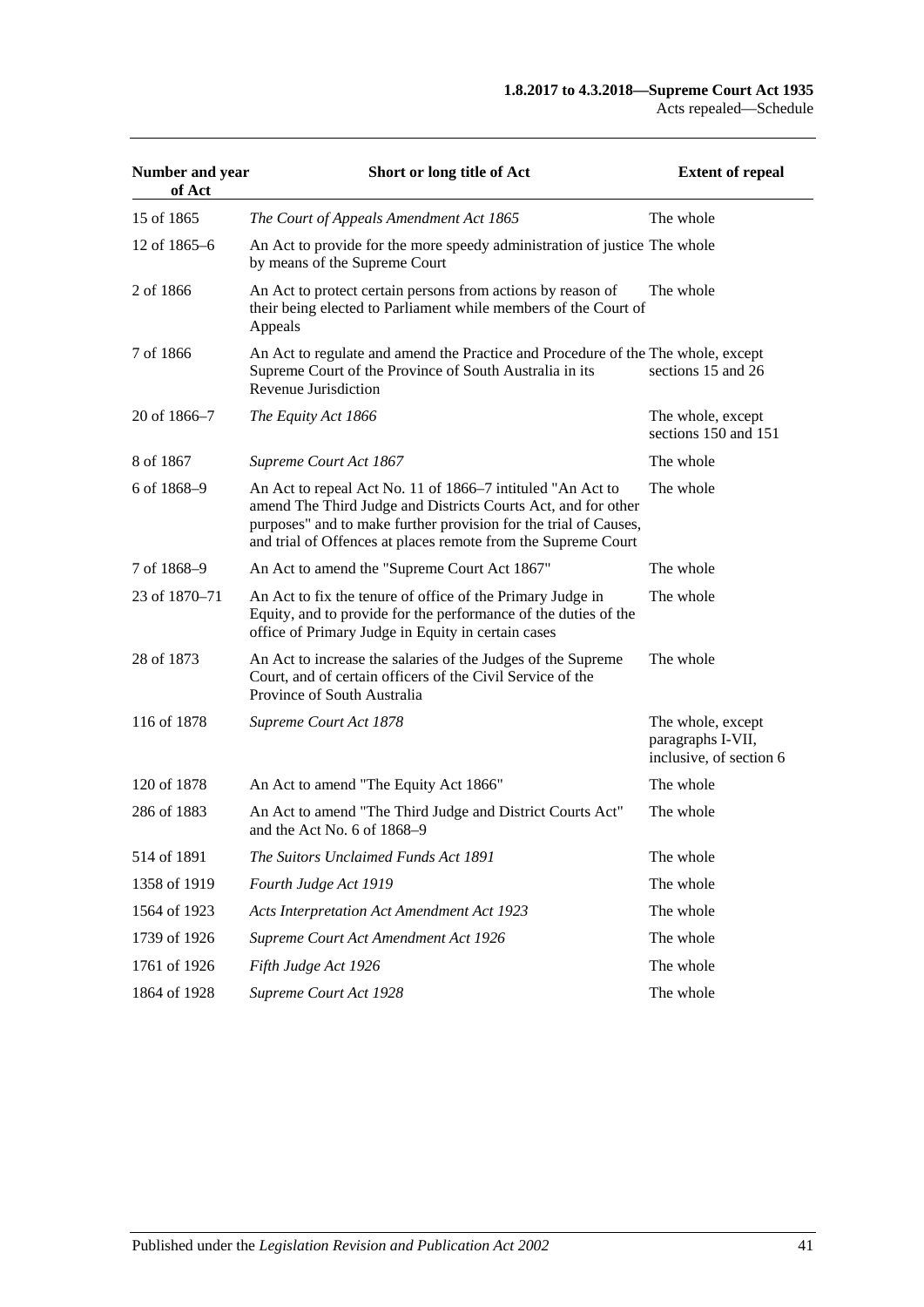# <span id="page-41-0"></span>**Legislative history**

# **Notes**

- Amendments of this version that are uncommenced are not incorporated into the text.
- Please note—References in the legislation to other legislation or instruments or to titles of bodies or offices are not automatically updated as part of the program for the revision and publication of legislation and therefore may be obsolete.
- Earlier versions of this Act (historical versions) are listed at the end of the legislative history.
- For further information relating to the Act and subordinate legislation made under the Act see the Index of South Australian Statutes or www.legislation.sa.gov.au.

# **Principal Act and amendments**

New entries appear in bold.

| Year No |      | Title                                                      | Assent     | Commencement                       |
|---------|------|------------------------------------------------------------|------------|------------------------------------|
| 1935    | 2253 | Supreme Court Act 1935                                     | 21.12.1935 | 1.11.1937 (Gazette 25.3.1937 p646) |
| 1936    | 2293 | <b>Statute Law Revision Act 1936</b>                       | 8.10.1936  | 8.10.1936                          |
| 1944    | 38   | Supreme Court Act Amendment<br>Act 1944                    | 14.12.1944 | 14.12.1944                         |
| 1947    | 33   | Supreme Court Act Amendment<br>Act 1947                    | 4.12.1947  | 4.12.1947                          |
| 1951 6  |      | Supreme Court Act Amendment<br>Act 1951                    | 6.9.1951   | 1.7.1951: s4                       |
| 1952    | 13   | Supreme Court Act Amendment<br>Act 1952                    | 16.10.1952 | 16.10.1952                         |
| 1953    | 45   | Supreme Court Act Amendment<br>Act 1953                    | 17.12.1953 | 17.12.1953                         |
| 1955    | 3    | Statutes Amendment (Public Salaries) 23.6.1955<br>Act 1955 |            | $1.6.1955$ : s $16(2)$             |
| 1955    | 12   | Supreme Court Act Amendment<br>Act 1955                    | 30.9.1955  | 30.9.1955                          |
| 1958    | 41   | Supreme Court Act Amendment<br>Act 1958                    | 27.11.1958 | $1.7.1958$ : s 4                   |
| 1960    | 67   | Supreme Court Act Amendment<br>Act 1960                    | 24.11.1960 | 24.11.1960                         |
| 1960    | 71   | Supreme Court Act Amendment Act<br>$(No. 2)$ 1960          | 1.12.1960  | 1.12.1960                          |
| 1962    | 52   | Supreme Court Act Amendment<br>Act 1962                    | 15.11.1962 | 15.11.1962                         |
| 1963    | 29   | Supreme Court Act Amendment<br>Act 1963                    | 21.11.1963 | 21.11.1963                         |
| 1965    | 9    | Supreme Court Act Amendment<br>Act 1965                    | 23.9.1965  | 23.9.1965                          |
| 1965    | 49   | Supreme Court Act Amendment Act<br>$(No. 2)$ 1965          | 9.12.1965  | 9.12.1965                          |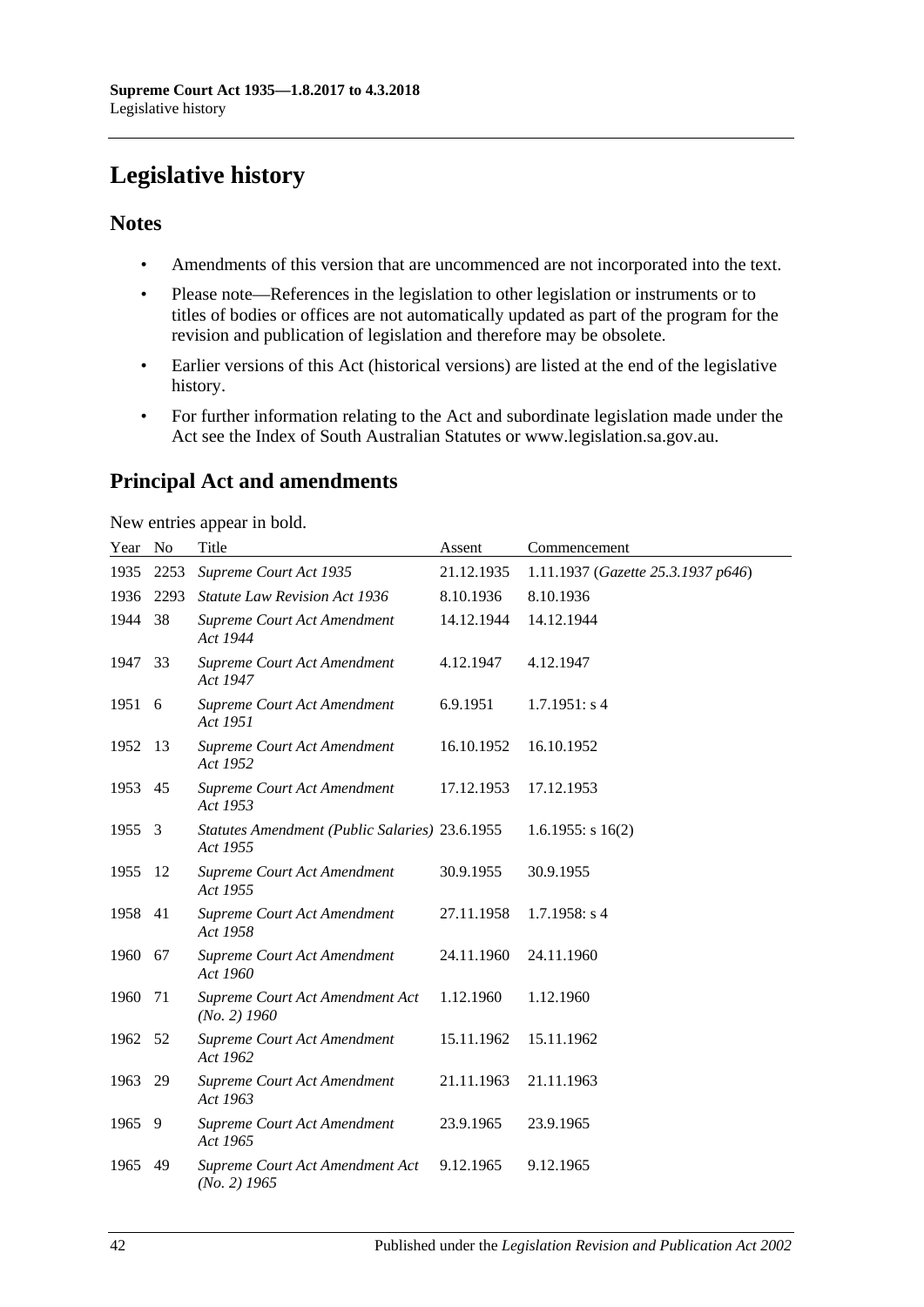| 1966 85 |     | Supreme Court Act Amendment Act<br>$(No. 1)$ 1966                              | 1.12.1966  | 12.1.1967 (Gazette 12.1.1967 p51)     |
|---------|-----|--------------------------------------------------------------------------------|------------|---------------------------------------|
| 1967    | 9   | Supreme Court Act Amendment<br>Act 1967                                        | 30.3.1967  | 30.3.1967                             |
| 1967    | 21  | Supreme Court Act Amendment Act<br>$(No. 2)$ 1967                              | 13.4.1967  | 22.6.1967 (Gazette 22.6.1967 p1850)   |
| 1969    | 10  | Supreme Court Act Amendment<br>Act 1969                                        | 27.2.1969  | 27.2.1969                             |
| 1969    | 22  | Supreme Court Act Amendment Act<br>$(No. 2)$ 1969                              | 26.6.1969  | 26.6.1969                             |
| 1969    | 62  | Supreme Court Act Amendment Act<br>$(No. 3)$ 1969                              | 4.12.1969  | 21.5.1970 (Gazette 21.5.1970 p1842)   |
| 1970    | -14 | Supreme Court Act Amendment<br>Act 1970                                        | 17.9.1970  | 17.9.1970                             |
| 1970    | 16  | Supreme Court Act Amendment Act<br>$(No. 2)$ 1970                              | 17.9.1970  | 17.9.1970                             |
| 1970    | 58  | Supreme Court Act Amendment Act<br>(No. 3) 1970                                | 10.12.1970 | 1.1.1971 (Gazette 10.12.1970 p2646)   |
| 1971    | 30  | Judges' Pensions Act 1971                                                      | 22.4.1971  | 1.5.1971 (Gazette 22.4.1971 p2186)    |
| 1971    | 49  | Supreme Court Act Amendment<br>Act 1971                                        | 26.8.1971  | 26.8.1971                             |
| 1972 39 |     | Statutes Amendment (Judges' Salaries)13.4.1972<br>Act 1972                     |            | 13.4.1972                             |
| 1972    | 40  | Supreme Court Act Amendment<br>Act 1972                                        | 13.4.1972  | 9.11.1972 (Gazette 9.11.1972 p2254)   |
| 1972    | 41  | Crown Proceedings Act 1972                                                     | 20.4.1972  | 14.12.1972 (Gazette 14.12.1972 p2630) |
| 1974    | 8   | Statutes Amendment (Judges' Salaries)21.3.1974<br>Act 1974                     |            | 21.3.1974                             |
| 1974    | 12  | Supreme Court Act Amendment<br>Act 1974                                        | 28.3.1974  | 20.6.1974 (Gazette 20.6.1974 p2450)   |
| 1975    | 18  | Statutes Amendment (Judges' Salaries) 27.3.1975<br>Act 1975                    |            | 27.3.1975                             |
| 1975 24 |     | <b>Statute Law Revision Act 1975</b>                                           | 27.3.1975  | 27.3.1975                             |
| 1978 67 |     | Supreme Court Act Amendment<br>Act 1978                                        | 26.10.1978 | 6.7.1992 (Gazette 2.7.1992 p209)      |
| 1978    | 82  | Sheriff's Act 1978                                                             | 30.11.1978 | 6.7.1992 (Gazette 2.7.1992 p209)      |
| 1980    | 53  | Supreme Court Act Amendment<br>Act 1980                                        | 3.7.1980   | 3.7.1980                              |
| 1981    | 34  | <b>Statutes Amendment (Administration</b><br>of Courts and Tribunals) Act 1981 | 19.3.1981  | 1.7.1981 (Gazette 25.6.1981 p1896)    |
| 1982    | 82  | Supreme Court Act Amendment<br>Act 1982                                        | 16.9.1982  | 16.9.1982                             |
| 1982    | 92  | <b>Judicial Remuneration Act 1982</b>                                          | 14.10.1982 | 28.10.1982 (Gazette 28.10.1982 p1214) |
| 1983    | 2   | Supreme Court Act Amendment<br>Act 1983                                        | 14.4.1983  | 14.4.1983                             |
| 1983    | 73  | Supreme Court Act Amendment Act<br>$(No. 2)$ 1983                              | 3.11.1983  | 3.11.1983                             |
| 1984    | 56  | Statutes Amendment (Oaths and<br>Affirmations) Act 1984                        | 24.5.1984  | 1.7.1984 (Gazette 28.6.1984 p1897)    |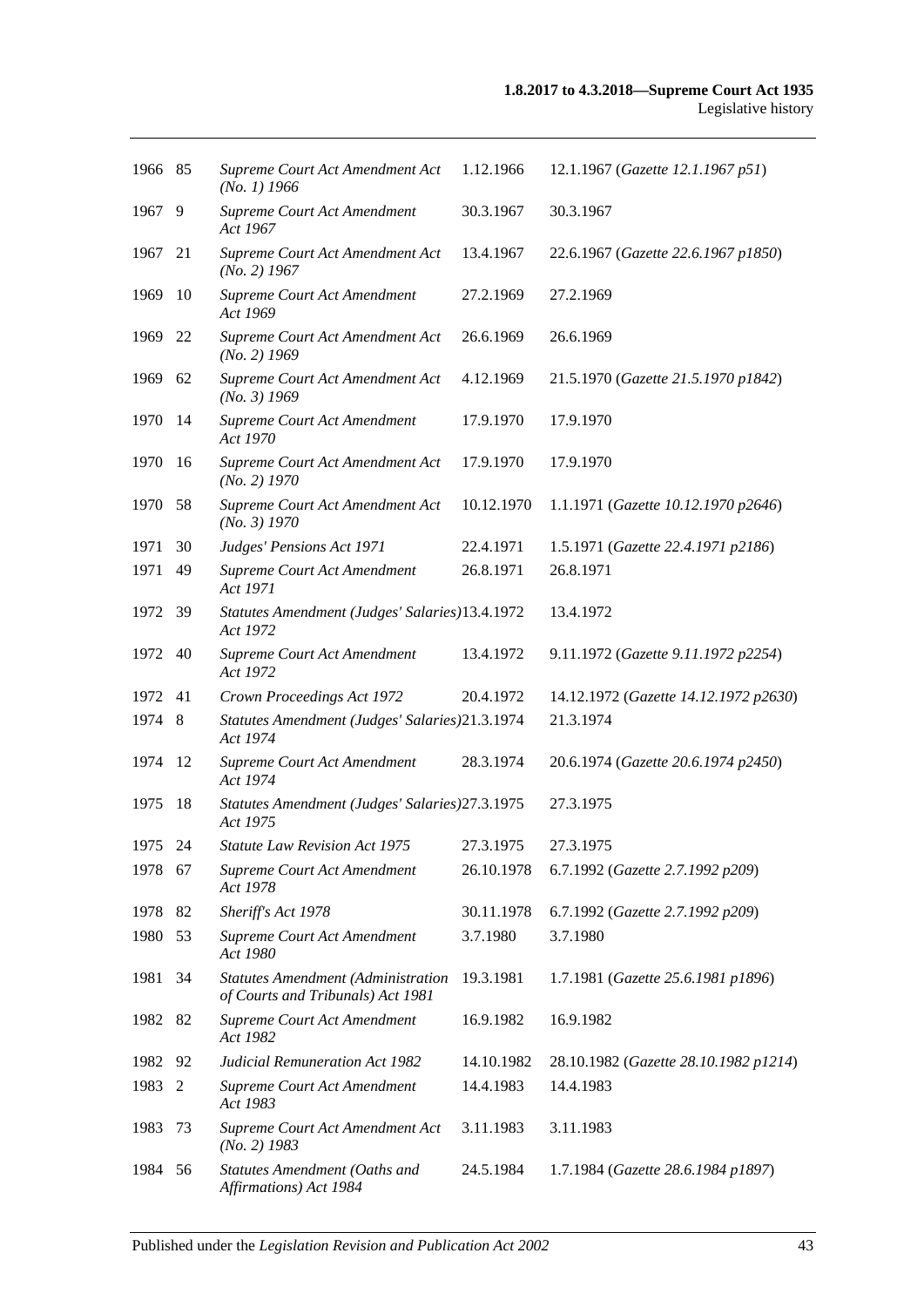#### **Supreme Court Act 1935—1.8.2017 to 4.3.2018** Legislative history

| 1985 6  |     | Statutes Amendment (Bail) Act 1985                                         | 7.3.1985   | 7.7.1985 (Gazette 9.5.1985 p1398)                                                                                                                                                                                                                   |
|---------|-----|----------------------------------------------------------------------------|------------|-----------------------------------------------------------------------------------------------------------------------------------------------------------------------------------------------------------------------------------------------------|
| 1985    | 59  | <b>Statutes Amendment (Remuneration)</b><br>Act 1985                       | 30.5.1985  | 13.6.1985 (Gazette 13.6.1985 p2132)                                                                                                                                                                                                                 |
| 1985    | 70  | <b>Statutes Amendment (Courts)</b><br>Act 1985                             | 6.6.1985   | 1.8.1985 (Gazette 11.7.1985 p92)                                                                                                                                                                                                                    |
| 1986    | 102 | <b>Commercial Arbitration Act 1986</b>                                     | 18.12.1986 | 9.7.1987 (Gazette 9.7.1987 p57)                                                                                                                                                                                                                     |
| 1987    | 80  | Supreme Court Act Amendment<br>Act 1987                                    | 19.11.1987 | 19.11.1987                                                                                                                                                                                                                                          |
| 1988    | 95  | Judicial Administration (Auxiliary<br>Appointments and Powers) Act 1988    | 15.12.1988 | 15.12.1988                                                                                                                                                                                                                                          |
| 1991    | 33  | <b>Statutes Amendment</b><br>(Attorney-General's Portfolio)<br>Act 1991    | 24.4.1991  | 6.6.1991 (Gazette 6.6.1991 p1776)                                                                                                                                                                                                                   |
| 1991    | 49  | <b>Director of Public Prosecutions</b><br>Act 1991                         | 21.11.1991 | 6.7.1992 (Gazette 25.6.1992 p1869)                                                                                                                                                                                                                  |
| 1991    | 69  | <b>Statutes Repeal and Amendment</b><br>(Courts) Act 1991                  | 12.12.1991 | 6.7.1992 (Gazette 2.7.1992 p209)                                                                                                                                                                                                                    |
| 1993    | 62  | <b>Statutes Amendment (Courts)</b><br>Act 1993                             | 27.5.1993  | Pt 2 (s 5)-1.7.1993 (Gazette 24.6.1993<br>p2047); Pt 2 (s 4)-28.10.1993 (Gazette<br>27.10.1993 p1892)                                                                                                                                               |
| 1993    | 75  | Statutes Amendment (Abolition of<br>Compulsory Retirement) Act 1993        | 21.10.1993 | $1.1.1994$ : s 2                                                                                                                                                                                                                                    |
| 1994    | 21  | <b>Statutes Amendment</b><br>(Attorney-General's Portfolio)<br>Act 1994    | 26.5.1994  | 7.7.1994 (Gazette 7.7.1994 p4)                                                                                                                                                                                                                      |
| 1994    | 43  | <b>Statutes Amendment (Courts)</b><br>Act 1994                             | 2.6.1994   | 9.6.1994 (Gazette 9.6.1994 p1669)                                                                                                                                                                                                                   |
| 1995    | 65  | <b>Statutes Amendment (Recording of</b><br>Interviews) Act 1995            | 10.8.1995  | Sch (cll 2-4)-21.12.1995 (Gazette<br>21.12.1995 p1760)                                                                                                                                                                                              |
| 1995    | -84 | <b>Statutes Amendment (Courts)</b><br>Act 1995                             | 30.11.1995 | 21.12.1995 (Gazette 21.12.1995 p1759)                                                                                                                                                                                                               |
| 1995    | 85  | <b>Statutes Amendment (Courts</b><br>Administration Staff) Act 1995        | 30.11.1995 | 14.12.1995 (Gazette 14.12.1995 p1641)                                                                                                                                                                                                               |
| 1996 46 |     | Statutes Amendment (Mediation,<br>Arbitration and Referral) Act 1996       | 27.6.1996  | 30.9.1996 (Gazette 29.8.1996 p808)                                                                                                                                                                                                                  |
| 1996    | 67  | <b>Statutes Amendment</b><br>(Attorney-General's Portfolio)<br>Act 1996    | 15.8.1996  | Pt 17 (ss 34-36)-17.10.1996 (Gazette<br>17.10.1996 p1361)                                                                                                                                                                                           |
| 1999    | - 6 | Supreme Court (Rules of Court)<br>Amendment Act 1999                       | 11.3.1999  | 23.4.1999 (Gazette 22.4.1999 p2171)                                                                                                                                                                                                                 |
| 1999    | 33  | <b>Financial Sector Reform (South</b><br>Australia) Act 1999               | 17.6.1999  | Sch (item $57$ )—1.7.1999 being the date<br>specified under s 3(16) of the Financial<br>Sector Reform (Amendments and<br>Transitional Provisions) Act (No. 1) 1999<br>of the Commonwealth as the transfer date<br>for the purposes of that Act: s 2 |
| 1999    | 66  | <b>Statutes Amendment (Magistrates</b><br>Court Appeals) Act 1999          | 18.11.1999 | Pt 3 (s 6)-3.1.2000 (Gazette 9.12.1999<br>p3114)                                                                                                                                                                                                    |
| 2001    | 69  | <b>Statutes Amendment (Courts and</b><br>Judicial Administration) Act 2001 | 6.12.2001  | Pt 14 (s 32)-13.1.2002 (Gazette<br>$10.1.2002\ p4$                                                                                                                                                                                                  |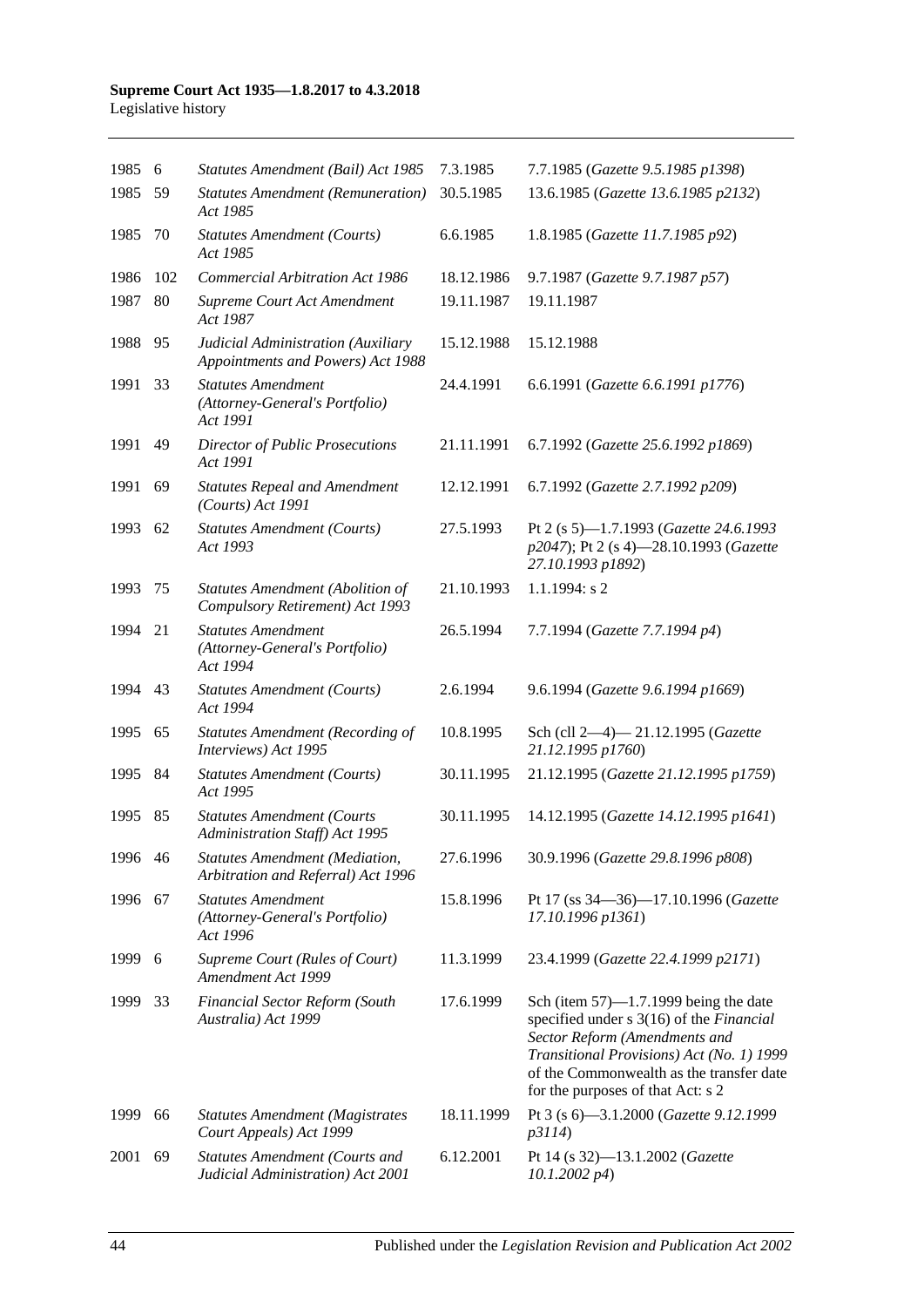| 2002    | -16           | <b>Statutes Amendment (Structured</b><br>Settlements) Act 2002                                    | 5.9.2002   | Pt 4 (s 6)-1.12.2002 (Gazette 7.11.2002<br><i>p4043</i> )                                      |
|---------|---------------|---------------------------------------------------------------------------------------------------|------------|------------------------------------------------------------------------------------------------|
| 2003    | 44            | <b>Statute Law Revision Act 2003</b>                                                              | 23.10.2003 | Sch 1-24.11.2003 (Gazette 13.11.2003<br>p4048)                                                 |
| 2004    | 23            | Statutes Amendment (Courts) Act<br>2004                                                           | 8.7.2004   | Pt 9 (s 27)-1.9.2004 (Gazette 26.8.2004<br>p3402)                                              |
| 2005 49 |               | <b>Statutes Amendment (Intervention</b><br><b>Programs and Sentencing Procedures)</b><br>Act 2005 | 27.10.2005 | Pt 6 (s 14)-19.12.2005 (Gazette<br>15.12.2005 p4326)                                           |
| 2006    | 17            | <b>Statutes Amendment (New Rules of</b><br>Civil Procedure) Act 2006                              | 6.7.2006   | Pt 2 (ss 4-15)-4.9.2006 (Gazette<br>17.8.2006 p2831)                                           |
| 2006    | 43            | <b>Statutes Amendment (Domestic</b><br>Partners) Act 2006                                         | 14.12.2006 | Pt 86 (s 212)-1.6.2007 (Gazette<br>26.4.2007 p1352)                                            |
| 2008    | 7             | Statutes Amendment (Evidence and<br>Procedure) Act 2008                                           | 17.4.2008  | Pt 7 (ss 27 & 28)-23.11.2008 (Gazette<br>20.11.2008 p5171)                                     |
| 2009    | 85            | Intervention Orders (Prevention of<br>Abuse) Act 2009                                             | 10.12.2009 | Sch 1 (cl 34)-9.12.2011 (Gazette<br>20.10.2011 p4269)                                          |
| 2012    | 17            | <b>Statutes Amendment</b><br>(Attorney-General's Portfolio)<br>Act 2012                           | 24.5.2012  | Pt 12 (s 24)-5.8.2012 (Gazette 2.8.2012<br>p3302                                               |
| 2013    | 9             | Statutes Amendment (Appeals) Act<br>2013                                                          | 28.3.2013  | Pt 4 (ss $13 \& 14$ ) & Sch 1-5.5.2013<br>(Gazette 26.4.2013 p1185)                            |
| 2013    | <sup>11</sup> | <b>Statutes Amendment</b><br>(Attorney-General's Portfolio) Act<br>2013                           | 18.4.2013  | Pt 13 (s 28)-18.4.2013 (Gazette<br>18.4.2013 p1155); s 29-9.6.2013<br>(Gazette 6.6.2013 p2498) |
| 2013    | 47            | <b>Statutes Amendment</b><br>(Attorney-General's Portfolio No 2)<br>Act 2013                      | 24.10.2013 | Pt 8 (ss 11-13)-17.5.2014 (Gazette<br>8.5.2014 p1630)                                          |
| 2014    | - 16          | Return to Work Act 2014                                                                           | 6.11.2014  | Sch 9 (cl 7)-1.7.2015 (Gazette<br>4.12.2014 p6610)                                             |
| 2015    | 16            | Statutes Amendment (Vulnerable<br>Witnesses) Act 2015                                             | 6.8.2015   | Pt 7 (s 32)-1.7.2016 (Gazette 23.6.2016<br>p2618                                               |
| 2015    | 41            | <b>Statutes Amendment and Repeal</b><br>(Budget 2015) Act 2015                                    | 26.11.2015 | Pt 13 (s $54$ )-26.11.2015: s 2(1)                                                             |
| 2017    | - 10          | Statutes Amendment (Judicial<br>Registrars) Act 2017                                              | 11.4.2017  | Pt 5 (ss 32-42)-23.5.2017 (Gazette<br>23.5.2017 p1725)                                         |
| 2017 13 |               | <b>Statutes Amendment (Registered</b><br>Relationships) Act 2017                                  | 26.4.2017  | Pt 14 (s 22)-1.8.2017 (Gazette 1.8.2017<br>p3039)                                              |
| 2017    | 18            | Summary Procedure (Indictable<br>Offences) Amendment Act 2017                                     | 14.6.2017  | Sch 2 (cll 32, 33 & 41)-5.3.2018<br>(Gazette 12.12.2017 p4961                                  |
| 2017    | 50            | <b>Statutes Amendment (Court Fees)</b><br>Act 2017                                                | 28.11.2017 | Pt 5 (s 7)-5.3.2018 (Gazette 23.1.2018<br>p282)                                                |
| 2017    | 53            | <b>Statutes Amendment (Sentencing)</b><br>Act 2017                                                | 28.11.2017 | Pt 21 (s 32)-30.4.2018 (Gazette<br>6.2.2018 p612)                                              |

# **Provisions amended since 3 February 1976**

• Legislative history prior to 3 February 1976 appears in marginal notes and footnotes included in the consolidation of this Act contained in Volume 10 of The Public General Acts of South Australia 1837-1975 at page 718.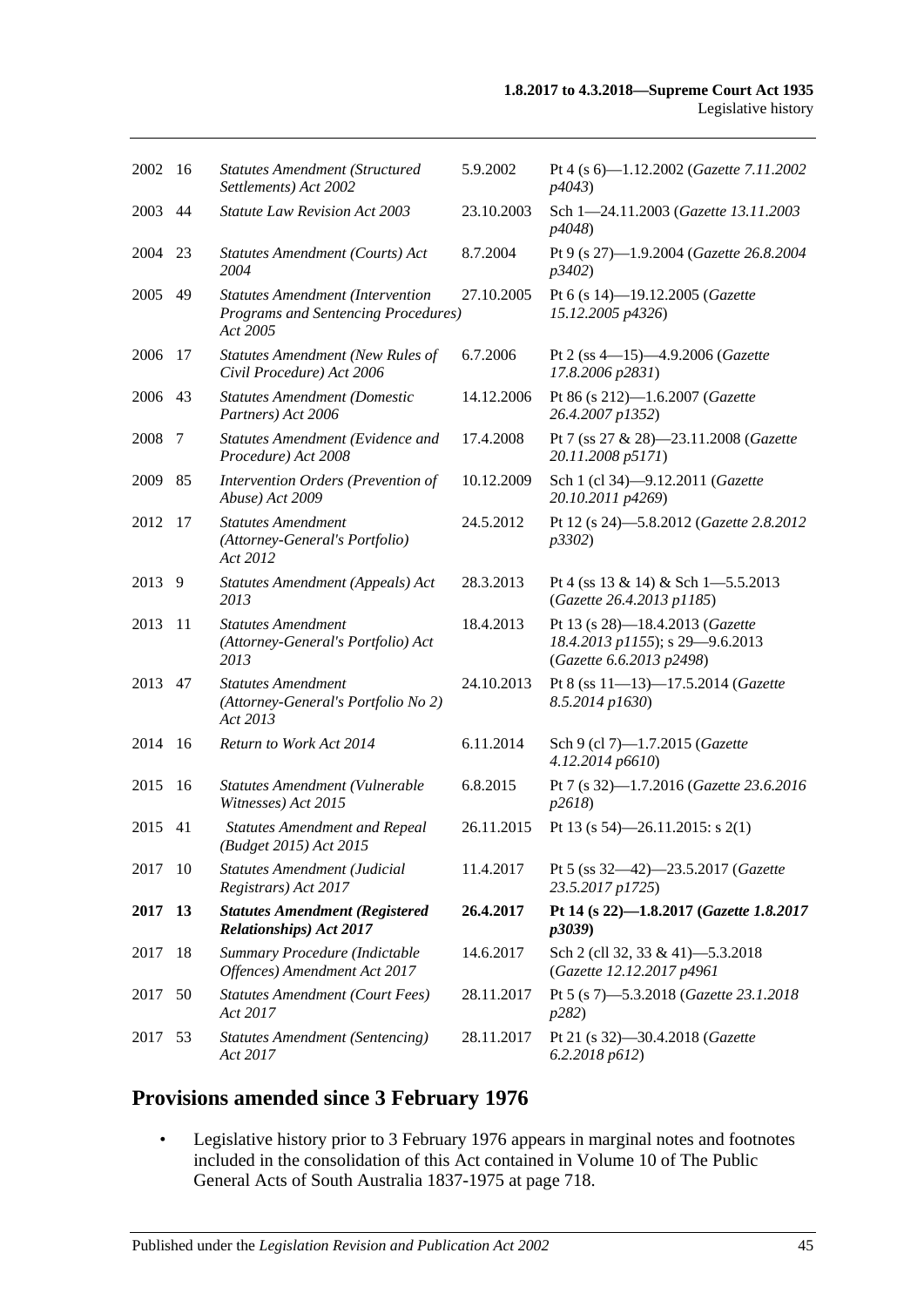New entries appear in bold.

| Provision          | How varied                                                            | Commencement                 |
|--------------------|-----------------------------------------------------------------------|------------------------------|
| Pt A1              | heading inserted by $44/2003$ s 3(1) (Sch 1)                          | 24.11.2003                   |
| s <sub>1</sub>     | amended by 44/2003 s 3(1) (Sch 1)                                     | 24.11.2003                   |
| s <sub>2</sub>     | amended by 34/1981 s 5                                                | 1.7.1981                     |
|                    | omitted under Legislation Revision and<br><b>Publication Act 2002</b> | 24.11.2003                   |
| s <sub>5</sub>     |                                                                       |                              |
| s 5(1)             | s 5 redesignated as s $5(1)$ by $34/1981$ s $6(e)$                    | 1.7.1981                     |
|                    | evidentiary material inserted by 84/1995 s 19                         | 21.12.1995                   |
| <b>Full Court</b>  | amended by 9/2013 s 13                                                | 5.5.2013                     |
|                    | amended by 47/2013 s 11                                               | 17.5.2014                    |
|                    | amended by 18/2017 Sch 2 cl 32                                        | uncommenced-not incorporated |
| judicial registrar | inserted by 10/2017 s 32(1)                                           | 23.5.2017                    |
| jurisdiction       | substituted by $34/1981$ s $6(a)$                                     | 1.7.1981                     |
| master             | substituted by $34/1981$ s $6(b)$                                     | 1.7.1981                     |
| petitioner         | deleted by $17/2006 s 4(1)$                                           | 4.9.2006                     |
| plaintiff          | substituted by $17/2006$ s $4(2)$                                     | 4.9.2006                     |
| pleading           | amended by 17/2006 s 4(3)                                             | 4.9.2006                     |
| registrar          | inserted by $34/1981$ s $6(c)$                                        | 1.7.1981                     |
|                    | amended by 10/2017 s 32(2)                                            | 23.5.2017                    |
| suitors' funds     | substituted by $34/1981$ s $6(d)$                                     | 1.7.1981                     |
| $s\ 5(2)$          | inserted by $34/1981$ s $6(e)$                                        | 1.7.1981                     |
| Pt1                |                                                                       |                              |
| s 7                | substituted by 34/1981 s 7                                            | 1.7.1981                     |
| s(7(1))            | substituted by $10/2017$ s 33(1)                                      | 23.5.2017                    |
| s(7(2)             | substituted by $10/2017$ s 33(2)                                      | 23.5.2017                    |
| $s \, 7(4)$        | inserted by $69/1991$ s $9(a)$                                        | 6.7.1992                     |
| s <sub>8</sub>     |                                                                       |                              |
| s(3)               | inserted by $34/1981$ s 8                                             | 1.7.1981                     |
| $s \ 8(4)$         | inserted by 95/1988 Sch 1                                             | 15.12.1988                   |
| s 9                | substituted by 34/1981 s 9                                            | 1.7.1981                     |
| s 9A               | inserted by 67/1996 s 34                                              | 17.10.1996                   |
| s 10               | substituted by 11/2013 s 28                                           | 18.4.2013                    |
| s 11               | substituted by 34/1981 s 10                                           | 1.7.1981                     |
| s 11(1)            | substituted by $70/1985$ s $3(a)$                                     | 1.8.1985                     |
| s 11(1a)           | inserted by $70/1985$ s $3(a)$                                        | 1.8.1985                     |
|                    | substituted by 95/1988 Sch 1                                          | 15.12.1988                   |
| s 11(1b)           | inserted by 95/1988 Sch 1                                             | 15.12.1988                   |
| $s$ $11(4)$        | deleted by $70/1985 s 3(b)$                                           | 1.8.1985                     |
| s 11(6)            | inserted by $70/1985$ s $3(c)$                                        | 1.8.1985                     |
| s 12               | substituted by 34/1981 s 11                                           | 1.7.1981                     |

Entries that relate to provisions that have been deleted appear in italics.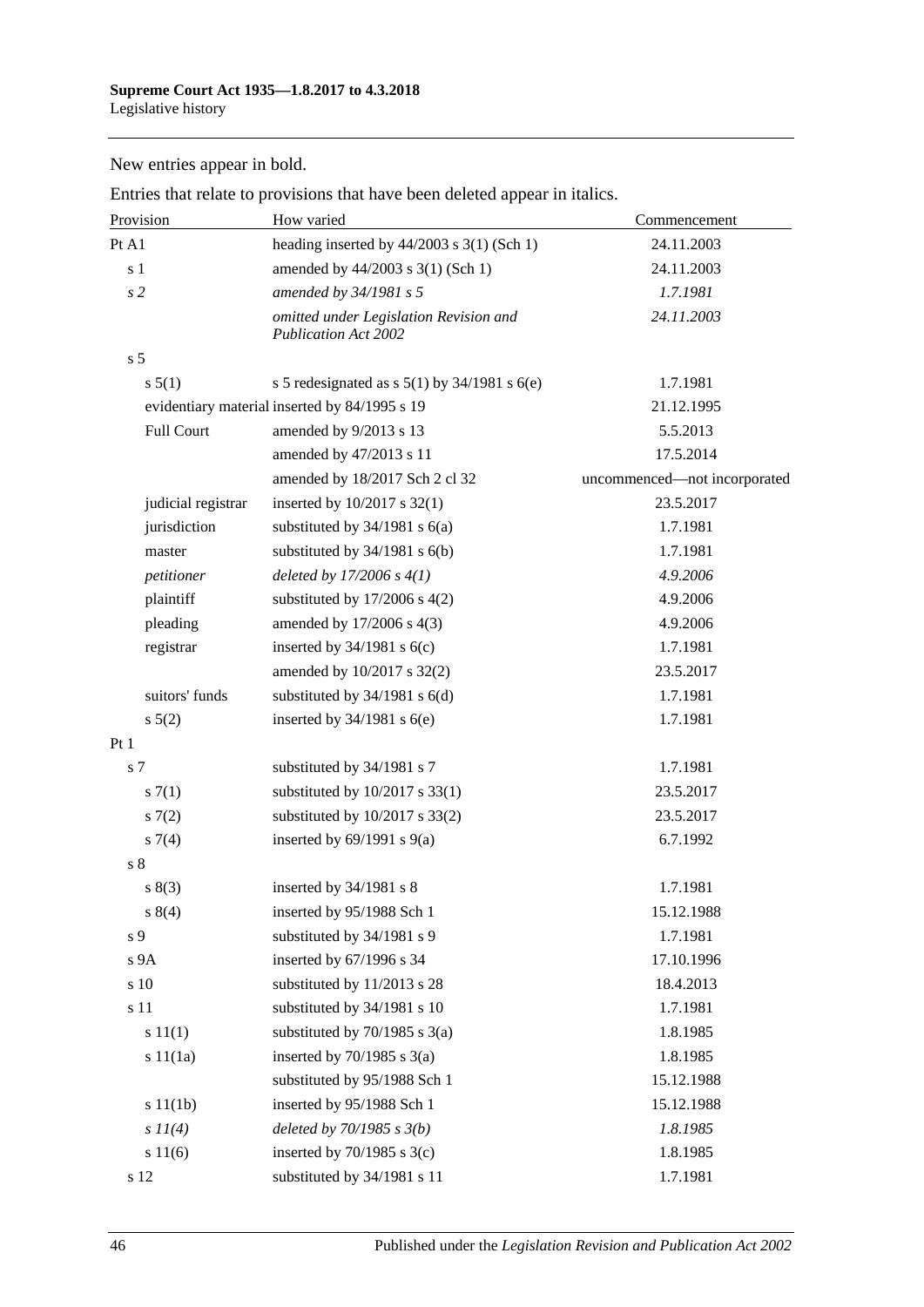|                                     | substituted by $92/1982$ s 3(1)                                                                    | 28.10.1982 |
|-------------------------------------|----------------------------------------------------------------------------------------------------|------------|
|                                     | amended by 59/1985 s 21                                                                            | 13.6.1985  |
|                                     | substituted by 95/1988 Sch 1                                                                       | 15.12.1988 |
| s 13A                               | amended by 53/1980 s 2                                                                             | 3.7.1980   |
|                                     | substituted by 34/1981 s 12                                                                        | 1.7.1981   |
| $s$ 13 $B$                          | inserted by 34/1981 s 12                                                                           | 1.7.1981   |
|                                     | deleted by 75/1993 s 27                                                                            | 1.1.1994   |
|                                     | inserted by 43/1994 s 22                                                                           | 9.6.1994   |
| <b>Heading preceding</b><br>$s$ 13H | deleted by $44/2003$ s $3(1)$ (Sch 1)                                                              | 24.11.2003 |
| s 13H                               |                                                                                                    |            |
| s 13H(1)                            | amended by $82/1982$ s $2(a)$                                                                      | 16.9.1982  |
| s 13H(2)                            | amended by $82/1982$ s $2(b)$ , (c)                                                                | 16.9.1982  |
| s 13H(3)                            | amended by $82/1982$ s $2(a)$                                                                      | 16.9.1982  |
| s 13H(4)                            | amended by $82/1982$ s $2(a)$                                                                      | 16.9.1982  |
| $s$ 13H $(4a)$                      | s 13H(4) second sentence amended by 82/1982<br>s(2(a)                                              | 16.9.1982  |
|                                     | s 13H(4) second sentence redesignated as<br>s 13H(4a) by 44/2003 s 3(1) (Sch 1)                    | 24.11.2003 |
| $s$ 13H(4b)                         | s 13H(4) third sentence amended and<br>redesignated as $s$ 13H(4b) by 44/2003 $s$ 3(1)<br>(Sch 1)  | 24.11.2003 |
| $s$ 13H(4c)                         | s 13H(4) fourth sentence amended and<br>redesignated as $s$ 13H(4c) by 44/2003 $s$ 3(1)<br>(Sch 1) | 24.11.2003 |
| domestic partner                    | inserted by $43/2006$ s $212(1)$                                                                   | 1.6.2007   |
|                                     | substituted by $13/2017$ s $22(1)$                                                                 | 1.8.2017   |
| members of the<br>family            | amended by 43/2006 s 212(2)                                                                        | 1.6.2007   |
| registered<br>relationship          | inserted by $13/2017$ s $22(2)$                                                                    | 1.8.2017   |
| spouse                              | inserted by 43/2006 s 213(3)                                                                       | 1.6.2007   |
| s 13H(5)                            | amended by $82/1982$ s $2(a)$                                                                      | 16.9.1982  |
| $s$ 13H $(6)$                       | inserted by $82/1982$ s 2(d)                                                                       | 16.9.1982  |
| ss 13I and 13J                      | inserted by 10/2017 s 34                                                                           | 23.5.2017  |
| s 14                                | amended by 34/1981 s 13                                                                            | 1.7.1981   |
|                                     | substituted by 10/2017 s 35                                                                        | 23.5.2017  |
| s 15                                |                                                                                                    |            |
| s 15(1)                             | amended by 34/1981 s 14                                                                            | 1.7.1981   |
| Pt 2                                |                                                                                                    |            |
| Pt 2 Div 1                          | heading substituted by $44/2003$ s 3(1) (Sch 1)                                                    | 24.11.2003 |
| Pt 2 Div 2                          | heading substituted by $44/2003$ s 3(1) (Sch 1)                                                    | 24.11.2003 |
| s 21                                | amended by 17/2006 s 5                                                                             | 4.9.2006   |
| s 22                                | amended by 17/2006 s 6                                                                             | 4.9.2006   |
| s 23                                |                                                                                                    |            |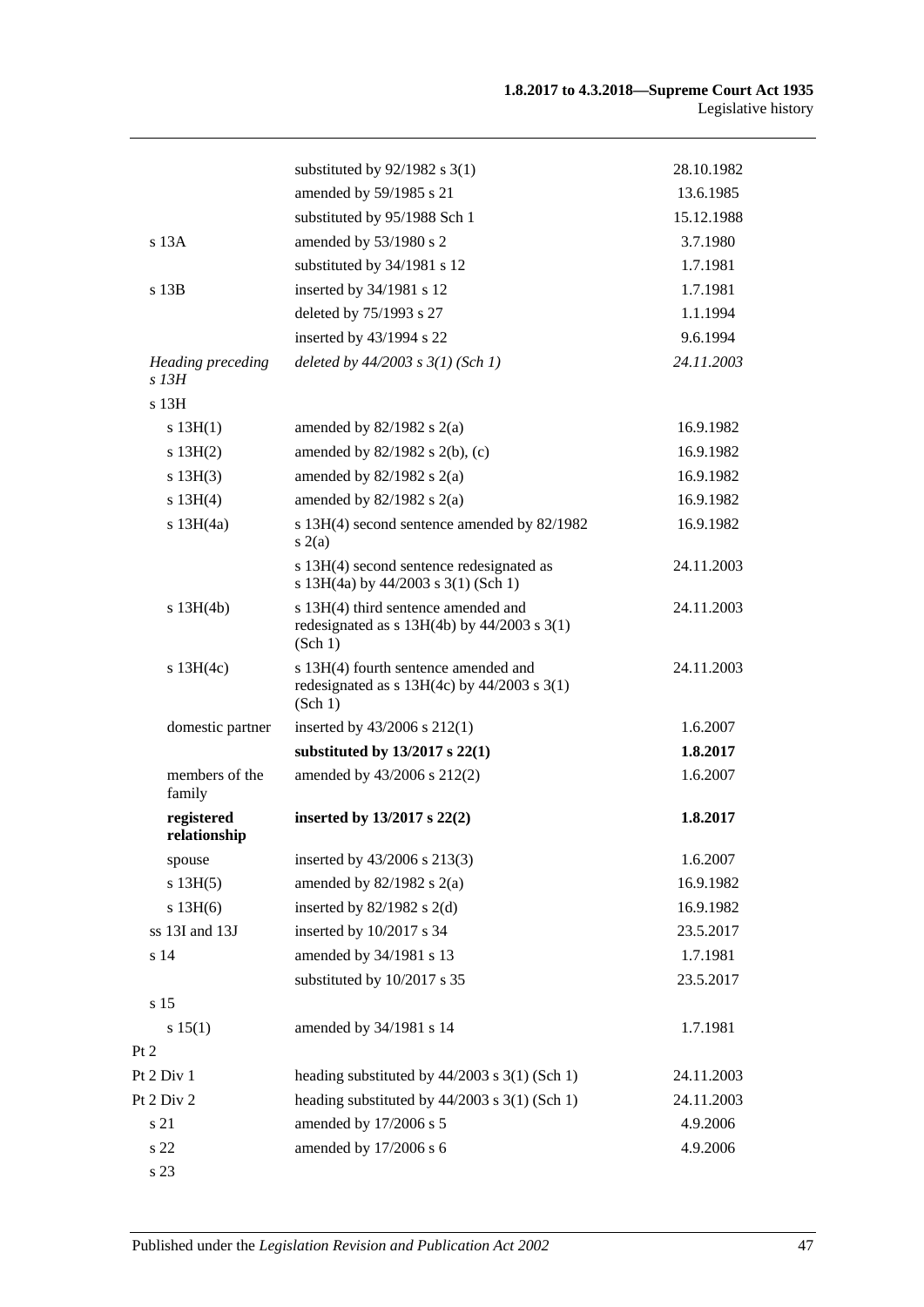#### **Supreme Court Act 1935—1.8.2017 to 4.3.2018** Legislative history

| s 23(1)                                   | amended by 17/2006 s 7                                                                                                   | 4.9.2006   |
|-------------------------------------------|--------------------------------------------------------------------------------------------------------------------------|------------|
| Pt 2 Div 3                                | heading substituted by $44/2003$ s 3(1) (Sch 1)                                                                          | 24.11.2003 |
| s 30BA                                    | inserted by 16/2002 s 6                                                                                                  | 1.12.2002  |
| s 30C                                     |                                                                                                                          |            |
| s $30C(2)$                                | substituted by 62/1993 s 4                                                                                               | 28.10.1993 |
| s 33                                      | deleted by 67/1978 s 3                                                                                                   | 6.7.1992   |
| s 35                                      | deleted by 69/1991 s 9(b)                                                                                                | 6.7.1992   |
|                                           | inserted by 43/1994 s 23                                                                                                 | 9.6.1994   |
| s <sub>37</sub>                           | deleted by 56/1984 s 8                                                                                                   | 1.7.1984   |
| s 39                                      | substituted by 80/1987 s 2                                                                                               | 9.11.1987  |
| $s \, 39(1)$                              | amended by 84/1995 s 20                                                                                                  | 21.12.1995 |
|                                           | amended by 17/2006 s 8                                                                                                   | 4.9.2006   |
| $s \, 39(2)$                              | amended by 23/2004 s 27(1)                                                                                               | 1.9.2004   |
| $s\,39(6)$                                | substituted by $23/2004$ s $27(2)$                                                                                       | 1.9.2004   |
| prescribed court                          | amended by 16/2014 Sch 9 cl 7                                                                                            | 1.7.2015   |
| s 40                                      |                                                                                                                          |            |
| $s\ 40(2)$                                | inserted by $69/1991$ s $9(c)$                                                                                           | 6.7.1992   |
| Pt <sub>3</sub>                           |                                                                                                                          |            |
| ss 45 and 46                              | substituted by 67/1996 s 35                                                                                              | 17.10.1996 |
| ss 46A and 46B                            | inserted by 67/1996 s 35                                                                                                 | 17.10.1996 |
| s 47                                      | amended by 34/1981 s 15                                                                                                  | 1.7.1981   |
| s 48                                      | amended by 34/1981 s 16                                                                                                  | 1.7.1981   |
|                                           | amended and redesignated as subsections,<br>paragraphs and subparagraphs by $44/2003$ s $3(1)$<br>(Sch 1)                | 24.11.2003 |
| $s\ 48(2)$                                | amended by 17/2006 s 9(1), (2)                                                                                           | 4.9.2006   |
|                                           | amended by 10/2017 s 36                                                                                                  | 23.5.2017  |
| $s\ 48(3)$ and (4)                        | inserted by 9/2013 s 14                                                                                                  | 5.5.2013   |
| s 48A                                     | inserted by 10/2017 s 37                                                                                                 | 23.5.2017  |
| s 49                                      |                                                                                                                          |            |
| $s\,49(1)$                                | substituted by 17/2006 s 10                                                                                              | 4.9.2006   |
|                                           | amended by 10/2017 s 38                                                                                                  | 23.5.2017  |
| s 50 before<br>substitution by<br>17/2006 |                                                                                                                          |            |
| $s\,50(1)$                                | s 50 redesignated as s $50(1)$ by 34/1981 s 17                                                                           | 1.7.1981   |
|                                           | contents commencing "Provided that" amended<br>by 66/1999 s 6                                                            | 3.1.2000   |
| $s\,50(1a)$                               | $s$ 50(1) contents commencing "Provided that"<br>amended and redesignated as $s$ 50(1a) by<br>$44/2003$ s $3(1)$ (Sch 1) | 24.11.2003 |
| $s\,50(2)$                                | inserted by 34/1981 s 17                                                                                                 | 1.7.1981   |
| s <sub>50</sub>                           | substituted by 17/2006 s 11                                                                                              | 4.9.2006   |
| $s\ 50(2)$                                | amended by 10/2017 s 39(1)                                                                                               | 23.5.2017  |
| s 50(2a)                                  | inserted by 10/2017 s 39(2)                                                                                              | 23.5.2017  |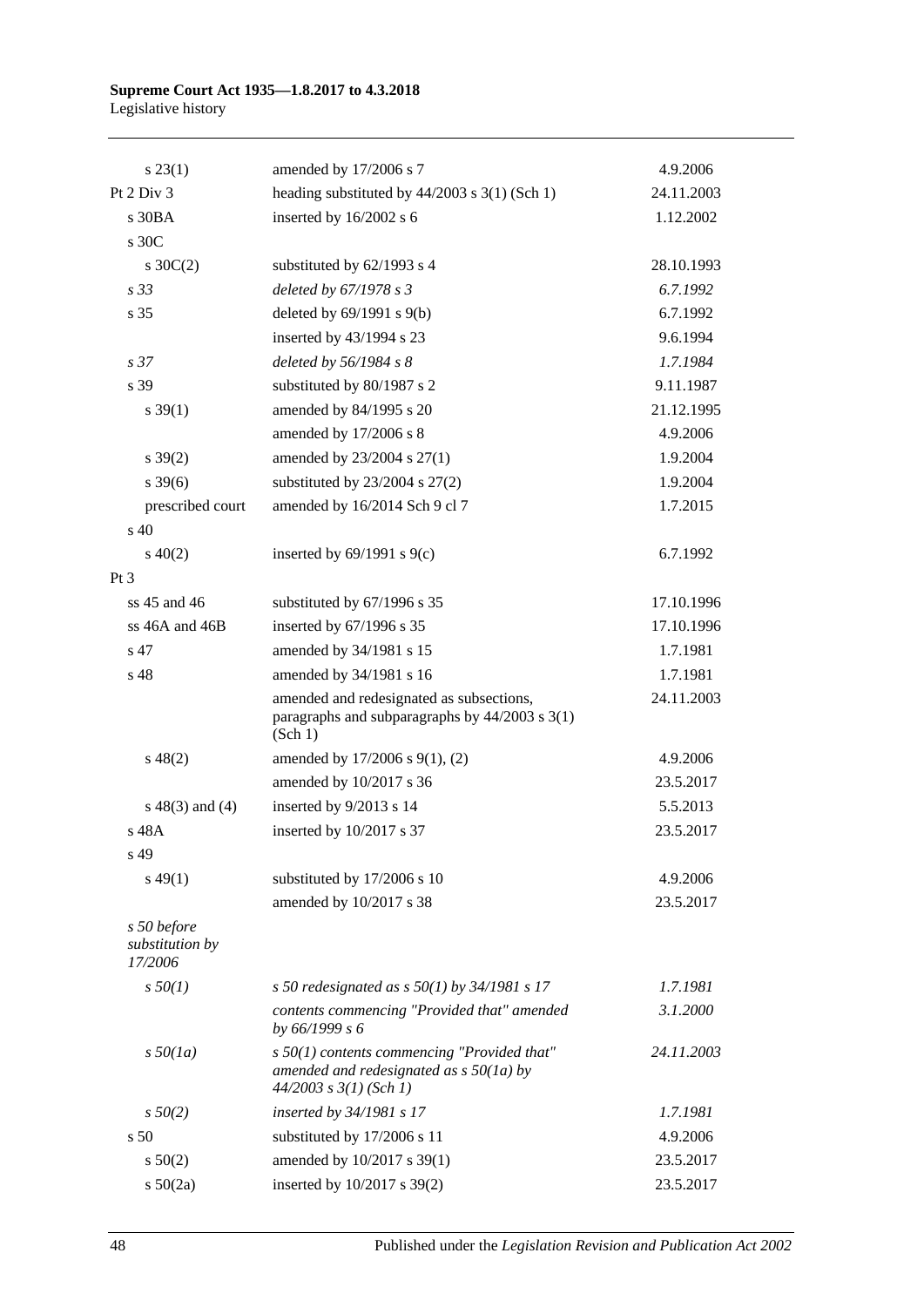| s <sub>51</sub>                             | deleted by 17/2006 s 12                  | 4.9.2006   |
|---------------------------------------------|------------------------------------------|------------|
| <b>Heading</b> preceding<br>s <sub>52</sub> | deleted by 67/1996 s 36                  | 17.10.1996 |
| $ss 52 - 53A$                               | deleted by 67/1996 s 36                  | 17.10.1996 |
| s <sub>54</sub>                             | amended by $6/1985$ s $8(a)$             | 7.7.1985   |
|                                             | deleted by 67/1996 s 36                  | 17.10.1996 |
| $ss 55 - 57$                                | deleted by 67/1996 s 36                  | 17.10.1996 |
| s 59                                        | amended by $6/1985$ s $8(b)$ , (c)       | 7.7.1985   |
|                                             | deleted by 67/1996 s 36                  | 17.10.1996 |
| $\sqrt{s}$ 60                               | deleted by 67/1996 s 36                  | 17.10.1996 |
| s 61                                        | deleted by $6/1985 s 8(d)$               | 7.7.1985   |
| $s\,62$                                     | deleted by 67/1996 s 36                  | 17.10.1996 |
| Pt 3A                                       |                                          |            |
| $s$ 62 $E$                                  |                                          |            |
| s 62E(1)                                    | amended by 17/2006 s 13                  | 4.9.2006   |
| $s$ 62H                                     |                                          |            |
| s $62H(3)$ and $(3a)$                       | substituted by 34/1981 s 18              | 1.7.1981   |
| $s$ 62H(3b)                                 | inserted by 34/1981 s 18                 | 1.7.1981   |
| $s$ 62H $(5)$                               | substituted by 21/1994 s 29              | 7.7.1994   |
| $s$ 62H(6)                                  | deleted by 21/1994 s 29                  | 7.7.1994   |
| Pt 4                                        |                                          |            |
| Heading preceding<br>s 65                   | substituted by $46/1996 s 10$            | 30.9.1996  |
|                                             | deleted by $44/2003$ s $3(1)$ (Sch 1)    | 24.11.2003 |
| s <sub>65</sub>                             | substituted by 46/1996 s 10              | 30.9.1996  |
| s 65(1)                                     | amended by 17/2012 s 24                  | 5.8.2012   |
|                                             | amended by 10/2017 s 40(1)               | 23.5.2017  |
| s 65(5)                                     | amended by 10/2017 s 40(2)               | 23.5.2017  |
| s 66 and 67                                 | substituted by 46/1996 s 10              | 30.9.1996  |
| s 68                                        | substituted by $102/1986$ s $3(1)$ (Sch) | 9.7.1987   |
|                                             | deleted by 46/1996 s 10                  | 30.9.1996  |
| ss 69 and 70                                | deleted by 46/1996 s 10                  | 30.9.1996  |
| Heading preceding<br>s 71                   | deleted by $44/2003$ s $3(1)$ (Sch 1)    | 24.11.2003 |
| <b>Heading</b> preceding<br>s 72            | deleted by $44/2003$ s $3(1)$ (Sch 1)    | 24.11.2003 |
| s 72                                        |                                          |            |
| s 72(1)                                     | amended by 34/1981 s 19                  | 1.7.1981   |
|                                             | amended by 2/1983 s 2                    | 14.4.1983  |
|                                             | amended by $69/1991$ s $9(d)$            | 6.7.1992   |
|                                             | amended by 46/1996 s 11                  | 30.9.1996  |
|                                             | amended by 6/1999 s 3                    | 23.4.1999  |
|                                             | amended by 44/2003 s 3(1) (Sch 1)        | 24.11.2003 |
|                                             | amended by 17/2006 s 14                  | 4.9.2006   |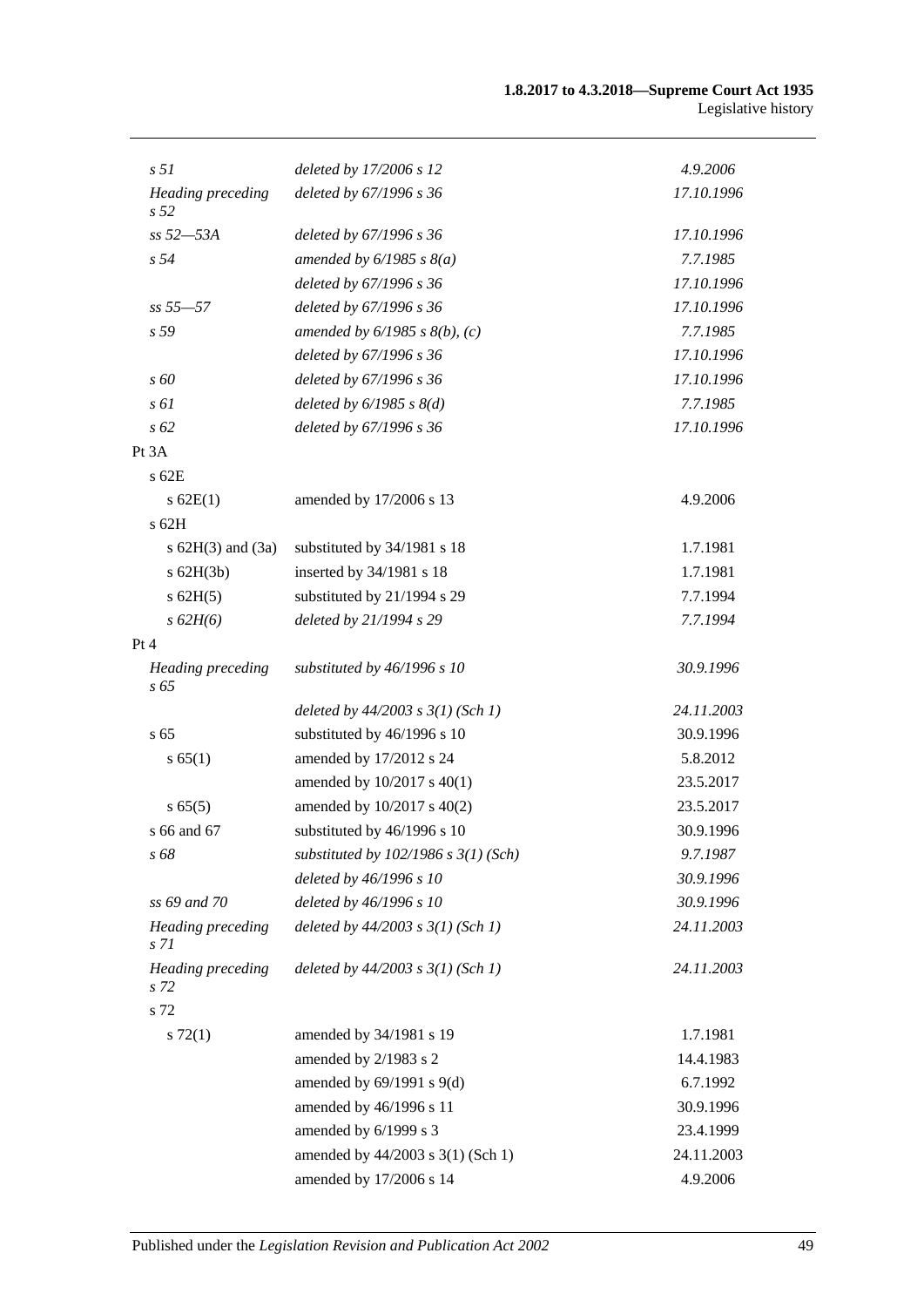|                                   | amended by 47/2013 s 12(1), (2)                   | 17.5.2014  |
|-----------------------------------|---------------------------------------------------|------------|
|                                   | amended by $10/2017$ s $41(1)$ —(3)               | 23.5.2017  |
| $s \, 72(4)$                      | substituted by 21/1994 s 30                       | 7.7.1994   |
| Pt 6                              | heading substituted by 34/1981 s 20               | 1.7.1981   |
| Heading preceding<br>s82          | substituted by 34/1981 s 21                       | 1.7.1981   |
|                                   | deleted by $44/2003$ s $3(1)$ (Sch 1)             | 24.11.2003 |
| Pt 6 Div 1                        | heading inserted by $44/2003$ s 3(1) (Sch 1)      | 24.11.2003 |
| s 82                              | substituted by 34/1981 s 21                       | 1.7.1981   |
| s 82(2)                           | amended by 69/1991 s 9(e)                         | 6.7.1992   |
| $s\,82(3)$                        | substituted by 84/1995 s 21                       | 21.12.1995 |
| $s \, 82(3a)$                     | inserted by 84/1995 s 21                          | 21.12.1995 |
| s 83                              | deleted by 34/1981 s 21                           | 1.7.1981   |
| <b>Heading</b> preceding<br>s 84  | deleted by $82/1978 s 3(1)$                       | 6.7.1992   |
| s 84                              | amended by 34/1981 s 22                           | 1.7.1981   |
|                                   | deleted by $82/1978 s 3(1)$                       | 6.7.1992   |
| $ss 85 - 105$                     | deleted by $82/1978 s 3(1)$                       | 6.7.1992   |
| Pt 6 Div 2                        | heading substituted by $44/2003$ s $3(1)$ (Sch 1) | 24.11.2003 |
| s 106                             | amended by 34/1981 s 23                           | 1.7.1981   |
|                                   | substituted by 85/1995 s 15                       | 14.12.1995 |
| Pt 6 Div 3                        | heading substituted by $44/2003$ s 3(1) (Sch 1)   | 24.11.2003 |
| s 109                             | amended by 34/1981 s 24                           | 1.7.1981   |
|                                   | substituted by 85/1995 s 16                       | 14.12.1995 |
| s 110A                            |                                                   |            |
| s 110A(1)                         | inserted by $69/1991$ s $9(f)$                    | 6.7.1992   |
|                                   | amended by 85/1995 s 17(a)                        | 14.12.1995 |
|                                   | (c) deleted by $85/1995$ s $17(a)$                | 14.12.1995 |
| s 110A(2)                         | substituted by $85/1995$ s 17(b)                  | 14.12.1995 |
| s 110B                            | inserted by $69/1991$ s $9(f)$                    | 6.7.1992   |
| Pt 7                              |                                                   |            |
| s 110C                            | inserted by $10/2017$ s 42                        | 23.5.2017  |
| s 114                             |                                                   |            |
| s 114(2)                          | amended by $69/1991$ s $9(g)$                     | 6.7.1992   |
|                                   | amended by 47/2013 s 13(1), (2)                   | 17.5.2014  |
| ss 115 and 116                    | deleted by $67/1978 s 4$                          | 6.7.1992   |
| s 117                             |                                                   |            |
| $s\ 117(1)$                       | amended by 17/2006 s 15                           | 4.9.2006   |
| s 118                             | deleted by 56/1984 s 8                            | 1.7.1984   |
|                                   | inserted by 84/1995 s 22                          | 21.12.1995 |
| s 118A                            | deleted 49/1991 Sch 2                             | 6.7.1992   |
|                                   | inserted by 84/1995 s 22                          | 21.12.1995 |
| <b>Heading</b> preceding<br>s 119 | deleted by $44/2003$ s $3(1)$ (Sch 1)             | 24.11.2003 |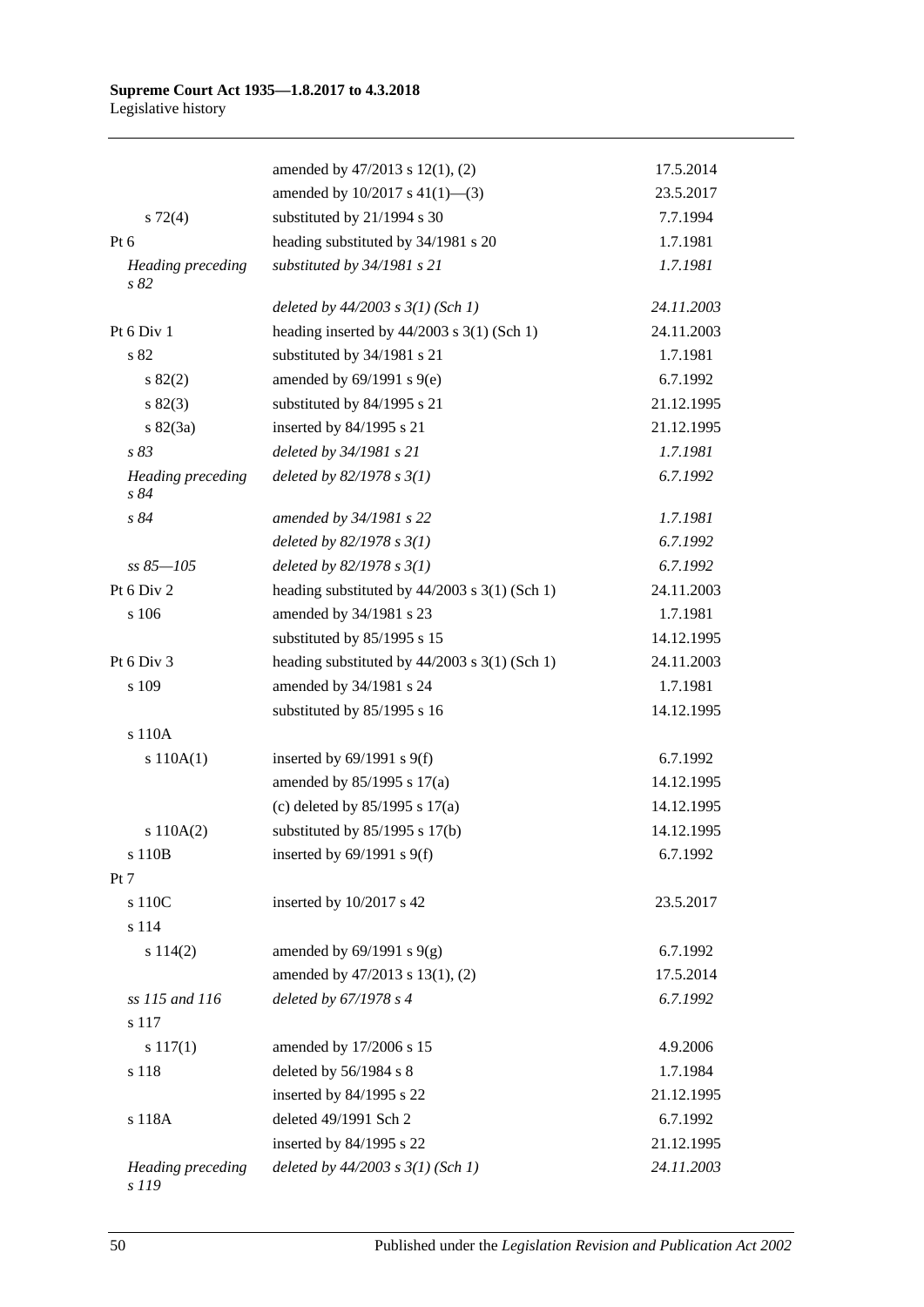| s 119           | amended by $34/1981$ s $25(a)$                      | 1.7.1981                     |
|-----------------|-----------------------------------------------------|------------------------------|
| s 120           | amended by 34/1981 s 25(b)                          | 1.7.1981                     |
| s 121           |                                                     |                              |
| s 121(2)        | amended by $34/1981$ s $25(c)$                      | 1.7.1981                     |
| s 122           |                                                     |                              |
| s 122(1)        | amended by 33/1999 Sch (item 57)                    | 1.7.1999                     |
| s 124           | amended by 34/1981 s 25(d)                          | 1.7.1981                     |
| s 125           | amended by 34/1981 s 25(e)                          | 1.7.1981                     |
| s 126           | amended by 34/1981 s 25(f), (g)                     | 1.7.1981                     |
| s 126A          | inserted by 7/2008 s 27                             | 23.11.2008                   |
| s $126A(1)$     | amended by 16/2015 s 32(1)                          | 1.7.2016                     |
| s 126A(2)       |                                                     |                              |
| section applies | person to whom this inserted by $16/2015$ s $32(2)$ | 1.7.2016                     |
| sexual offence  | amended by 16/2015 s 32(3)                          | 1.7.2016                     |
| s 127           | amended by 34/1981 s 25(h)                          | 1.7.1981                     |
| s 128           |                                                     |                              |
| s 128(1)        | amended by $34/1981$ s $25(i)$                      | 1.7.1981                     |
| s 129           |                                                     |                              |
| s 129(1)        | amended by 33/1991 s 15                             | 6.6.1991                     |
| s 130           | inserted by 2/1983 s 3                              | 14.4.1983                    |
| s 130(2)        | substituted by $69/2001$ s $32(a)$                  | 13.1.2002                    |
| $s$ 130(3)      | inserted by 73/1983 s 2                             | 3.11.1983                    |
|                 | deleted by $69/2001$ s $32(b)$                      | 13.1.2002                    |
| $s\ 130(3)$     | inserted by $41/2015$ s 54                          | 26.11.2015                   |
| s 131           | inserted by $69/1991$ s $9(h)$                      | 6.7.1992                     |
| s 131(1)        | amended by 62/1993 s 5                              | 1.7.1993                     |
|                 | amended by 84/1995 s 23(a)                          | 21.12.1995                   |
| s 131(2)        | substituted by $84/1995$ s $23(b)$                  | 21.12.1995                   |
|                 | amended by 49/2005 s 14                             | 19.12.2005                   |
|                 | amended by 7/2008 s 28(1)                           | 23.11.2008                   |
|                 | amended by 85/2009 Sch 1 cl 34                      | 9.12.2011                    |
|                 | amended by 11/2013 s 29(1)                          | 9.6.2013                     |
|                 | amended by 18/2017 Sch 2 cl 33                      | uncommenced-not incorporated |
| s 131(3)        | amended by $65/1995$ Sch cl $4(a)$                  | 21.12.1995                   |
|                 | substituted by $84/1995$ s $23(b)$                  | 21.12.1995                   |
|                 | substituted by $7/2008$ s $28(2)$                   | 23.11.2008                   |
| s 131(4)        | inserted by 65/1995 Sch cl 4(b)                     | 21.12.1995                   |
|                 | substituted by $84/1995$ s $23(b)$                  | 21.12.1995                   |
| s 131(4a)       | inserted by 11/2013 s 29(2)                         | 9.6.2013                     |
| s 131(5)        | inserted by 65/1995 Sch cl 4(b)                     | 21.12.1995                   |
|                 | substituted by $84/1995$ s $23(b)$                  | 21.12.1995                   |
| s 131(6)        | inserted by 7/2008 s 28(3)                          | 23.11.2008                   |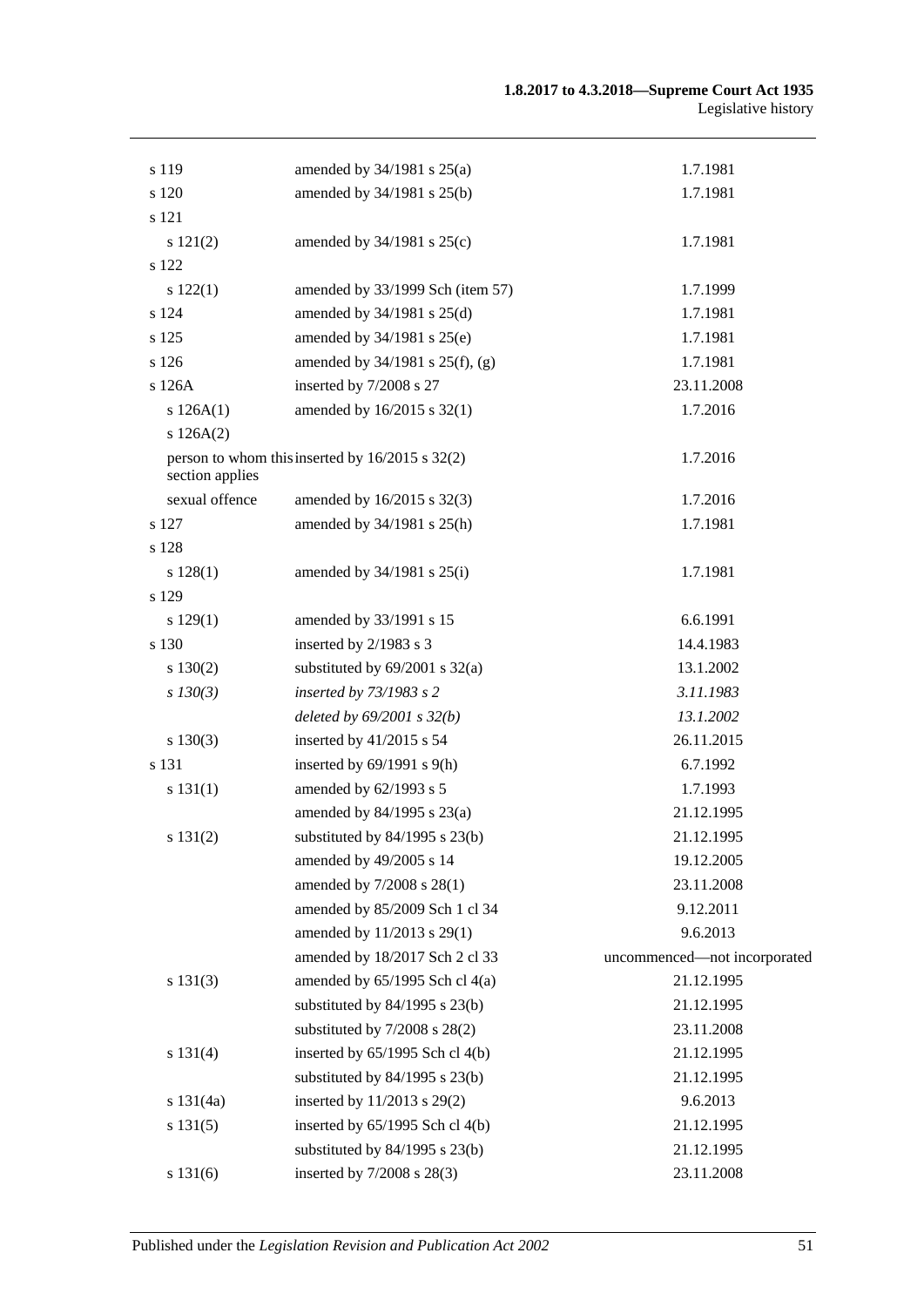Sch heading amended by 44/2003 s 3(1) (Sch 1) 24.11.2003

# **Transitional etc provisions associated with Act or amendments**

### *Statutes Amendment (Courts Administration Staff) Act 1995*

### **20—Transitional provision**

(1) An appointment to a non-judicial office or position made or purportedly made before the commencement of this Act in accordance with an Act that is amended by this Act will be taken to have been duly made under the statutory provisions that, as amended by this Act, provide for the making of such an appointment as if this Act had been enacted and in force at the relevant time.

### *Statutes Amendment (Appeals) Act 2013, Sch 1—Transitional provision*

The amendments effected by this Act apply in relation to appeals instituted after the commencement of this Act, regardless of whether the offence to which the appeal relates was committed, or allegedly committed, before or after the commencement of this Act.

# **Historical versions**

Reprint No 1—15.1.1992 Reprint No 2—6.7.1992 Reprint No 3—1.7.1993 Reprint No 4—28.10.1993 Reprint No 5—1.1.1994 Reprint No 6—9.6.1994 Reprint No 7—7.7.1994 Reprint No 8—21.12.1995 Reprint No 9—30.9.1996 Reprint No 10—17.10.1996 Reprint No 11—23.4.1999 Reprint No 12—1.7.1999 Reprint No 13—3.1.2000 Reprint No 14—13.1.2002 Reprint No 15—1.12.2002 Reprint No 16—24.11.2003 1.9.2004 19.12.2005 4.9.2006 1.6.2007 23.11.2008 9.12.2011 5.8.2012 18.4.2013 5.5.2013